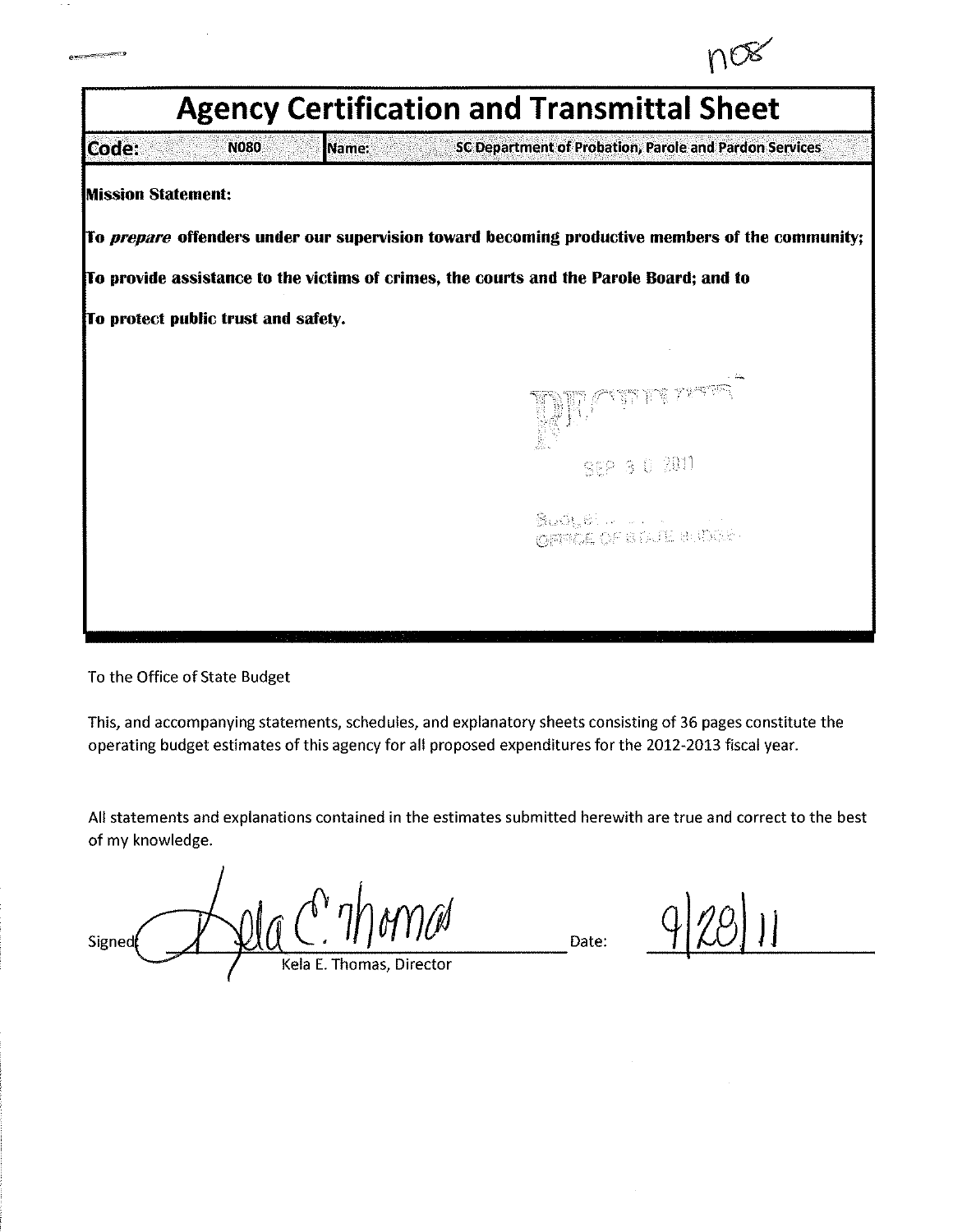#### **I. EXECUTIVE SUMMARY**

#### A. **Agency Section/Code/Name:**

Section 52/N080/ SC Department of Probation, Parole and Pardon Services

#### B. **Summary Description of Strategic or Long-Term Goals:**

The South Carolina Department of Probation, Parole, and Pardon Services (SCDPPPS) faced broad challenges as all phases of the Omnibus Crime Reduction and Sentencing Reform Act of 2010 took effect. In addition to focusing energy and resources on implementing this critical legislation, concerted efforts were made to continue to provide essential services in support of the Department's mission and related public safety initiatives. The commitment to and quest for excellence was not waived and mission critical-services were sustained. To provide these services the Department works in close collaboration with local, state, and federal agencies, non-profit organizations, the General Assembly, Cabinet, as well as the Governor and her staff.

- Supervising offenders to successfully complete their Court or Board ordered periods of supervision; and assist with successful integration back into the community;
- Assisting victims of crime; including oversight of restitution payments;
- Supporting and conducting Parole Board Hearings;
- Providing assistance to other law enforcement and emergency response organizations in support of homeland security, natural disaster response activities, and special events requiring law enforcement augmentation; and
- Educating the community about new initiatives and projects.

SCDPPPS Accountability Report Section I pg. 4

#### C. **2011-2012 Agency Recurring Base Appropriation:**

| State   | \$20,470,931 |
|---------|--------------|
| Federal | \$250,000    |
| Other   | 31,173,492   |

# D. **Number of Budget Categories:**

9

#### E. **Agency-wide Vacant FTEs** Vacant FTEs as of July 31, 2011:196 % Vacant: 26%

## F. **Efficiency Measures:**

The Department continues to provide a variety of initiatives that enhance offender supervision reentry, and accountability in the community. These initiatives are primarily supported by the Department's strong focus on enhancing offender success, and an expanding network of integrated partnerships with service and treatment providers.

- Disbursed \$5, 869, 663.56 to victims of crime.
- Continued building upon the Ignition Interlock Device Program. A total of 6,262 drivers were eligible for the program. This is an increase of 37% more drivers.
- Monitored 255 new participants in the Ignition Interlock Device Program. This represents a 50% increase in population from the previous fiscal year.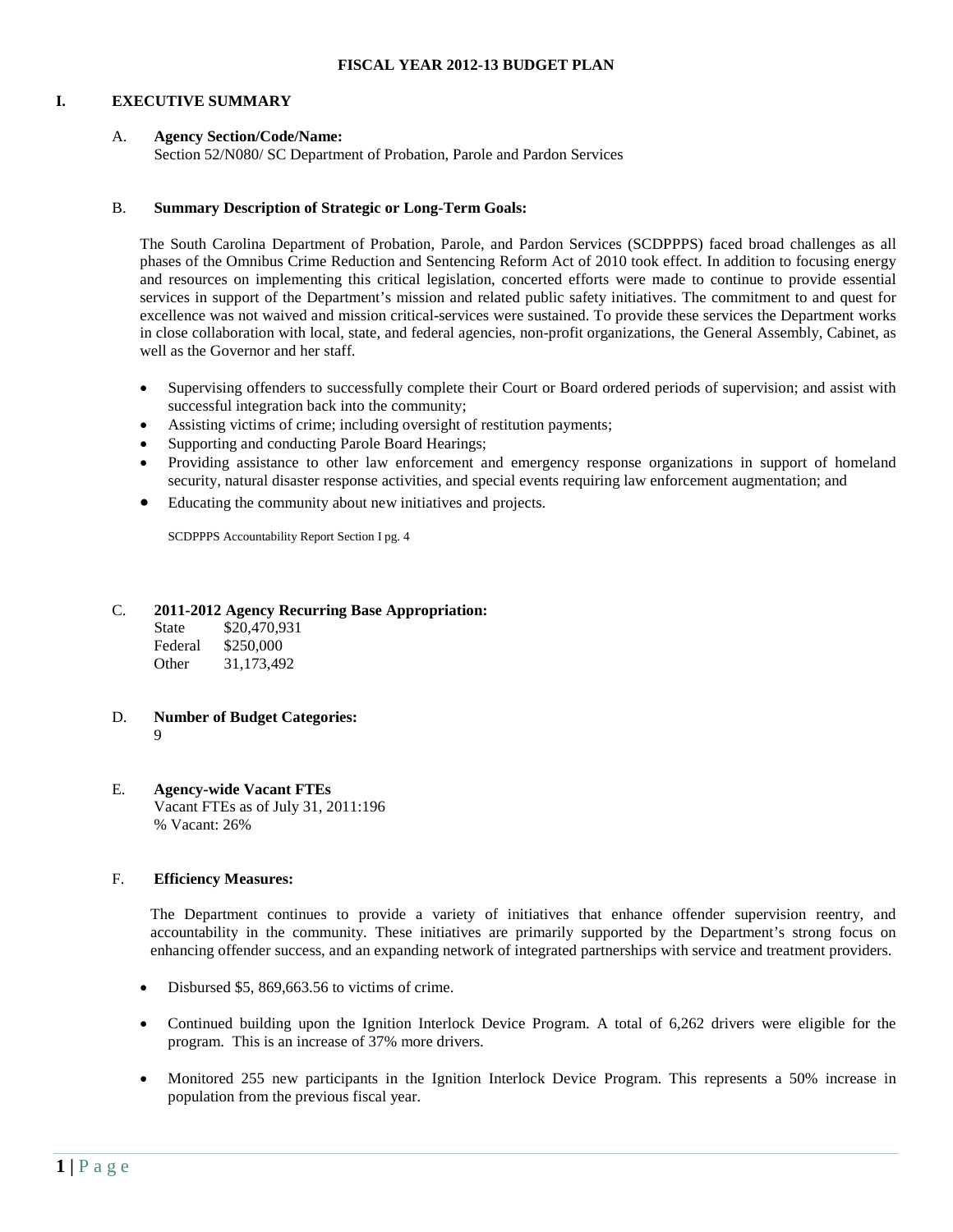- Supervised 456 new offenders with Global Positioning Satellite (GPS); with an additional 136 incarcerated offenders that will require GPS monitoring upon release.
- Operated a 24/7 statewide response GPS Operations Center (GOC) for all GPS alerts. The GOC processed more than 95,402 tracking alert messages, an increase of 38%.
- Supervised 1,254 sex registry offenders at the end of the fiscal year. Of these, 922 were actively supervised for a sex offense and more than 790 participated in treatment.
- Conducted seven comprehensive workshops on expungements and pardons to assist offenders in clearing criminal records.
- Conducted nine workshops on setting up an "On the Outside" Mentoring Program to assist offenders with community reentry and adjustment.
- Collected 6,393 DNA samples
- Participated in five hurricane\natural disaster exercises with multiple agencies.
- Participated in five special operation security details with multiple agencies and three tabletop exercises with South Carolina Highway Parole Troops 1, 6, and 7.
- Supervised offenders that contributed 198,063 hours of public service work. Calculated minimum wage of \$7.25 per hour, contributes \$1,435,957 worth of labor to the state.
- Delivered an agency-wide overview of mandates in preparation for full implementation of the Omnibus Crime Reduction and Sentencing Reform Act of 2010.
- Transitioned Department to the South Carolina Enterprise Information System (SCEIS).
- Submitted arrearage accounts to SC Department of Revenue and collected \$101,735.
- Hired a total of 34 new staff members to fill mission-critical positions and to comply with Sentencing Reform directives.

SCDPPS Accountability Report Section I pg. 5

## G. **Number of Provisos:**

Number of Proviso changes is -0-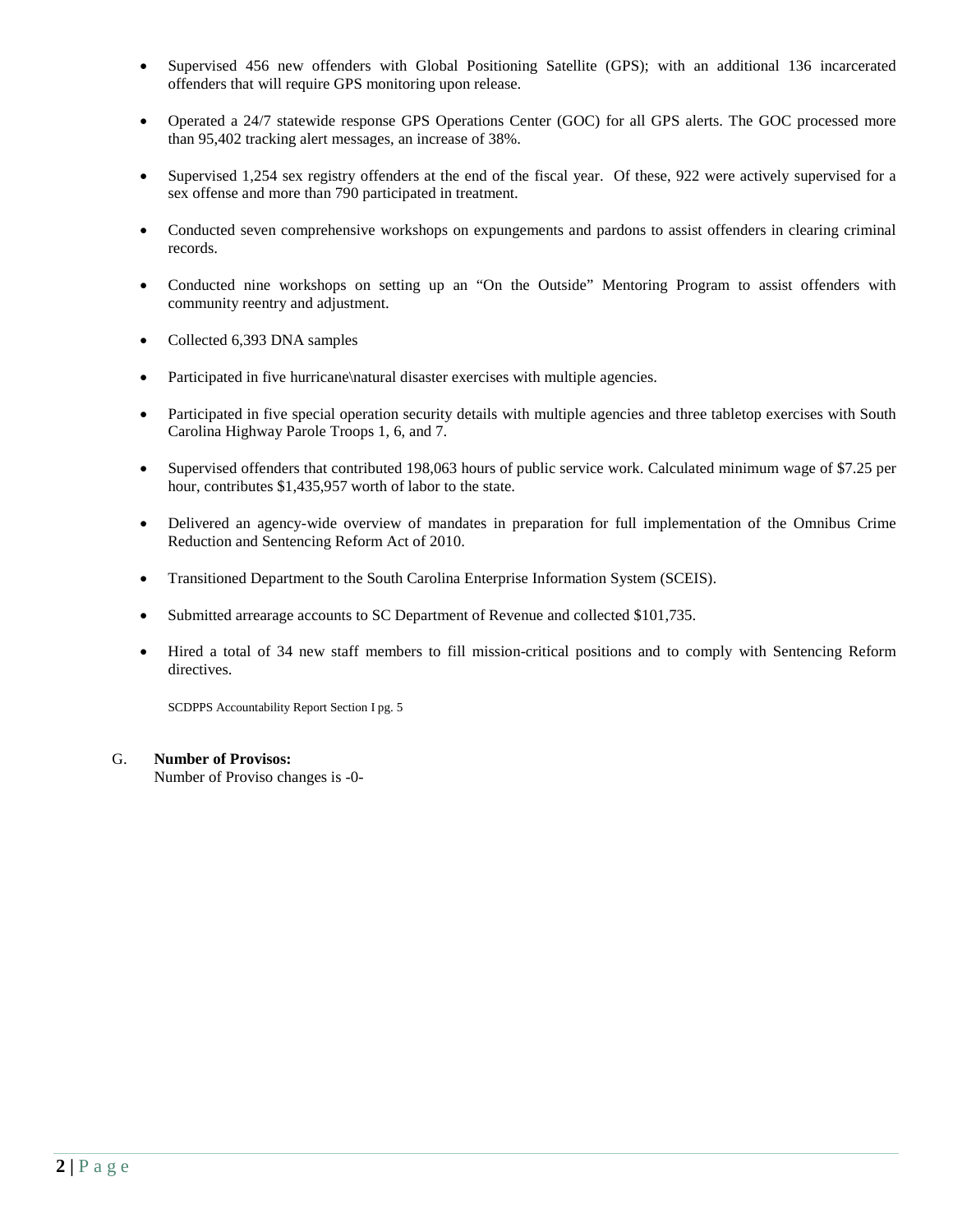#### **IIA. OPERATING BUDGET PROGRAMS**

**Agency Section/Code/Name: Section 52 / N080 / SC Department of Probation, Parole and Pardon Services**

#### **SUMMARY OF OPERATING BUDGET PROGRAMS FOR FY 2012-13**

|                                                                                                                                                                             | <b>OPERATING BUDGET PROGRAMS</b>       |            |                      |                        | <b>FUNDING</b> |            |              |              | <b>FTEs</b> |        |              |
|-----------------------------------------------------------------------------------------------------------------------------------------------------------------------------|----------------------------------------|------------|----------------------|------------------------|----------------|------------|--------------|--------------|-------------|--------|--------------|
|                                                                                                                                                                             | Activity                               | Activity   | <b>Non-Recurring</b> | Recurring              |                |            |              |              |             |        |              |
| <b>Title</b>                                                                                                                                                                | Name                                   | No.        | <b>State</b>         | <b>State</b>           | Federal        | Other      | Total        | <b>State</b> | Federal     | Other  | <b>Total</b> |
| <b>Offender Supervision</b>                                                                                                                                                 | Community Supervision -                |            |                      |                        |                |            |              |              |             |        |              |
| 1500.050100.000                                                                                                                                                             | Regular                                | 1172       | 168,000              | 14,559,450             | 243,200        | 28,760,557 | 43,731,207   | 308.00       |             | 298.00 | 606.00       |
| Offender Supervision                                                                                                                                                        | Community Supervision -                |            |                      |                        |                |            |              |              |             |        |              |
| 1500.050100.000                                                                                                                                                             | Intensive                              | 1173       |                      |                        |                |            | $\Omega$     |              |             |        | 0.00         |
| <b>Offender Supervision</b>                                                                                                                                                 |                                        |            |                      |                        |                |            |              |              |             |        |              |
| 1500.050100.000                                                                                                                                                             | <b>Victim Services</b>                 | 1174       |                      |                        | 6,800          | 306,883    | 313,683      |              |             | 4.00   | 4.00         |
| <b>Offender Supervision</b><br>1500.050100.000<br>1500.050105x000                                                                                                           | Sentencing Reform<br>Sentencing Reform | <b>New</b> | 600.000              | 1,927,488<br>1,970,296 |                |            | 4,497,784    | 52.00        |             |        | 52.00        |
| <b>Residential Programs</b><br>1500.150500.000<br>1500.152000.000<br>1500.153000.000                                                                                        | <b>Residential Programs</b>            | 1175       |                      |                        |                | 225,000    | 225,000      |              |             |        | 0.00         |
|                                                                                                                                                                             | Statewide Emergency                    |            |                      |                        |                |            |              |              |             |        |              |
|                                                                                                                                                                             | <b>Operations Plan</b>                 | 1176       |                      |                        |                |            | $\mathbf{0}$ |              |             |        | 0.00         |
| Parole Board                                                                                                                                                                |                                        |            |                      |                        |                |            |              |              |             |        |              |
| 1501.200000.000                                                                                                                                                             | Parole Board Support                   | 1177       |                      | 549,238                |                | 443,385    | 992,623      | 11.00        |             | 7.00   | 18.00        |
| Parole Board<br>1501.200000.000                                                                                                                                             | Parole Board                           | 1178       |                      | 155,230                |                | 110,553    | 265,783      |              |             |        | 0.00         |
| Administration                                                                                                                                                              |                                        |            |                      |                        |                |            |              |              |             |        |              |
| 0100.000000.000                                                                                                                                                             | Core Administration                    | 1179       |                      | 1,163,931              |                | 1,017,204  | 2,181,135    | 20.00        |             | 14.00  | 34.00        |
| Sex Offender                                                                                                                                                                |                                        |            |                      |                        |                |            |              |              |             |        |              |
| Monitoring1500.051000.000                                                                                                                                                   | Sex Offender Monitoring                | 1750       |                      | 3,227,278              |                | 300,000    | 3,527,278    | 54.00        |             |        | 54.00        |
|                                                                                                                                                                             |                                        |            |                      |                        |                |            | $\mathbf 0$  |              |             |        | 0.00         |
| For additional rows, place cursor in this gray box and press "Ctrl" + "b". (You need to start in this gray box for each row needed or the formulas will not copy properly.) |                                        |            |                      |                        |                |            |              |              |             |        |              |
|                                                                                                                                                                             | TOTAL OF ALL OPERATING BUDGET PROGRAMS |            | 768,000              | 23,400,911             | 250,000        | 31,163,582 | 55,734,493   | 445.00       | 0.00        | 323.00 | 768.00       |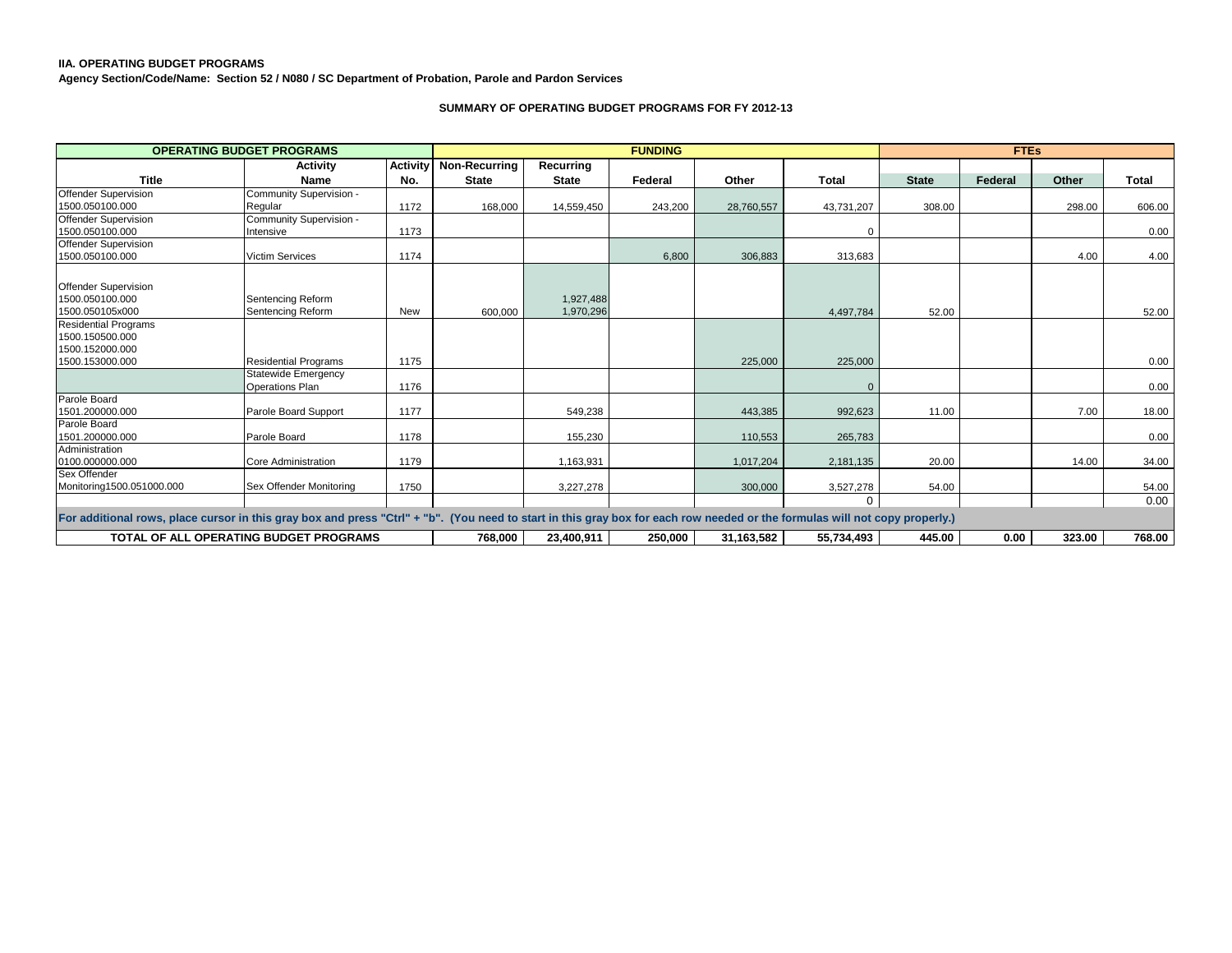## **SUMMARY OF CAPITAL BUDGET/NON-RECURRING REQUESTS FOR FY 2012-13**

|                          | <b>CAPITAL BUDGET/NON-RECURRING REQUESTS</b>                                                                                                       |                 |                 | <b>Additional</b> | <b>Previously</b>  | <b>Total</b>      |              |
|--------------------------|----------------------------------------------------------------------------------------------------------------------------------------------------|-----------------|-----------------|-------------------|--------------------|-------------------|--------------|
| Project                  | <b>Project</b>                                                                                                                                     | <b>Activity</b> | <b>Activity</b> | <b>State</b>      | <b>Authorized</b>  | <b>Other Fund</b> | Project      |
| No.*                     | <b>Name</b>                                                                                                                                        | <b>Name</b>     | No.             | <b>Funds</b>      | <b>State Funds</b> | <b>Sources</b>    | <b>Total</b> |
|                          | N080 does not have any Capital Projects to report.                                                                                                 |                 |                 |                   |                    |                   |              |
|                          |                                                                                                                                                    |                 |                 |                   |                    |                   |              |
|                          |                                                                                                                                                    |                 |                 |                   |                    |                   |              |
|                          |                                                                                                                                                    |                 |                 |                   |                    |                   |              |
|                          |                                                                                                                                                    |                 |                 |                   |                    |                   |              |
|                          | For additional rows, place cursor in this gray box and press "Ctrl" + "c". (You need to start in this gray box for each row needed or the formulas |                 |                 |                   |                    |                   |              |
| will not copy properly.) |                                                                                                                                                    |                 |                 |                   |                    |                   |              |
|                          | <b>TOTAL OF ALL CAPITAL BUDGET/NON-RECURRING REQUESTS</b>                                                                                          |                 |                 |                   |                    |                   |              |

\*if applicable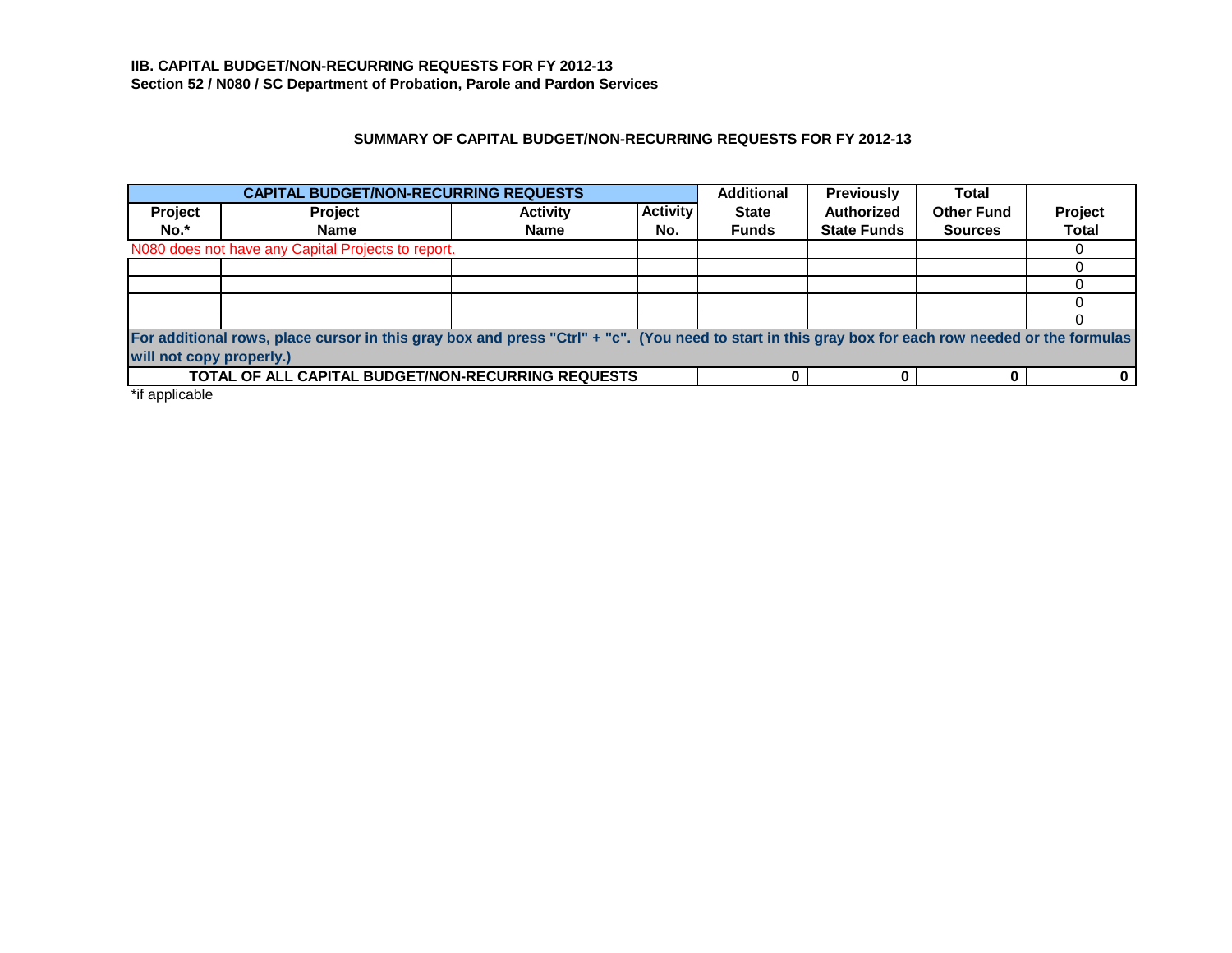## **A. Summary description of programs and how they relate to the mission of the agency:**

Provide executive leadership and administrative support for the internal operations of the Department. The activities supported include Legislation, Accounting, Revenue, Budgeting, Human Resources, Procurement, Audit, Training and other miscellaneous administrative functions.

## **B. Budget Program Number and Name:**

0100.0000000.000 Administration

## **C. Agency Activity Number and Name**

Note: If more than one activity maps to this program; provide all activity numbers, names, and approximate funding amounts.

| Activity | <b>Activity Name</b> | <b>State Non-</b> | <b>State</b> | Federal | Other       | Total       |
|----------|----------------------|-------------------|--------------|---------|-------------|-------------|
| Number   |                      | Recurring         | Recurring    |         |             |             |
| 1179     | Administration       |                   | \$1,163,931  |         | \$1,017,207 | \$2,181,136 |

## **D. Performance Measures:**

- To provide sound and effective executive leadership.
	- 1. Analyze organizational/operating practices of the agency which affect the fiscal and administrative responsiveness of the Agency and provide technical assistance.
	- 2. Ensures the functional units of the Administration Division operate efficiently and responsively to Agency demands within state and federal law/guidelines.
- To ensure impeccable financial audits.
	- 1. Audit documents for accuracy before items are processed through the SCEIS accounting system to ensure all internal procedures have been followed.
	- 2. Ensure staff are trained and following all the standard operating procedures.
- Restitution payments are distributed to victims within 30days of receipt of funds.
	- 1. 96% of the restitution payments collected were distributed within 30 days of receipt.
	- 2. 96.2% of these payments were received by victims and 3.8% were unclaimed.

## **E. Program Interaction:**

Administration encompasses a variety of services to all programs by promoting leadership and guidance, utilizing technology to improve business processes, ensuring the Department has a knowledgeable workforce through training. Administrative policies and procedures are followed consistently. Analysis, data, and information are distributed to divisions on a timely basis The Department's workforce is well informed and knowledgeable of all administrative requirements. External entities receive accurate and timely data.

## **F. Change Management:**

Administration is continuing to provide effective and efficient services that support the Department. Management promotes and facilitates effective workforce. The workforce is utilizing the SCEIS system to consolidate resources.

## **G. Detailed Funding Information:**

| FY 2012-13 Cost Estimates: | <b>State</b><br><b>Non-Recurring</b> | <b>State</b><br>Recurring | Federal | Other | <b>Total</b> |
|----------------------------|--------------------------------------|---------------------------|---------|-------|--------------|
| Number of FTEs*            |                                      | 20.00                     | 0.00    | 14.00 | 34.00        |
|                            |                                      |                           |         |       |              |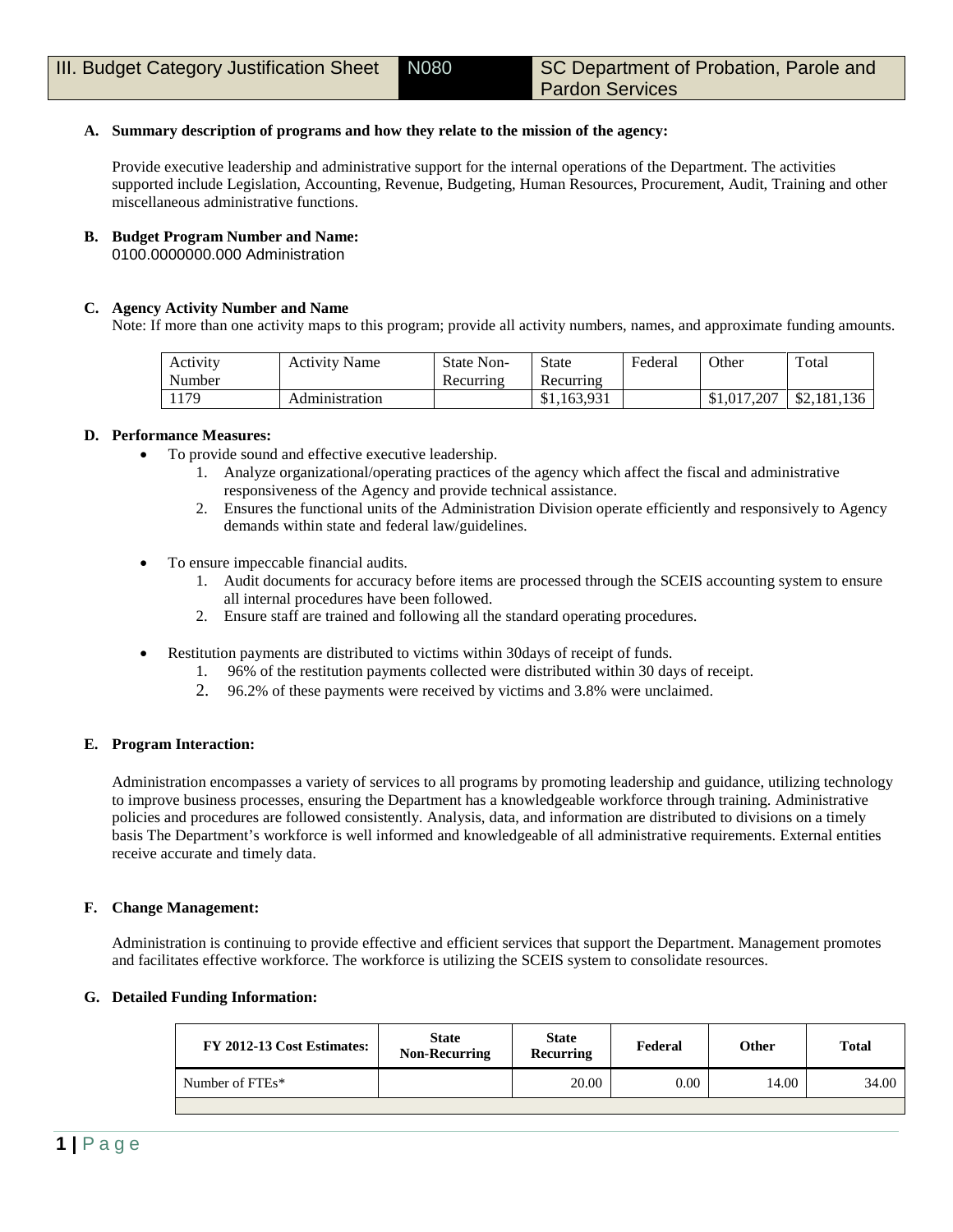| Personal Service                                                                             | \$0                  | \$873,263       | \$0                  | \$650,427   | \$1,523,690          |
|----------------------------------------------------------------------------------------------|----------------------|-----------------|----------------------|-------------|----------------------|
| <b>Employer Contributions</b>                                                                | \$0                  | \$290,668       | \$0                  | \$215,135   | \$505,803            |
|                                                                                              |                      |                 |                      |             |                      |
| Program/Case Services                                                                        | \$0                  | \$0             | \$0                  | \$0         | \$<br>$\overline{0}$ |
| Pass-Through Funds                                                                           | \$0                  | \$0             | \$0                  | \$0         | \$<br>$\overline{0}$ |
| <b>Other Operating Expenses</b>                                                              | \$0                  | \$0             | \$0                  | \$151,642   | \$151,642            |
|                                                                                              |                      |                 |                      |             |                      |
| <b>Total</b>                                                                                 | \$<br>$\overline{0}$ | \$<br>1,163,931 | \$<br>$\overline{0}$ | \$1,017,204 | \$2,181,135          |
| * If new FTEs are needed, please complete Section G (Detailed Justification for FTEs) below. |                      |                 |                      |             |                      |

Is this budget category or program associated with a Capital Budget Priority? No If yes, state Capital Budget Priority Number and Project Name:.

Please List proviso numbers that relate to this budget category or programs funded by this category.

## **H. Changes to the Appropriation:** N/A

Please explain any changes, to include re-alignments and funding or FTE increases requested in this year's appropriation, as detailed below:

Funding:

| Year          | State Non-<br>Recurring | <b>State Recurring</b> | Federal | Other (Earmarked)<br>or Restricted) |
|---------------|-------------------------|------------------------|---------|-------------------------------------|
| 2011-2012 Act |                         | 1,163,931              |         | 1.017.204                           |
| 2012-2013 Act |                         | 163.931                |         | 1.017.204                           |
| Difference    |                         |                        |         |                                     |
| % Difference  |                         | 0%                     |         | 0%                                  |

Totals include contributions

Explanation of Changes: N/A

## **I. Revenue Estimates:**

Please detail Sources of revenue for this program, identified by SAP fund number if a live SCEIS agency or the STARS number if a STARS agency. \*\*If several sources remit to a single subfund that cannot be split by source and appropriation or program, provide an estimate of the revenue dedicated to this program.

| <b>SAP Fund</b><br>Number                      | Source Name                                                                                                                                                                             | General<br>Fund | Other<br><b>State</b> | Earmarked   | Restricted | Federal |
|------------------------------------------------|-----------------------------------------------------------------------------------------------------------------------------------------------------------------------------------------|-----------------|-----------------------|-------------|------------|---------|
| 10010000<br>General Fund                       | <b>State Appropriations</b>                                                                                                                                                             | \$1,163,931     |                       |             |            |         |
| 30350000<br>Operating<br>Revenue               | **Circuit Court Filing Fees, Pardon Applications<br>Fees, Electronic Monitoring, Extradition Fees, Traf<br>Ed Prog App Mag,, Probation & Parole Supervision<br>Fees, Interstate Compact |                 |                       | \$599,679   |            |         |
| 39480000<br><b>Omnibus</b><br>Crim Act<br>1985 | <b>Court Fines</b>                                                                                                                                                                      |                 |                       | \$417,525   |            |         |
| Total                                          |                                                                                                                                                                                         | \$1,163,931     |                       | \$1,017,204 |            |         |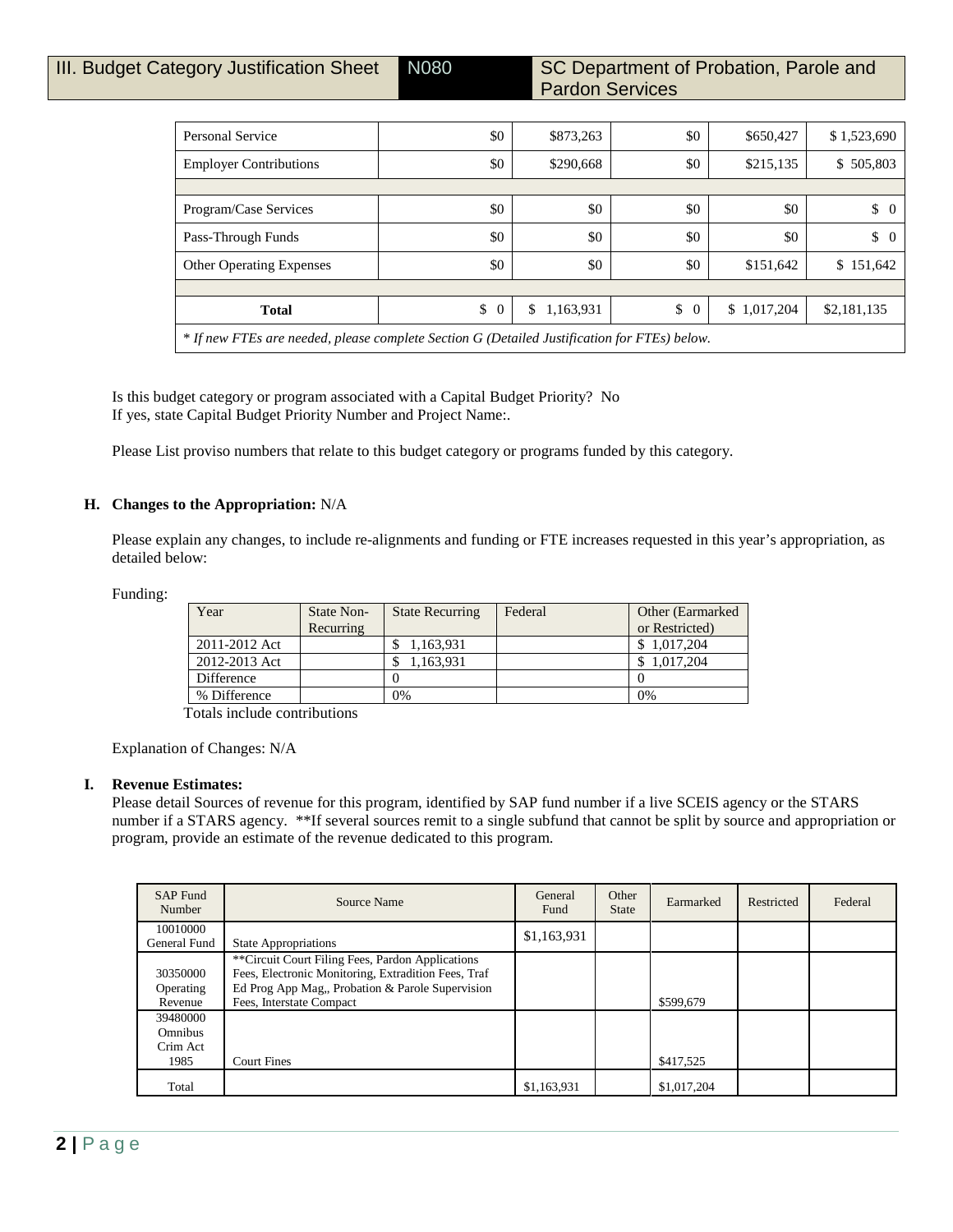If expenditures for this program are greater than known or estimated revenues and the intent is to bridge part of this shortfall by drawing down balances in agency accounts or reserves, indicate the accounts and amount of the current reserve or balance that will likely be used below.

Please detail the long-term sustainability of this program if cash reserves are needed to operate.

If there is federal fund or other fund spending authority requested above the revenue streams detailed above, please indicate the amount and explanation for each.

#### **J. FTE Positions:**

Please detail the number of FTE's filled (F) by the program as of June 30 of each fiscal year, and the number authorized (A) by the Appropriations Act.

| <b>Fiscal Year</b> | <b>State</b> | Other-<br>Earmarked or<br><b>Restricted</b> | Federal | <b>Total</b> | Temporary,<br><b>Temporary Grant,</b><br><b>Time</b> -limited |
|--------------------|--------------|---------------------------------------------|---------|--------------|---------------------------------------------------------------|
| 2012-2013<br>(A)   | 20           | 14                                          |         | 34           |                                                               |
| 2011-2012<br>(A)   | 20           | 14                                          |         | 34           |                                                               |
| 2010-2011<br>(F)   |              |                                             |         |              |                                                               |
| 2010-2011<br>(A)   | 20           | 14                                          |         | 34           |                                                               |
| 2009-2010<br>(F)   |              |                                             |         |              |                                                               |
| 2009-2010<br>(A)   | 20           | 14                                          |         | 34           |                                                               |
| 2008-2009<br>(F)   |              |                                             |         |              |                                                               |
| 2008-2009<br>(A)   | 20           | 14                                          |         | 34           |                                                               |
| 2007-2008<br>(F)   |              |                                             |         |              |                                                               |
| 2007-2008<br>(A)   | 20           | 14                                          |         | 34           |                                                               |

Note: (F) lines are not tracked nor reported by program

#### **K. Detailed Justification for FTEs:** N/A

- (1) Justification for New FTEs
	- (a) Justification:
	- (b) Future Impact on Operating Expenses or Facility Requirements:

#### (2) **Position Details:**

|                               | <b>State</b> | Federal | <b>Earmarked</b> | <b>Restricted</b> | <b>Total</b>         |
|-------------------------------|--------------|---------|------------------|-------------------|----------------------|
| Position Title:               |              |         |                  |                   |                      |
| Number of FTEs                | 0.00         | 0.00    | 0.00             | 0.00              | 0.00                 |
| <b>Personal Service</b>       | \$0          | \$0     | \$0              | \$0               | \$<br>$\theta$       |
|                               | \$0          | \$0     | \$0              | \$0               | \$<br>$\overline{0}$ |
| <b>Employer Contributions</b> |              |         |                  |                   |                      |
|                               |              |         |                  |                   |                      |
|                               | <b>State</b> | Federal | <b>Earmarked</b> | <b>Restricted</b> | <b>Total</b>         |
| Position Title:               |              |         |                  |                   |                      |
| Number of FTEs                | 0.00         | 0.00    | 0.00             | 0.00              | 0.00                 |
| <b>Personal Service</b>       | \$0          | \$0     | \$0              | \$0               | \$<br>$\overline{0}$ |

|                               | <b>State</b> | Federal | <b>Earmarked</b> | <b>Restricted</b> | <b>Total</b> |
|-------------------------------|--------------|---------|------------------|-------------------|--------------|
| Position Title:               |              |         |                  |                   |              |
| Number of FTEs                | 0.00         | 0.00    | 0.00             | 0.00              | 0.00         |
| Personal Service              | \$0          | \$0     | \$0              | \$0               |              |
| <b>Employer Contributions</b> | \$0          | \$0     | \$0              | \$0               |              |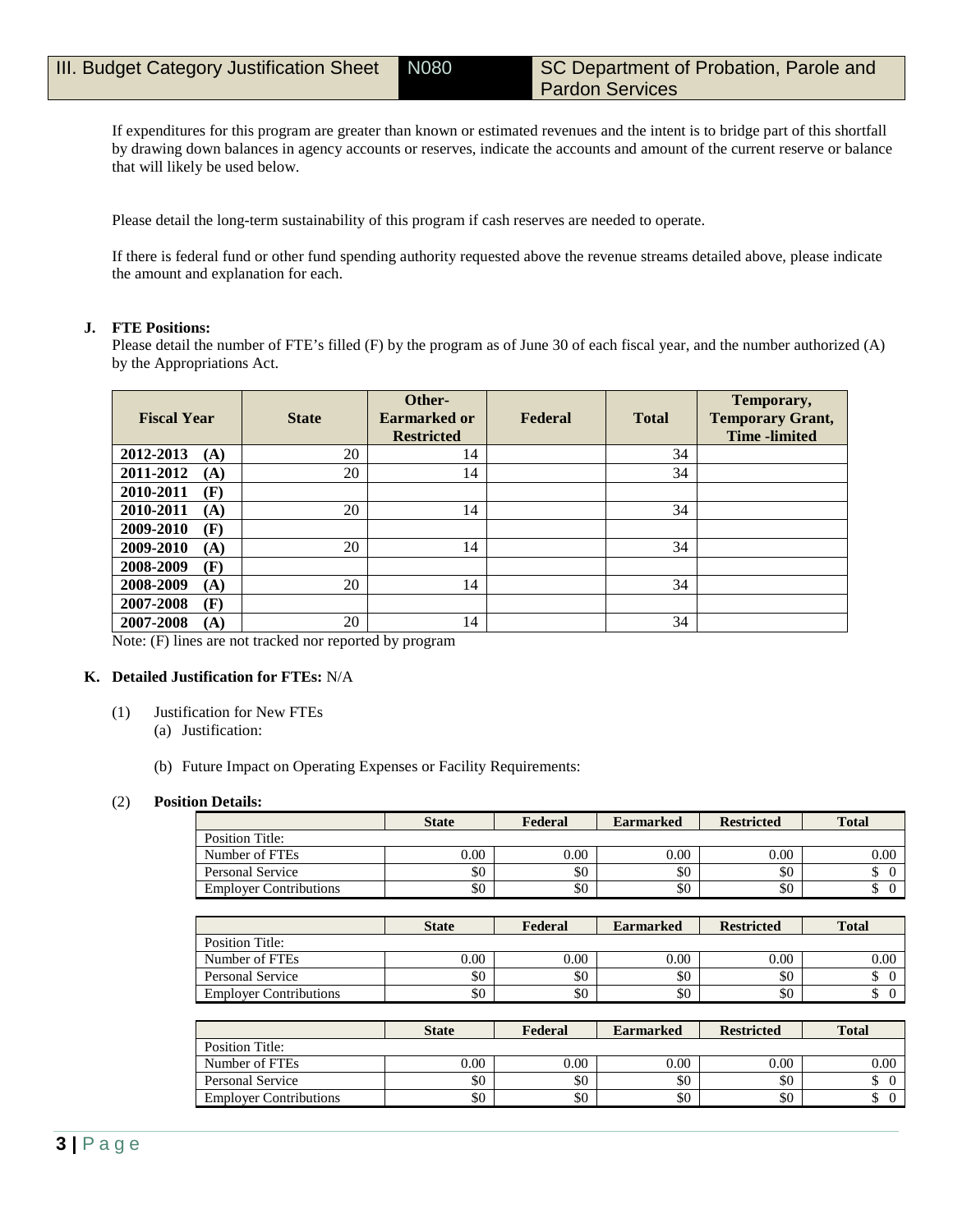## **A. Summary description of programs and how they relate to the mission of the agency:**

The Offender Supervision program field agents monitor offender's adjustment according to level of supervision and standards under the Department's jurisdiction. The field supervision requirements are; home visits; intervention; warrant service; residence verifications; collection of fees; correspondence; technology initiatives (GPS, Mapping, Tablets, Live Scan); training; and preparation of offender related documentation. Also, Victim Services provides crime victims with information and notification concerning offenders on probation, parole and appearing before the Parole Board.

## **B. Budget Program Number and Name:**

1500.050100.000 Offender Supervision

## **C. Agency Activity Number and Name:**

Note: If more than one activity maps to this program; provide all activity numbers, names, and approximate funding amounts.

| Activity | <b>Activity Name</b>                 | State Non- | State        | Federal   | Other        | Total        |
|----------|--------------------------------------|------------|--------------|-----------|--------------|--------------|
| Number   |                                      | Recurring  | Recurring    |           |              |              |
| 1172     | Community Supervision -<br>Regular   | \$168,000  | \$14,559,450 | \$243,200 | \$28,760,557 | \$43,731,207 |
| 1173     | Community Supervision -<br>Intensive |            |              |           |              |              |
| 1174     | Victim Services                      |            |              | \$6,800   | \$306,883    | \$313,683    |

\*Includes contributions in totals

## **D. Performance Measures:**

To provide sound, evidence-based supervision practices.

- Establish and maintain effective knowledge and skills of staff
- Operate supervision strategies that successfully reduce recidivism by effectively identifying and intervening with offender criminogenic needs.
- Operate supervision strategies that successfully maintain public safety by effectively identifying and responding to community safety violations.

## **E. Program Interaction:**

Offender Supervision encompasses the management of almost 45,000 jurisdictional offenders, through the use of Probation / Parole Agents, Field managers, technology and evidenced-based supervision strategies. These supervision strategies are the key driver to the Department's staffing needs. As the Department adapts evidencebased supervision practices, staffing concepts and needs will be affected in an effort to meet the goal of recidivism reduction. However, evidence/research indicates that the costs of any increase need for staffing to meet EBP strategies is positively offset by the reduction in recidivism.

## **F. Change Management:**

Field Operations is continuing to identify and integrate best practices for offender supervision in an effort to meet the goals of the Department and public policy expectations. Current research indicates that specific populations such as young offenders and female offenders are most at risk of long term recidivism if specialized management and treatment are not utilized. The Department has identified evidence-based practices that are effective for targeting and better serving this population.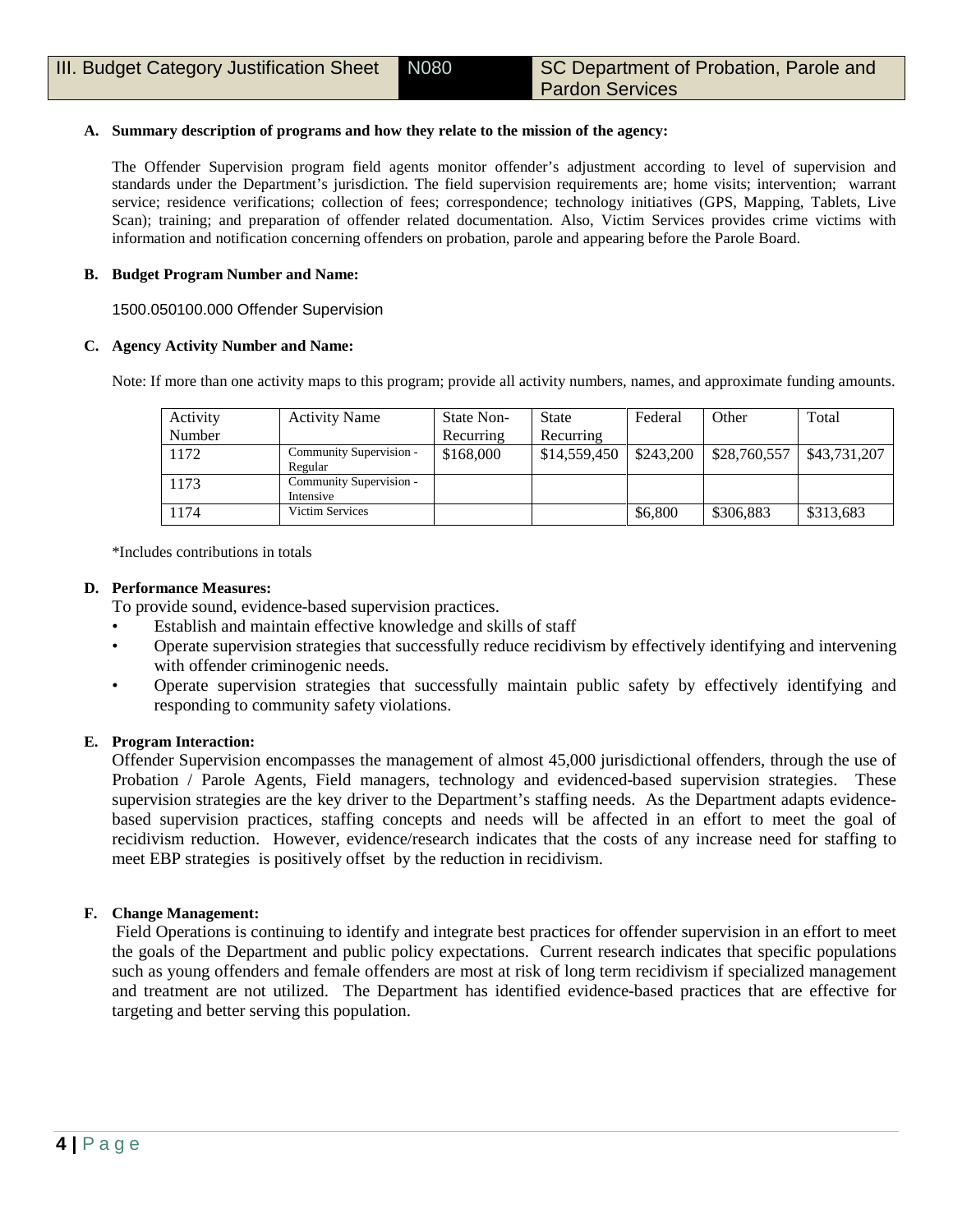## **G. Detailed Funding Information:**

| FY 2012-13 Cost Estimates:                                                                   | <b>State</b><br><b>Non-Recurring</b> | <b>State</b><br>Recurring | Federal   | <b>Other</b> | <b>Total</b>   |
|----------------------------------------------------------------------------------------------|--------------------------------------|---------------------------|-----------|--------------|----------------|
| Number of FTEs*                                                                              |                                      | 308.00                    | 0.00      | 298.00       | 606.00         |
|                                                                                              |                                      |                           |           |              |                |
| Personal Service                                                                             | \$0                                  | \$10,673,594              |           | \$14,592,312 | \$23,533,634   |
| <b>Employer Contributions</b>                                                                | \$0                                  | \$3,409,640               | \$0       | \$4,707,067  | \$8,116,283    |
|                                                                                              |                                      |                           |           |              |                |
| Program/Case Services                                                                        | \$0                                  | \$0                       | \$0       | \$42,425     | \$ \$42,425    |
| Pass-Through Funds                                                                           | \$0                                  | \$0                       | \$0       | \$0          | \$<br>$\Omega$ |
| <b>Other Operating Expenses</b>                                                              | \$168,000                            | \$476,640                 | \$250,000 | \$9,725,636  | \$10,620,276   |
|                                                                                              |                                      |                           |           |              |                |
| <b>Total</b>                                                                                 | \$<br>168,000                        | \$14,559,450              | \$250,000 | \$29,067,440 | \$44,044,890   |
| * If new FTEs are needed, please complete Section K (Detailed Justification for FTEs) below. |                                      |                           |           |              |                |

Is this budget category or program associated with a Capital Budget Priority? No If yes, state Capital Budget Priority Number and Project Name:. N/A

Please List proviso numbers that relate to this budget category or programs funded by this category.

**52.2** (DPPP: Interstate Compact Application Fee) **52.3** (DPPP: GED Learn and Earn Program) **52.5** (DPPP: Offender Drug Testing Fee) **52.6** (DPPP: Public Service Employment Set-Up Fee)

## **H. Changes to the Appropriation:**

Please explain any changes, to include re-alignments and funding or FTE increases requested in this year's appropriation, as detailed below:

Funding:

| Year          | State Non-<br>Recurring | <b>State Recurring</b> | Federal | Other (Earmarked)<br>or Restricted) |
|---------------|-------------------------|------------------------|---------|-------------------------------------|
| 2011-2012 Act |                         | \$13,844,958           | 250,000 | \$29,067,440                        |
| 2012-2013 Act | \$168,000               | \$14,559,450           | 250,000 | \$29,067,440                        |
| Difference    | \$168,000               | 714.492                |         |                                     |
| % Difference  | 100%                    | 5.16%                  |         |                                     |

## **Explanation of Changes:**

• Realign existing funding and FTE's from Offender Supervision-Sentencing Reform to the program established in the FY12 ACT for Sentencing Reform (1500.050105x000).

Recurring - (\$1,927,488) / FTEs - (52.00)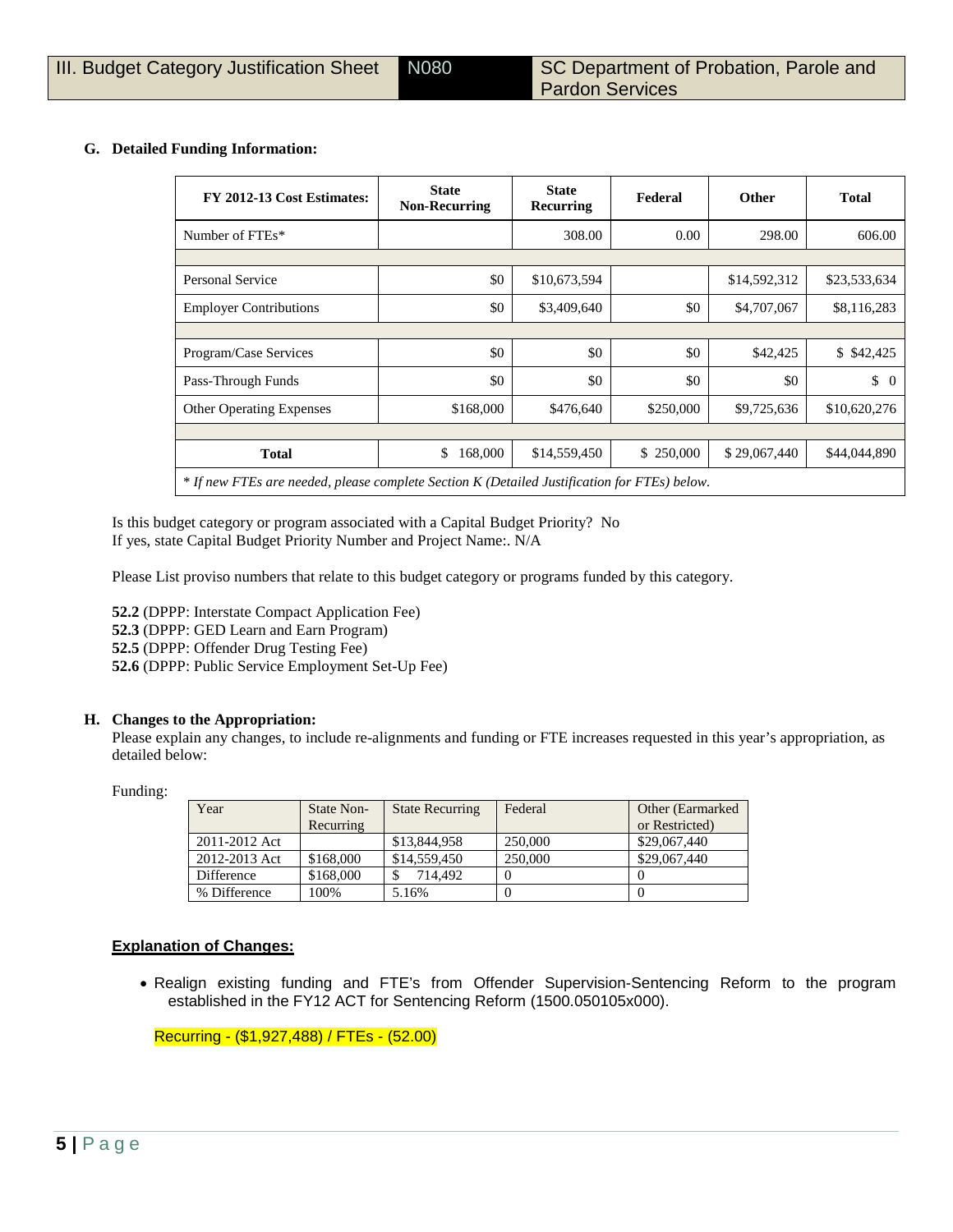## **Additional Funding:**

• **Young Offender Supervision Program – Total Amount Requested - \$2,809,980**

Non-Recurring - \$168,000 / Recurring - \$2,641,980 / FTEs - 48.00 – Included in current FTE total.

Young offenders, ages 17-24, placed under supervision have a less successful community supervision success rate than the general adult populations served by the Department. This proposal is intended to provide a comprehensive approach to identifying strategies designed to improve the success rate for this population.

- FY 2010 Failure Rate 38% (1,611 unsuccessful closures)
- According to FBI statistics, offenders age  $17 24$  accounted for almost 33% of the criminal arrests nationwide in 2009.

Funding is requested to implement a Young Offender Supervision Program (YSP) to improve the supervision success rates and reduce the impact of incarceration costs to the SCDC.

- The Omnibus Crime Reduction and Sentencing Reform Act of 2010 mandates that the Department identify and implement supervision strategies that are supported with Evidence Based Practices.
- The YSP program would be modeled on an evidence based Intensive Supervision program operated by the by S.C. Dept of Juvenile Justice. The Intensive Supervision Officer (ISO) program is widely recognized for its effectiveness at reducing recidivism among a similar population and reducing the incarceration costs of that Agency. The model utilizes specialized caseloads with a 1:20 ratio of Agent to offenders.
- The ISO program concept is based on the nationally recognized Intensive Aftercare Program (IAP) which promotes family functioning, community safety and reduction of recidivism.
- The YSP program will provide for enhanced specialized caseloads for moderate to high risk/need non-YOA Young Offender populations that are at high risk of recidivism to ensure continued structure, treatment and offender accountability.

SCDPPPS Reduction in Recidivism and Incarceration Costs Strategies

Young Offender Supervision Program (YSP)

Part I – Implement YISP concepts / strategies with a similar high risk non-YOA population with the intent of reducing recidivism and incarceration costs.

- Assign 30 Supervision Agents to a designated and specialized caseload of Young Offenders ages 17-24 (non-YOA). Intensive services and management provided to each offender. Frontloaded supervision services intended to successfully transition the offender into the community, quickly address offender needs and integrate offender into necessary services, and intensive case management activities with the family support system
- Utilizing evidence based assessments practices, identify high risk/need population for specialized caseloads. Population target / maximum of 1200 offenders annually.
- Specialized caseloads with a 1:20 ratio of Agent to offenders to allow for intensive services and management of the offender. Target supervision period of six (6) months.

Part II – Implement Young Offender Standard Supervision targeted to those young offenders identified as with Moderate risk / need supervision requirements.

- Assign 18 Supervision Agents to support a designated and specialized caseload of young offenders. The caseloads will effectively identify and target the Moderate Risk/Needs population. Agents will provide case services and management to each offender to ensure continuity of structure, treatment and offender accountability.
- Utilizing evidence based assessments practices, identify high risk/need population for specialized caseloads. . Population target / maximum of 1200 offenders annually.
- Specialized caseloads with a 1:50 ratio of Agent to offenders to allow for intensive services and management of the offender. Target supervision period of nine (9) months.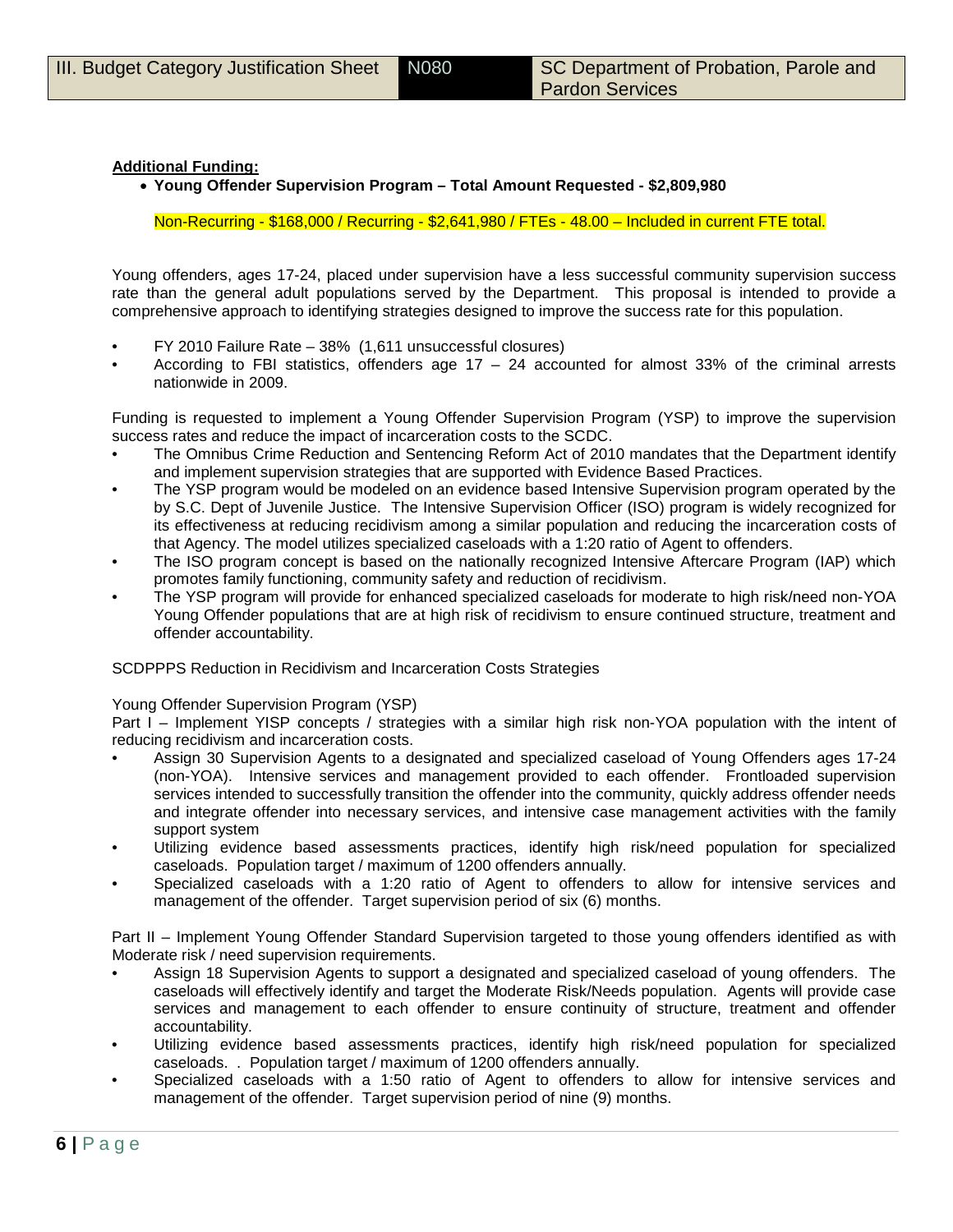## **I. Revenue Estimates:**

Please detail Sources of revenue for this program, identified by SAP fund number if a live SCEIS agency or the STARS number if a STARS agency. \*\*If several sources remit to a single subfund that cannot be split by source and appropriation or program, provide an estimate of the revenue dedicated to this program.

| <b>SAP Fund Number</b>   | Source Name                                      | General Fund | Other<br><b>State</b> | Earmarked    | Restricted | Federal   |
|--------------------------|--------------------------------------------------|--------------|-----------------------|--------------|------------|-----------|
| 10010000                 |                                                  | \$14,727,450 |                       |              |            |           |
| General Fund             | <b>State Appropriations</b>                      |              |                       |              |            |           |
| 50550000                 |                                                  |              |                       |              |            | \$250,000 |
| Grant                    | Federal Funding                                  |              |                       |              |            |           |
|                          | **Circuit Court Filing Fees, Pardon Applications |              |                       |              |            |           |
|                          | Fees, Electronic Monitoring, Extradition Fees,   |              |                       |              |            |           |
| 30350000                 | Traf Ed Prog App Mag,, Probation & Parole        |              |                       |              |            |           |
| <b>Operating Revenue</b> | Supervision Fees, Interstate Compact             |              |                       | \$13,340,077 |            |           |
| 31520000                 |                                                  |              |                       |              |            |           |
| <b>DNA</b>               |                                                  |              |                       |              |            |           |
| Reimbursement            | <b>DNA</b> Fees                                  |              |                       | \$248,781    |            |           |
| 32690000                 | Probation & Parole Supervision Fees              |              |                       | \$1,506,394  |            |           |
| Super Furlough           | Probation & Parole Youth Offender                |              |                       | \$13,607     |            |           |
| 32730000                 |                                                  |              |                       |              |            |           |
| <b>DACOR</b>             | <b>Collection Fees</b>                           |              |                       | \$1,500,000  |            |           |
| 39480000                 |                                                  |              |                       | \$12,458,581 |            |           |
| Omnibus Crim Act         | <b>Court Fines</b>                               |              |                       |              |            |           |
| Total                    |                                                  | \$14,727,450 |                       | \$29,067,440 |            | \$250,000 |

If expenditures for this program are greater than known or estimated revenues and the intent is to bridge part of this shortfall by drawing down balances in agency accounts or reserves, indicate the accounts and amount of the current reserve or balance that will likely be used below.

Please detail the long-term sustainability of this program if cash reserves are needed to operate.

If there is federal fund or other fund spending authority requested above the revenue streams detailed above, please indicate the amount and explanation for each.

#### **J. FTE Positions:**

Please detail the number of FTE's filled (F) by the program as of June 30 of each fiscal year, and the number authorized (A) by the Appropriations Act.

| <b>Fiscal Year</b> | <b>State</b>         | Other-<br><b>Earmarked or</b><br><b>Restricted</b> | Federal | <b>Total</b> | Temporary,<br><b>Temporary Grant,</b><br><b>Time</b> -limited |
|--------------------|----------------------|----------------------------------------------------|---------|--------------|---------------------------------------------------------------|
| 2012-2013<br>(A)   | 308                  | 302                                                |         | 610          |                                                               |
| 2011-2012<br>(A)   | 360                  | 302                                                |         | 662          |                                                               |
| 2010-2011<br>(F)   |                      |                                                    |         |              |                                                               |
| 2010-2011<br>(A)   | 391                  | 355                                                |         | 746          |                                                               |
| 2009-2010<br>(F)   |                      |                                                    |         |              |                                                               |
| 2009-2010<br>(A)   | 391                  | 337                                                |         | 728          |                                                               |
| (F)<br>2008-2009   |                      |                                                    |         |              |                                                               |
| 2008-2009<br>(A)   | 391                  | 337                                                |         | 728          |                                                               |
| (F)<br>2007-2008   |                      |                                                    |         |              |                                                               |
| 2007-2008<br>(A)   | 396<br>$\sim$ $\sim$ | 340                                                |         | 736          |                                                               |

Note: (F) lines are not tracked nor reported by program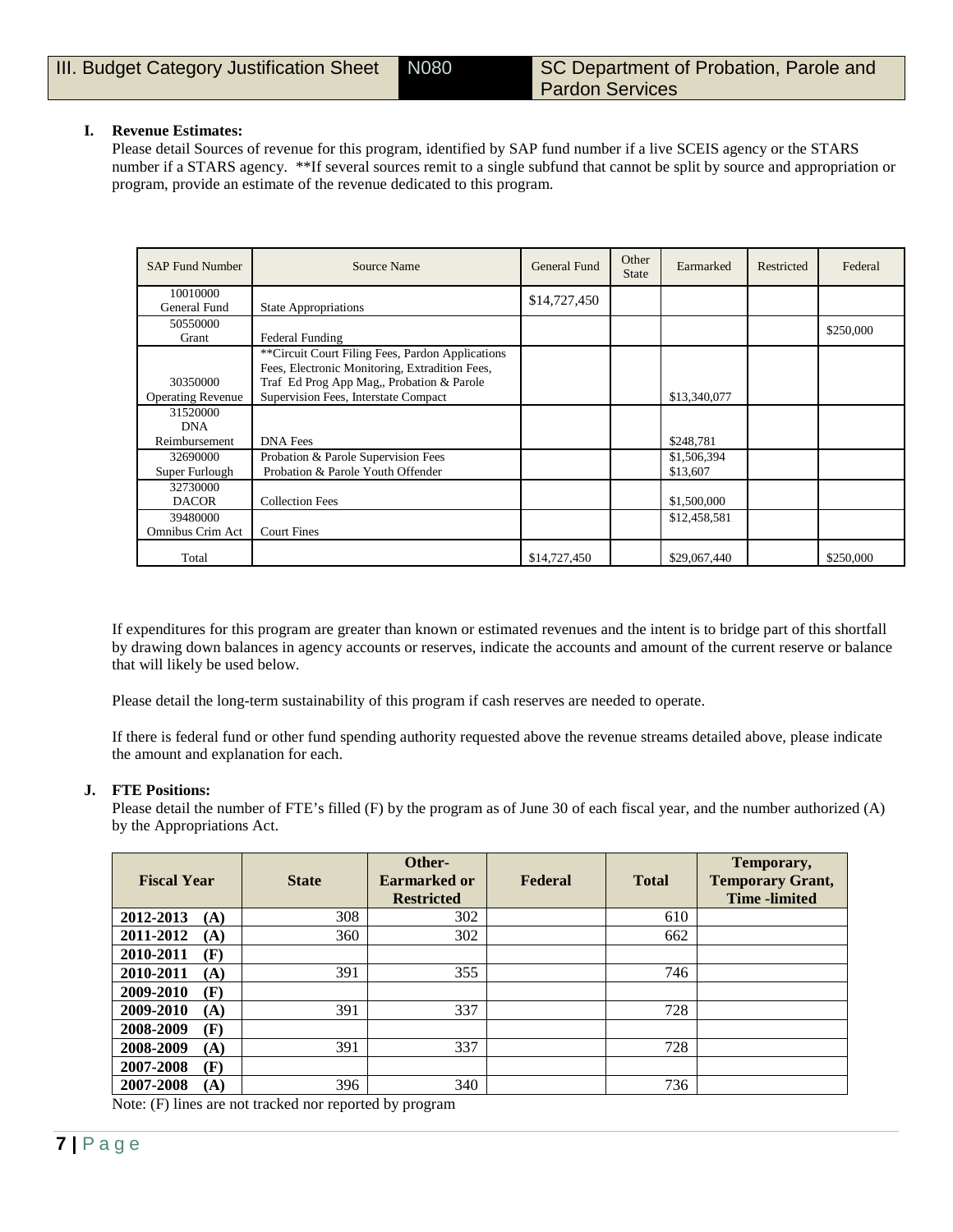## **K. Detailed Justification for FTEs:** N/A

- (1) Justification for New FTEs
	- (a) Justification:
	- (b) Future Impact on Operating Expenses or Facility Requirements:

## (2) **Position Details:**

|                               | <b>State</b> | Federal | <b>Earmarked</b> | <b>Restricted</b> | <b>Total</b> |
|-------------------------------|--------------|---------|------------------|-------------------|--------------|
| Position Title:               |              |         |                  |                   |              |
| Number of FTEs                | 0.00         | 0.00    | 0.00             | 0.00              | 0.00         |
| Personal Service              | \$0          | \$0     | \$0              | \$0               |              |
| <b>Employer Contributions</b> | \$0          | \$0     | \$0              | \$0               |              |

|                               | <b>State</b> | Federal | <b>Earmarked</b> | <b>Restricted</b> | <b>Total</b> |
|-------------------------------|--------------|---------|------------------|-------------------|--------------|
| Position Title:               |              |         |                  |                   |              |
| Number of FTEs                | 0.00         | 0.00    | 0.00             | 0.00              | 0.00         |
| Personal Service              | \$0          | \$0     | \$0              | \$0               | Φ            |
| <b>Employer Contributions</b> | \$0          | \$0     | \$0              | \$0               | Φ            |

|                               | <b>State</b> | Federal | <b>Earmarked</b> | <b>Restricted</b> | <b>Total</b> |
|-------------------------------|--------------|---------|------------------|-------------------|--------------|
| Position Title:               |              |         |                  |                   |              |
| Number of FTEs                | 0.00         | 0.00    | 0.00             | 0.00              | $0.00\,$     |
| Personal Service              | \$0          | \$0     | \$0              | \$0               | ٠D           |
| <b>Employer Contributions</b> | \$0          | \$0     | \$0              | \$0               | Φ            |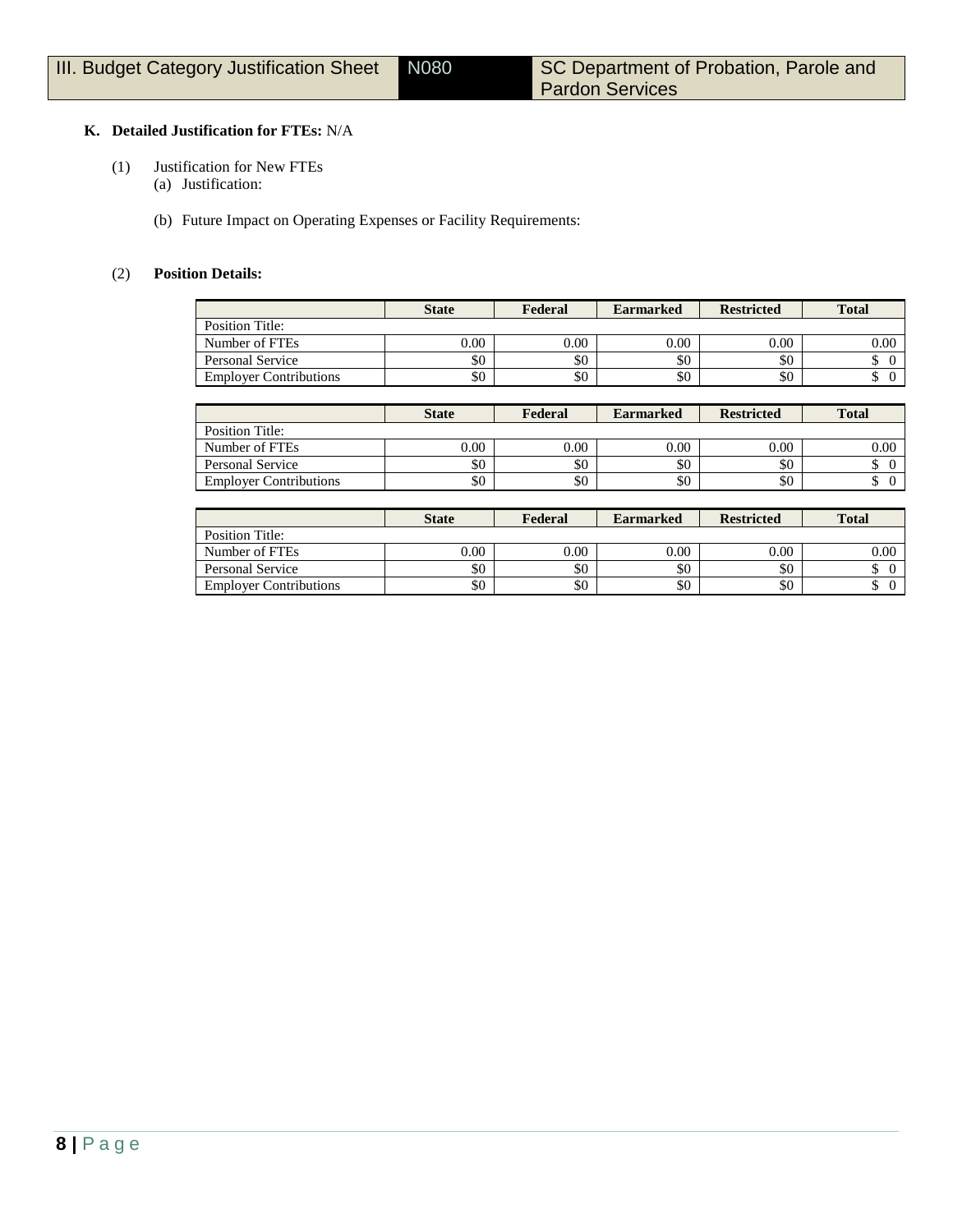## **A. Summary description of programs and how they relate to the mission of the agency:**

The South Carolina General Assembly passed the Omnibus Crime Reduction and Sentencing Reform Act 2010 for the purpose to reduce recidivism, provide fair and effective sentencing options, employ evidence-based practices for smarter use of correctional funding, and improve public safety.

## **B. Budget Program Number and Name:**

1500.050105x000 Offender Supervision-Sentencing Reform

## **C. Agency Activity Number and Name:**

Note: If more than one activity maps to this program; provide all activity numbers, names, and approximate funding amounts.

| <b>Activity Number</b> | <b>Activity Name</b> | State Non- | State     | Federal | Other | Total     |
|------------------------|----------------------|------------|-----------|---------|-------|-----------|
|                        |                      | Recurring  | Recurring |         |       |           |
| New in FY12-Activity   | Sentencing Reform    |            | 4.497.784 |         |       | 4.497.784 |
| Number not assigned    |                      |            |           |         |       |           |
|                        |                      |            |           |         |       |           |

\*Includes contributions in totals

## **D. Performance Measures:**

To implement strategies designed to accomplish the legislative mandates and goals of the Omnibus Crime Reduction and Sentencing Reform Act of 2010.

- To implement and integrate evidence-based practices (EBP) within 50% of Department programs, practices and policies.
- To implement and integrate more than 85% of the mandates and goals identified in the Act.
- To reduce the rate of recidivism for compliance violations by 10%.

## **E. Program Interaction:**

The Sentencing Reform Act has generated significant impact upon the Department's by mandating the integration of EBP strategies to our supervision philosophy and strategies. The Department has initiated sweeping reviews and changes to its practices to adapt outcome based measures. National EBP supervision strategies are aggressively being identified and considered for implementation in SC, with the goal to improve supervision success and reductions in recidivism.

Staffing levels have been increased to meet the initial workload requirements for key EBP practices such as the use of a scientific, actuarial supervision risk / need assessment instrument that will allow staff to better identify and respond to offender criminogenic needs thereby impacting recidivism. The Act has also generated extensive communication by this Department with key partner Agencies such as SCDC and DJJ, to identify common strategies / practices that can support / improve the services to our common population.

## **F. Change Management:**

The Sentencing Reform Act has generated a re-tooling of the Department's supervision philosophy. The principles of supervision and EBP are now key drivers of the Department's goals and strategies. The Department has refocused its training strategies and management strategies with a goal of enhancing the skill and knowledge of its staff. In addition, offender supervision strategies are being targeted for the purpose of enhancing offender success, access to services and reentry services.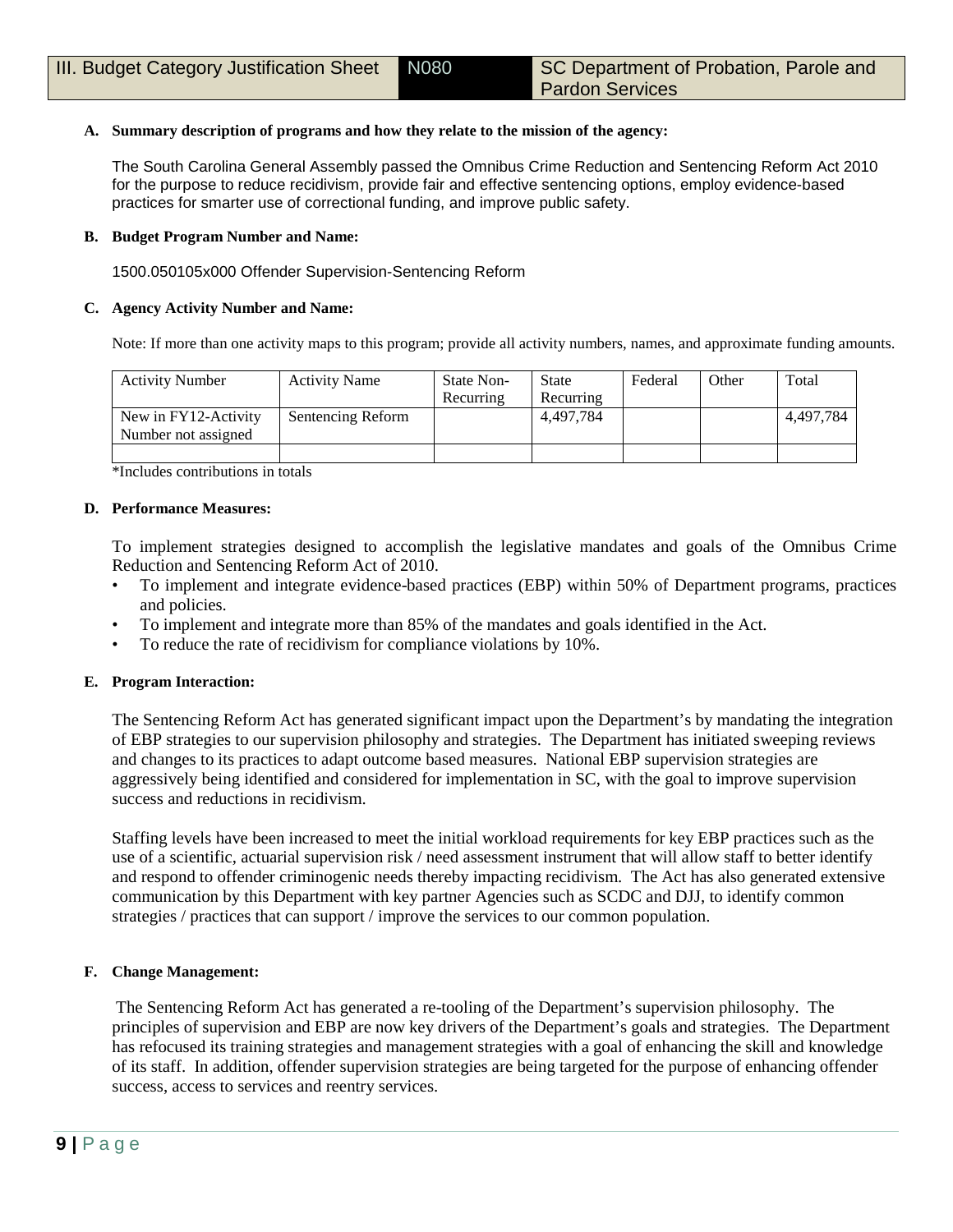## **G. Detailed Funding Information:**

| FY 2012-13 Cost Estimates:                                                                   | <b>State</b><br><b>Non-Recurring</b> | <b>State</b><br>Recurring | Federal        | <b>Other</b>         | <b>Total</b>     |
|----------------------------------------------------------------------------------------------|--------------------------------------|---------------------------|----------------|----------------------|------------------|
| Number of FTEs*                                                                              |                                      | 52.00                     | 0.00           | 0.00                 | 52.00            |
|                                                                                              |                                      |                           |                |                      |                  |
| Personal Service                                                                             |                                      | \$1,446,137               | \$0            | \$0                  | \$1,446,137      |
| <b>Employer Contributions</b>                                                                | \$0                                  | \$481,351                 | \$0            | \$0                  | \$481,351        |
|                                                                                              |                                      |                           |                |                      |                  |
| Program/Case Services                                                                        | \$0                                  | \$340,000                 | \$0            | \$0                  | \$ 340,000       |
| Pass-Through Funds                                                                           | \$0                                  | \$0                       | \$0            | \$0                  | $\updownarrow$ 0 |
| <b>Other Operating Expenses</b>                                                              | \$600,000                            | \$1,630,296               | \$0            | \$0                  | \$2,230,296      |
|                                                                                              |                                      |                           |                |                      |                  |
| <b>Total</b>                                                                                 | \$<br>600,000                        | \$3,897,784               | \$<br>$\theta$ | \$<br>$\overline{0}$ | \$4,497,784      |
| * If new FTEs are needed, please complete Section G (Detailed Justification for FTEs) below. |                                      |                           |                |                      |                  |

Is this budget category or program associated with a Capital Budget Priority? No If yes, state Capital Budget Priority Number and Project Name:

Please List proviso numbers that relate to this budget category or programs funded by this category.

### **H. Changes to the Appropriation:**

Please explain any changes, to include re-alignments and funding or FTE increases requested in this year's appropriation, as detailed below:

Funding:

| Year          | State Non-<br>Recurring | <b>State Recurring</b> | Federal | Other (Earmarked)<br>or Restricted) |
|---------------|-------------------------|------------------------|---------|-------------------------------------|
| 2011-2012 Act |                         | \$1,530,296            |         |                                     |
| 2012-2013 Act | \$600,000               | \$3,897,784            |         |                                     |
| Difference    | \$600,000               | \$2,367,488            |         |                                     |
| % Difference  | 100%                    | 155%                   |         |                                     |

#### **Explanation of Changes:**

• Realign existing funding and FTE's from Offender Supervision-Sentencing Reform to the program established in the FY12 ACT for Sentencing Reform (1500.050105x000).

## Recurring - \$1,927,488 FTEs - (52.00)

#### **New Appropriations:**

• Offender / Treatment Services – Total Amount Requested - \$590,000

## Non-Recurring - \$200,000 /Recurring - \$390,000

To design, plan and implement a continuum of evidence-based treatment options (from Agents to Providers) to address offender criminogenic needs in the community.

Sentencing Reform legislation enabled the Department to implement a validated assessment tool to be used in supervision and the parole release decision making that identifies the risk of reoffending and criminogenic needs. However, treatment services to respond to the assessed needs are desperately needed. Currently, appropriate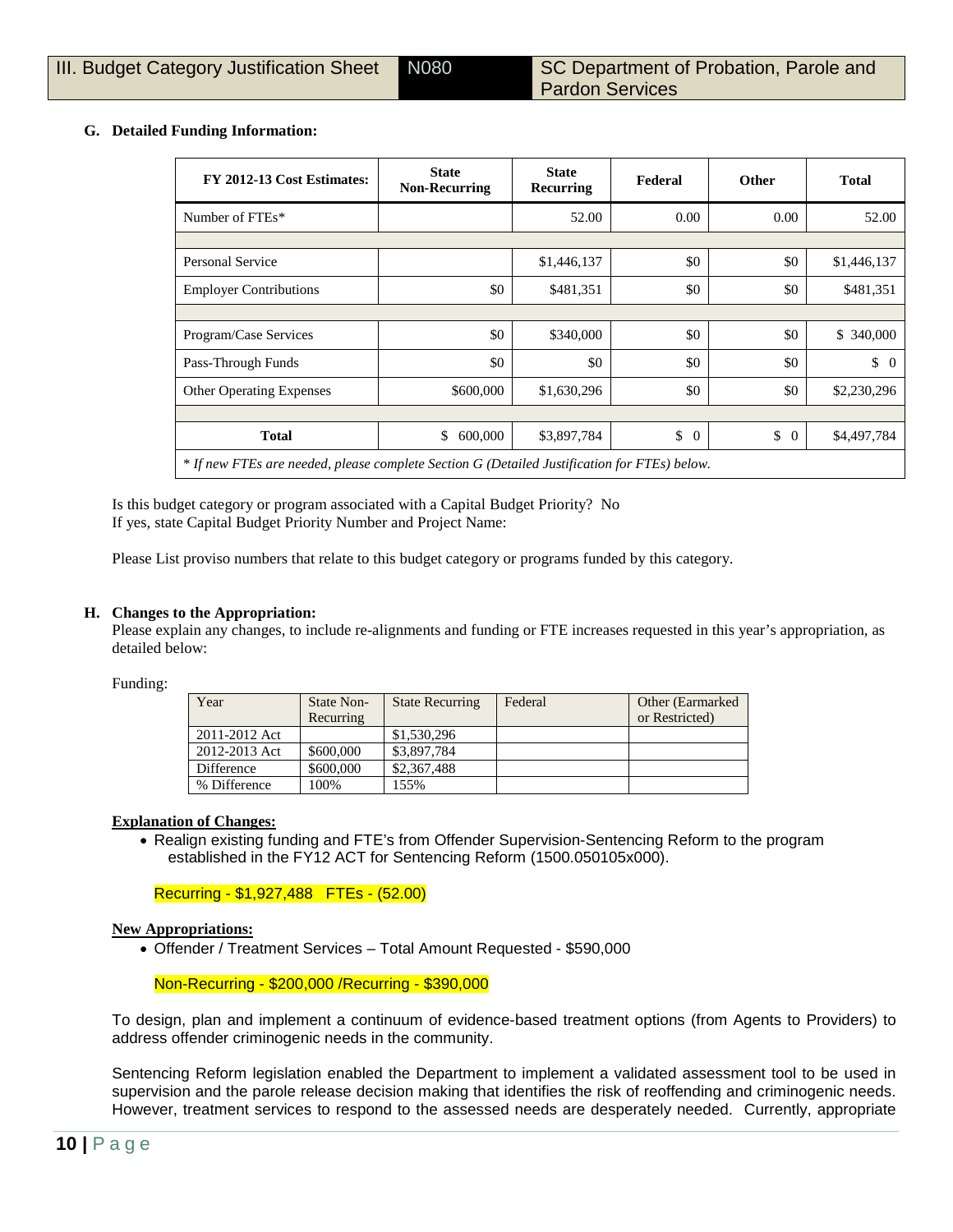treatment is not easily accomplished due to a lack of services and resources available, a history of referrals that were not based on validated assessment tools, and inadequate training. Offenders often fail treatment due to an inability to pay for treatment and a lack of agency training in the skills necessary to facilitate offender behavior change. The impact of budget reductions over the past seven years has forced suspension of training efforts that have negatively impacted recidivism reduction efforts. While the Department is investing what it can from S. 1154 investments into Agent training; a thoughtful strategy is needed to develop and implement a comprehensive continuum of treatment services, from Agents to community-based treatment providers, to address criminogenic needs and support recidivism reduction. It is expected that funds saved by reductions in revocations will be reinvested into building this continuum. However, structuring the continuum and developing mechanisms to quality assure them will be a new frontier for the state. Funding of this strategy would afford the Department the opportunity to effectively develop and implement a comprehensive continuum and employ quality assurance mechanisms to measure its effectiveness.

SCDPPPS Reduction in Recidivism and Incarceration Costs Strategies

Design and implement a comprehensive treatment / service continuum model that is fully integrated with the Department's Risk / Need Case Planning.

- Design and implement an EBP model
- Design and integrate the model within the Department's Offender Management System. Projected costs for system design and implementation is approximately \$200,000 with system maintenance/enhancement of approximately \$50,000 annually.
- Utilizing evidence based assessments practices, identify high need population and target for key services in high volume counties.
- Contract with key treatment / service providers in the target counties to provide up to \$150 for the initial assessment of evidence-based specialized Substance Abuse Treatment and Services to the high need population. Target up to ten (10) counties to pilot this evidence-based practice and remove financial barriers to immediate involvement with treatment services.

FY 2011 Service Data (total cost projection = \$340,000):

## **New Appropriations:**

• Administrative Sanctions Strategies – Total Amount Requested - \$450,000

## Non-Recurring - \$400,000 /Recurring - \$50,000

Design, implement and train Agents to administer an evidence-based violation and incentives matrix.

While Sentencing Reform provides incentives to reduce revocations to prison, the Department's supervision violation and incentive response strategies do not meet the standard of an EBP and do not adequately support the concepts of scientific matrices. The identification and implementation of swift and certain violation and positive reinforcement strategies is necessary for the overall success of reinvestment strategies. For example, in FY 2010 SCDPPPS revoked 3,293 offenders to prison. Over 50% of those revocations came from six counties. It is anticipated reforms in SCDPPPS violation and incentive policies and practices, especially in the key driver counties, will significantly reduce the number of revocations. Funding of this strategy would provide the state the opportunity develop a comprehensive plan for moving forward with identifying, designing and implementing the matrix. Through an evidence-based matrix, effective training and quality assurance mechanisms it is expected the rates of revocations to prison will be significantly reduced and the costs offset will be re-invested into enhancing our ability to address criminogenic needs; therefore, further reducing recidivism.

SCDPPPS Reduction in Recidivism and Incarceration Costs Strategies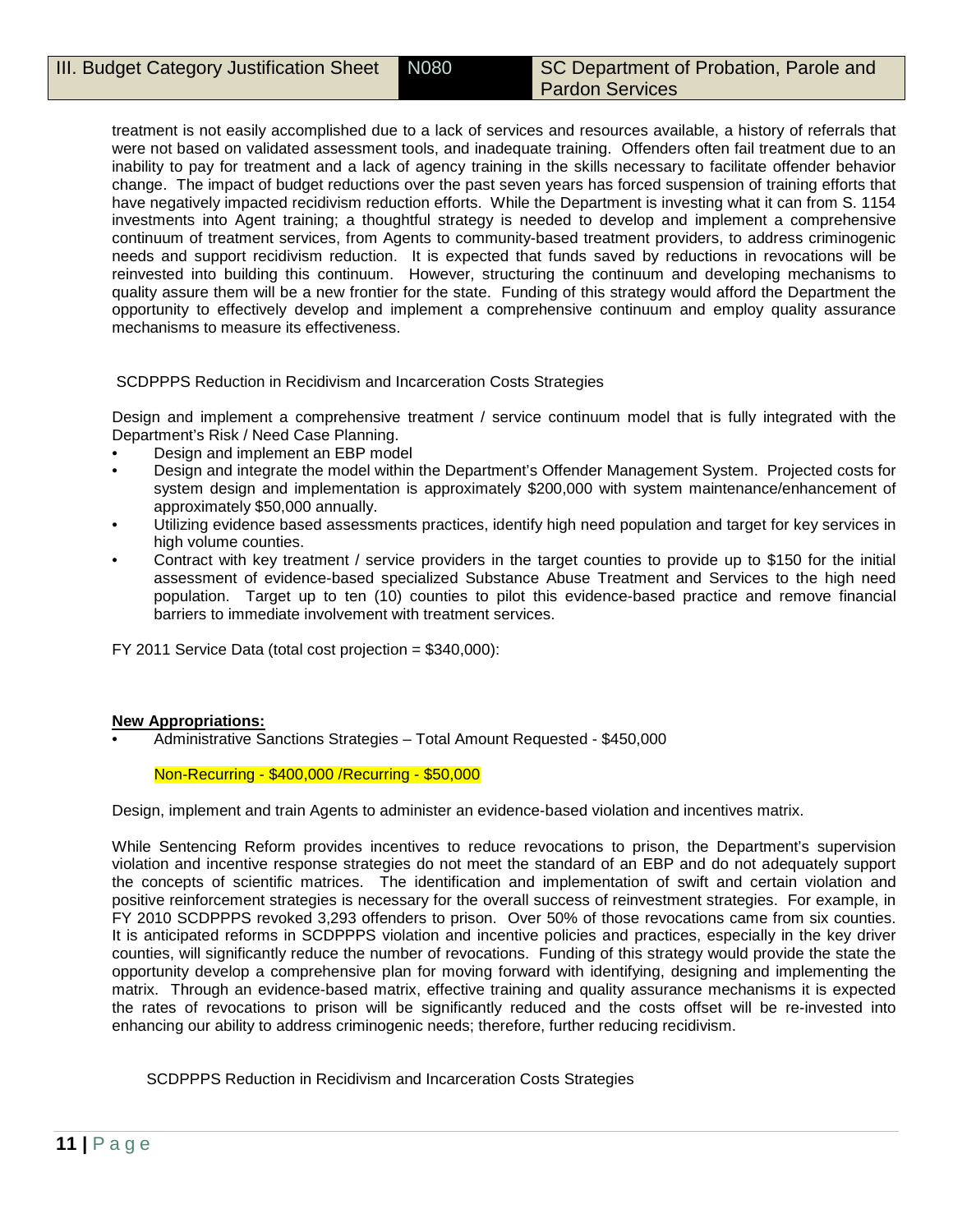Design and implement an EBP comprehensive violation / response matrices that is fully integrated with the Department's Risk / Need Case Planning and OMS.

- Design and implement an EBP model
- Design and integrate the model within the Department's Offender Management System. Projected costs for system design and implementation is approximately \$400,000 with system maintenance/enhancement of approximately \$50,000 annually.
- Utilizing evidence based assessments practices, design and implement a comprehensive, graduated continuum of violation responses.

#### **I. Revenue Estimates:**

Please detail Sources of revenue for this program, identified by SAP fund number if a live SCEIS agency or the STARS number if a STARS agency. If several sources remit to a single subfund that cannot be split by source and appropriation or program, provide an estimate of the revenue dedicated to this program.

| SAP Fund<br>Number       | Source Name                 | General<br>Fund | Other<br><b>State</b> | Earmarked | Restricted | Federal |
|--------------------------|-----------------------------|-----------------|-----------------------|-----------|------------|---------|
| 10010000<br>General Fund | <b>State Appropriations</b> | \$4,497,784     |                       |           |            |         |
| Total                    |                             | \$4,497,784     |                       |           |            |         |

If expenditures for this program are greater than known or estimated revenues and the intent is to bridge part of this shortfall by drawing down balances in agency accounts or reserves, indicate the accounts and amount of the current reserve or balance that will likely be used below.

Please detail the long-term sustainability of this program if cash reserves are needed to operate.

If there is federal fund or other fund spending authority requested above the revenue streams detailed above, please indicate the amount and explanation for each.

## **J. FTE Positions:**

Please detail the number of FTE's filled (F) by the program as of June 30 of each fiscal year, and the number authorized (A) by the Appropriations Act.

| <b>Fiscal Year</b> | <b>State</b> | Other-<br><b>Earmarked or</b><br><b>Restricted</b> | Federal | <b>Total</b> | Temporary,<br><b>Temporary Grant,</b><br><b>Time</b> -limited |
|--------------------|--------------|----------------------------------------------------|---------|--------------|---------------------------------------------------------------|
| 2012-2013<br>(A)   | 52           |                                                    |         | 52           |                                                               |
| 2011-2012<br>(A)   |              |                                                    |         |              |                                                               |
| 2010-2011<br>(F)   |              |                                                    |         |              |                                                               |
| 2010-2011<br>(A)   |              |                                                    |         |              |                                                               |
| 2009-2010<br>(F)   |              |                                                    |         |              |                                                               |
| 2009-2010<br>(A)   |              |                                                    |         |              |                                                               |
| 2008-2009<br>(F)   |              |                                                    |         |              |                                                               |
| 2008-2009<br>(A)   |              |                                                    |         |              |                                                               |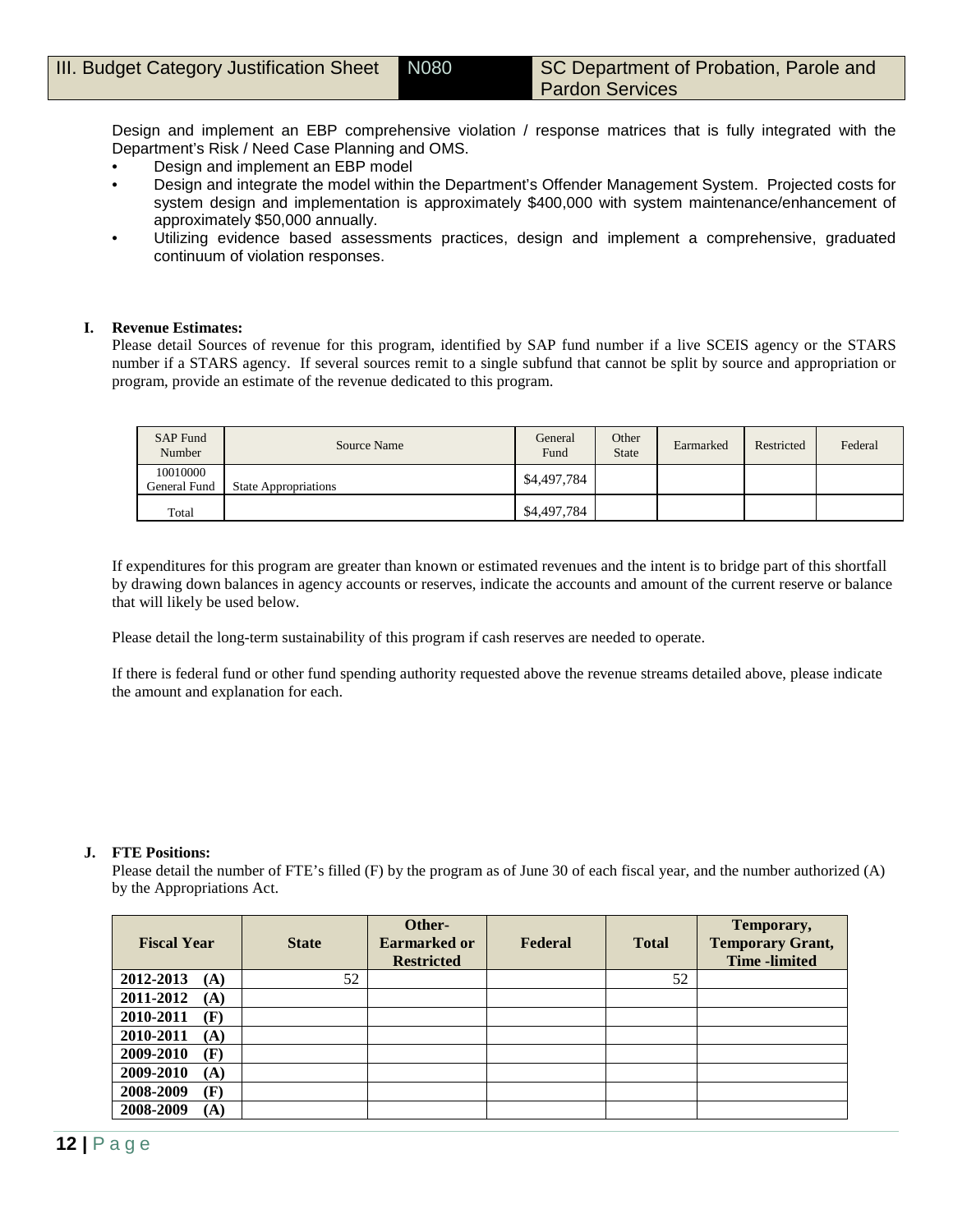| 2007-2008 | (F<br>. . |  |  |  |
|-----------|-----------|--|--|--|
| 2007-2008 | (A)       |  |  |  |

Note: (F) lines are not tracked nor reported by program

## **K. Detailed Justification for FTEs:**

- (1) Justification for New FTEs
	- (a) Justification: Realign existing FTE's from Offender Supervision-Sentencing Reform to the program established in the FY12 ACT for Sentencing Reform (1500.050105x000).

(b)Future Impact on Operating Expenses or Facility Requirements: N/A

#### (2) **Position Details:**

|                                 | <b>State</b> | Federal  | <b>Earmarked</b> | <b>Restricted</b> | <b>Total</b> |
|---------------------------------|--------------|----------|------------------|-------------------|--------------|
| Position Title: Probation Agent |              |          |                  |                   |              |
| Number of FTEs                  | 52.00        | $0.00\,$ | $0.00\,$         | 0.00              | 52.00        |
| Personal Service                | \$1,446,137  | \$0      | \$0              | \$0               | .446.137     |
| <b>Employer Contributions</b>   | \$481.351    | \$0      | \$0              | \$0               | 481.35       |

|                               | <b>State</b> | Federal  | <b>Earmarked</b> | <b>Restricted</b> | <b>Total</b> |
|-------------------------------|--------------|----------|------------------|-------------------|--------------|
| Position Title:               |              |          |                  |                   |              |
| Number of FTEs                | 0.00         | $0.00\,$ | 0.00             | 0.00              | $0.00\,$     |
| Personal Service              | \$0          | \$0      | \$0              | \$0               |              |
| <b>Employer Contributions</b> | \$0          | \$0      | \$0              | \$0               |              |

|                               | <b>State</b> | Federal | <b>Earmarked</b> | <b>Restricted</b> | <b>Total</b> |
|-------------------------------|--------------|---------|------------------|-------------------|--------------|
| Position Title:               |              |         |                  |                   |              |
| Number of FTEs                | $0.00\,$     | 0.00    | 0.00             | 0.00              | 0.00         |
| Personal Service              | \$0          | \$0     | \$0              | \$0               |              |
| <b>Employer Contributions</b> | \$0          | \$0     | \$0              | \$0               |              |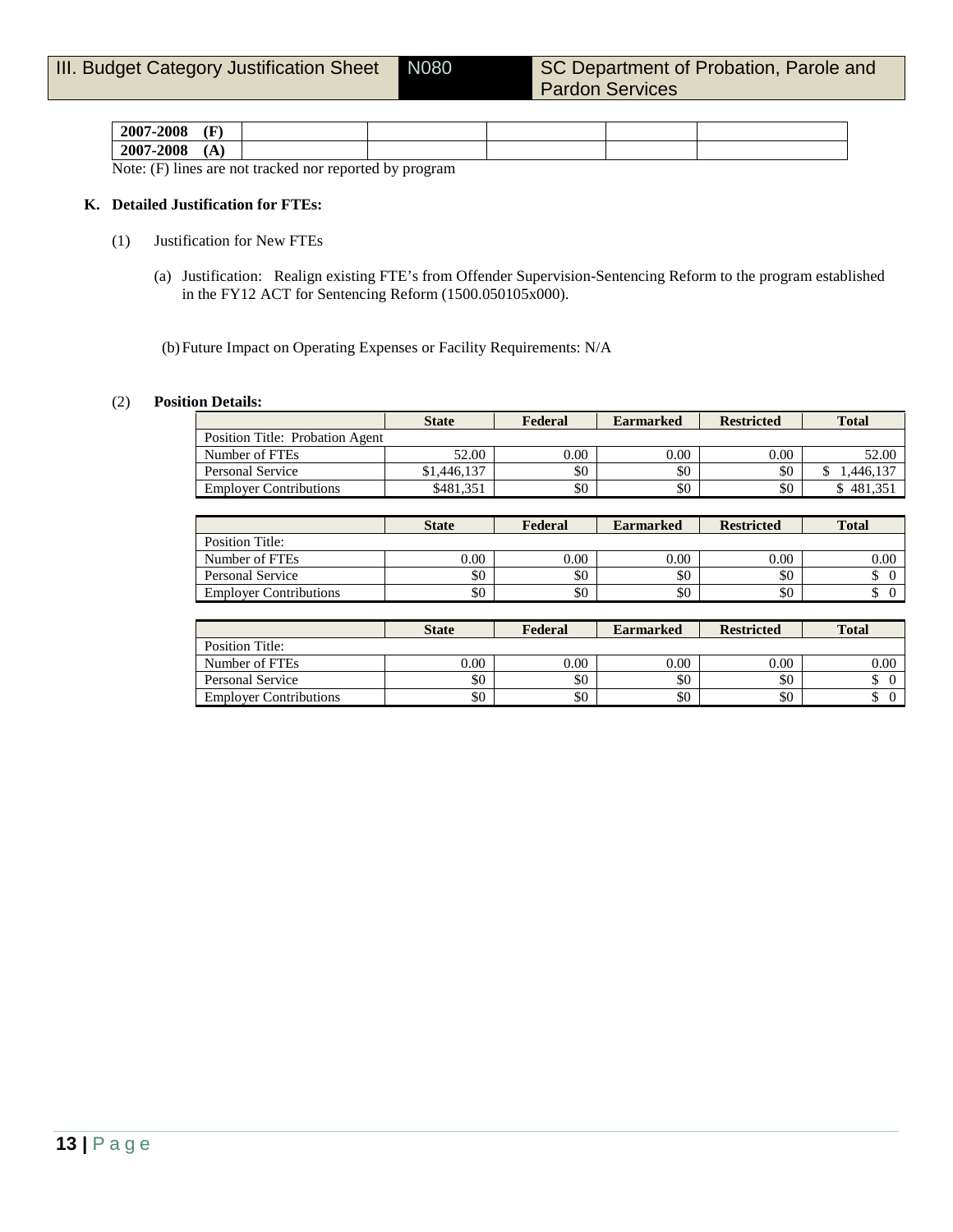## **A. Summary description of programs and how they relate to the mission of the agency:**

Offenders ordered by the Court to GPS monitoring under the Sex Offender Accountability and Protection of Minors Act of 2006.

#### **B. Budget Program Number and Name:**

1500.051000.000 Sex Offender Monitoring

#### **C. Agency Activity Number and Name:** N/A

Note: If more than one activity maps to this program; provide all activity numbers, names, and approximate funding amounts.

| Activity | <b>Activity Name</b>    | State Non- | State     | Federal | Other   | Total     |
|----------|-------------------------|------------|-----------|---------|---------|-----------|
| Number   |                         | Recurring  | Recurring |         |         |           |
| 1750     | Sex Offender Monitoring |            | 3.227.278 |         | 300,000 | 3.527.278 |

\*Includes contributions in totals

#### **D. Performance Measures:**

To implement and operated strategies designed to control, contain and manage sex offenders affected by the SOAPMA.

- To establish a viable and effective monitoring plan with each offender within 48 hours of program placement.
- To respond to 95% of monitoring alerts within 15 minutes of alert notice.
- To address 85% of monitoring violations within 1 hour of violation notice.
- Reduction of new sex offense victimization.

## **E. Program Interaction:**

The SOMP targets high risk sex offenders with a nationally recognized offender management model known as the "Containment Approach". The model includes the use of sex offender specific risk assessment instruments, intensive surveillance / monitoring and a treatment team approach with sex offender specific counseling. Key field staff are specifically and continuously trained to meet the supervision model for this population. GPS monitoring is live, real time offender movement and compliance data so many of our SOMP Staff are tasked with to support 24 hour / 7 day per week / 365 days per year, on a rotating basis, to respond and address alerts and violations.

## **F. Change Management:**

The SOMP was one of the first evidence-based practices to be implemented by the Department. The concepts of treatment team, specialized staff training and specialized supervision strategies based on population were introduced to staff through this program and have been recognized by most staff as very beneficial. These concepts are supporting the Department's further integration of EBP within its other supervision programs.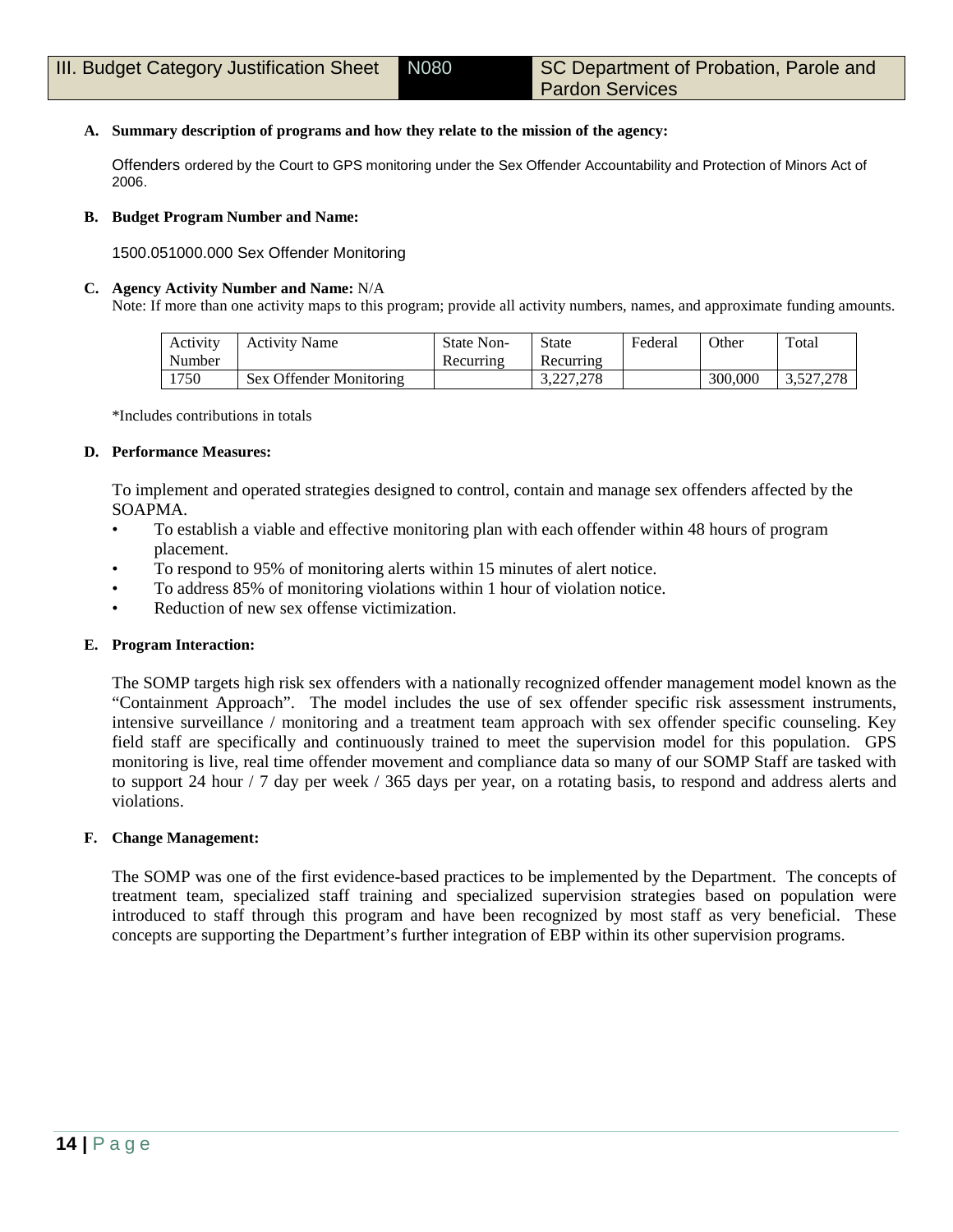## **G. Detailed Funding Information:**

| FY 2012-13 Cost Estimates:                                                                   | <b>State</b><br><b>Non-Recurring</b> | <b>State</b><br>Recurring | Federal              | Other     | <b>Total</b>     |
|----------------------------------------------------------------------------------------------|--------------------------------------|---------------------------|----------------------|-----------|------------------|
| Number of FTEs*                                                                              |                                      | 54.00                     | 0.00                 | 0.00      | 0.00             |
|                                                                                              |                                      |                           |                      |           |                  |
| Personal Service                                                                             | \$0                                  | \$2,200,000               | \$0                  | \$0       | 2,200,000        |
| <b>Employer Contributions</b>                                                                | \$0                                  | \$732,277                 | \$0                  | \$0       | \$732,277        |
|                                                                                              |                                      |                           |                      |           |                  |
| Program/Case Services                                                                        | \$0                                  | \$0                       | \$0                  | \$0       | $\updownarrow$ 0 |
| Pass-Through Funds                                                                           | \$0                                  | \$0                       | \$0                  | \$0       | $\updownarrow$ 0 |
| Other Operating Expenses                                                                     | \$0                                  | \$295,001                 | \$0                  | \$300,000 | \$595,001        |
|                                                                                              |                                      |                           |                      |           |                  |
| <b>Total</b>                                                                                 | \$<br>$\overline{0}$                 | \$3,227,278               | \$<br>$\overline{0}$ | \$300,000 | \$3,527,278      |
| * If new FTEs are needed, please complete Section G (Detailed Justification for FTEs) below. |                                      |                           |                      |           |                  |

Is this budget category or program associated with a Capital Budget Priority? No If yes, state Capital Budget Priority Number and Project Name:.

Please List proviso numbers that relate to this budget category or programs funded by this category.

#### **H. Changes to the Appropriation:**

Please explain any changes, to include re-alignments and funding or FTE increases requested in this year's appropriation, as detailed below:

Funding:

| Year          | State Non-<br>Recurring | <b>State Recurring</b> | Federal | Other (Earmarked)<br>or Restricted) |
|---------------|-------------------------|------------------------|---------|-------------------------------------|
| 2011-2012 Act |                         | \$3,227,278            |         | \$300,000                           |
| 2012-2013 Act |                         | \$3,227,278            |         | \$300,000                           |
| Difference    |                         |                        |         |                                     |
| % Difference  |                         | 0%                     |         | 0%                                  |

Totals include contributions

Explanation of Changes: N/A

#### **I. Revenue Estimates:**

Please detail Sources of revenue for this program, identified by SAP fund number if a live SCEIS agency or the STARS number if a STARS agency. If several sources remit to a single subfund that cannot be split by source and appropriation or program, provide an estimate of the revenue dedicated to this program.

| <b>SAP Fund</b><br>Number              | Source Name                                                             | General<br>Fund | Other<br><b>State</b> | Earmarked              | Restricted | Federal |
|----------------------------------------|-------------------------------------------------------------------------|-----------------|-----------------------|------------------------|------------|---------|
| 10010000<br>General Fund               | <b>State Appropriations</b>                                             | \$3,227,284     |                       |                        |            |         |
| 34650000<br>Sex Offender<br>Monitoring | <b>Electronic Monitoring Fee</b><br>Probation & Parole Supervision Fees |                 |                       | \$100,000<br>\$200,000 |            |         |
| Total                                  |                                                                         | \$3,227,284     |                       | \$300,000              |            |         |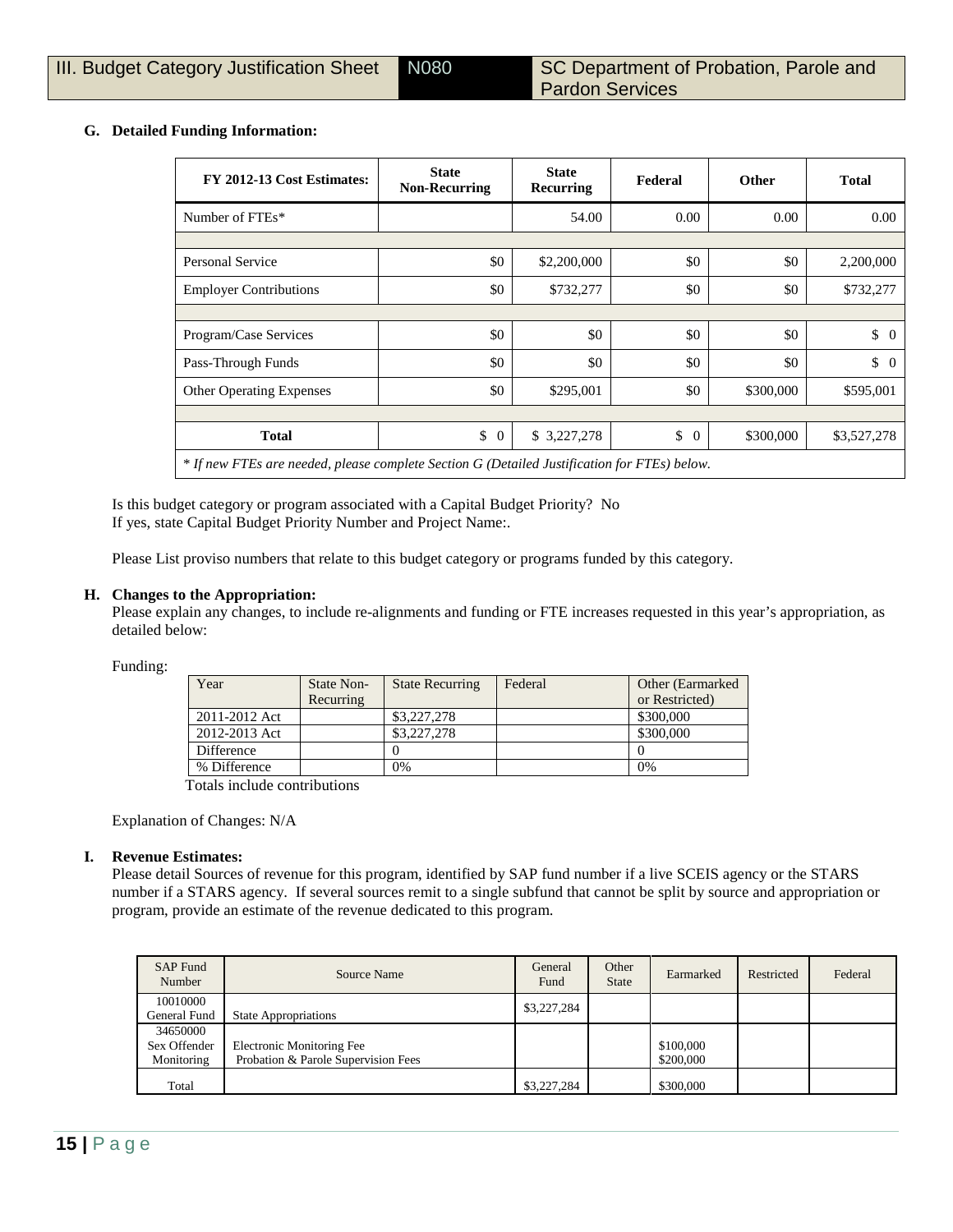If expenditures for this program are greater than known or estimated revenues and the intent is to bridge part of this shortfall by drawing down balances in agency accounts or reserves, indicate the accounts and amount of the current reserve or balance that will likely be used below.

Please detail the long-term sustainability of this program if cash reserves are needed to operate.

If there is federal fund or other fund spending authority requested above the revenue streams detailed above, please indicate the amount and explanation for each.

#### **J. FTE Positions:**

Please detail the number of FTE's filled (F) by the program as of June 30 of each fiscal year, and the number authorized (A) by the Appropriations Act.

| <b>Fiscal Year</b> | <b>State</b> | Other-<br><b>Earmarked or</b><br><b>Restricted</b> | Federal | <b>Total</b> | Temporary,<br><b>Temporary Grant,</b><br><b>Time</b> -limited |
|--------------------|--------------|----------------------------------------------------|---------|--------------|---------------------------------------------------------------|
| 2012-2013<br>(A)   | 54           |                                                    |         | 54           |                                                               |
| 2011-2012<br>(A)   | 54           |                                                    |         | 54           |                                                               |
| 2010-2011<br>(F)   |              |                                                    |         |              |                                                               |
| 2010-2011<br>(A)   | 54           |                                                    |         | 54           |                                                               |
| 2009-2010<br>(F)   |              |                                                    |         |              |                                                               |
| 2009-2010<br>(A)   | 54           |                                                    |         | 54           |                                                               |
| (F)<br>2008-2009   |              |                                                    |         |              |                                                               |
| 2008-2009<br>(A)   | 54           |                                                    |         | 54           |                                                               |
| (F)<br>2007-2008   |              |                                                    |         |              |                                                               |
| 2007-2008<br>(A)   | 54           |                                                    |         | 54           |                                                               |

Note: (F) lines are not tracked nor reported by program

#### **K. Detailed Justification for FTEs:** N/A

- (1) Justification for New FTEs
	- (a) Justification:
	- (b) Future Impact on Operating Expenses or Facility Requirements:

#### (2) **Position Details:**

|                               | <b>State</b> | Federal | <b>Earmarked</b> | <b>Restricted</b> | <b>Total</b>         |
|-------------------------------|--------------|---------|------------------|-------------------|----------------------|
| <b>Position Title:</b>        |              |         |                  |                   |                      |
| Number of FTEs                | 0.00         | 0.00    | 0.00             | 0.00              | 0.00                 |
| <b>Personal Service</b>       | \$0          | \$0     | \$0              | \$0               | \$<br>$\overline{0}$ |
| <b>Employer Contributions</b> | \$0          | \$0     | \$0              | \$0               | \$<br>$\overline{0}$ |
|                               |              |         |                  |                   |                      |
|                               | <b>State</b> | Federal | <b>Earmarked</b> | <b>Restricted</b> | <b>Total</b>         |
| <b>Position Title:</b>        |              |         |                  |                   |                      |
| Number of FTEs                | 0.00         | 0.00    | 0.00             | 0.00              | 0.00                 |
| <b>Personal Service</b>       | \$0          | \$0     | \$0              | \$0               | \$<br>$\overline{0}$ |
| <b>Employer Contributions</b> | \$0          | \$0     | \$0              | \$0               | \$<br>$\overline{0}$ |
|                               |              |         |                  |                   |                      |
|                               | <b>State</b> | Federal | <b>Earmarked</b> | <b>Restricted</b> | <b>Total</b>         |
| <b>Position Title:</b>        |              |         |                  |                   |                      |
| Number of FTEs                | 0.00         | 0.00    | 0.00             | 0.00              | 0.00                 |
| <b>Personal Service</b>       | \$0          | \$0     | \$0              | \$0               | \$<br>$\theta$       |

Employer Contributions  $\begin{vmatrix} 80 \end{vmatrix}$   $\begin{vmatrix} 80 \end{vmatrix}$   $\begin{vmatrix} 80 \end{vmatrix}$   $\begin{vmatrix} 80 \end{vmatrix}$   $\begin{vmatrix} 80 \end{vmatrix}$   $\begin{vmatrix} 80 \end{vmatrix}$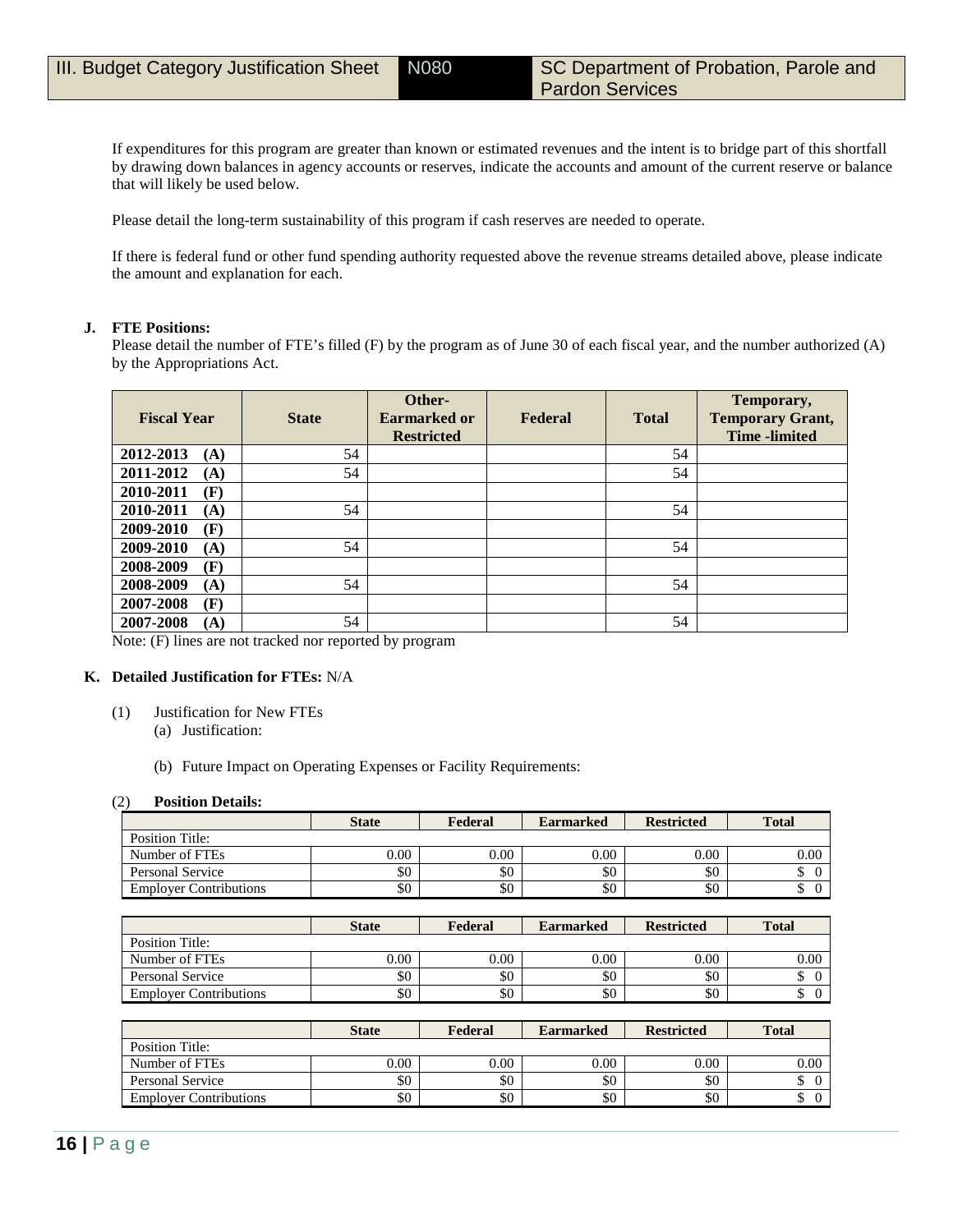## **A. Summary description of programs and how they relate to the mission of the agency:**

Residential programs are to provide life skill training and employment for high risk offenders under a highly structured residential setting.

### **B. Budget Program Number and Name:**

1500.150500.000 Residential Programs – Spartanburg 1500.152000.000 Residential Programs – Charleston 1500.153000.000 Residential Programs - Columbia

## **C. Agency Activity Number and Name:**

Note: If more than one activity maps to this program; provide all activity numbers, names, and approximate funding amounts.

| Activity | <b>Activity Name</b>        | State Non- | <b>State</b> | Federai | $\Omega$ ther | Total   |
|----------|-----------------------------|------------|--------------|---------|---------------|---------|
| Number   |                             | Recurring  | Recurring    |         |               |         |
| 1175     | <b>Residential Programs</b> |            |              |         | 225,000       | 225,000 |

\*Includes contributions in totals

### **D. Performance Measures:**

Due to previous budget reductions, the programs are not currently operational. Minimal budget needs are necessary to maintain facilities in compliance with code / insurance requirements. The Department is prepared to use the facilities and program areas as alternative administrative sanctions programs, if funding is available.

#### **E. Program Interaction:**

#### **F. Change Management:**

#### **G. Detailed Funding Information:**

| FY 2012-13 Cost Estimates:                                                                   | <b>State</b><br><b>Non-Recurring</b> | <b>State</b><br>Recurring | Federal              | <b>Other</b> | <b>Total</b>         |
|----------------------------------------------------------------------------------------------|--------------------------------------|---------------------------|----------------------|--------------|----------------------|
| Number of FTEs*                                                                              |                                      | 0.00                      | 0.00                 | 0.00         | 0.00                 |
|                                                                                              |                                      |                           |                      |              |                      |
| <b>Personal Service</b>                                                                      | \$0                                  | \$0                       | \$0                  | \$0          | \$<br>$\overline{0}$ |
| <b>Employer Contributions</b>                                                                | \$0                                  | \$0                       | \$0                  | \$0          | \$<br>$\Omega$       |
|                                                                                              |                                      |                           |                      |              |                      |
| Program/Case Services                                                                        | \$0                                  | \$0                       | \$0                  | \$0          | $\updownarrow$ 0     |
| Pass-Through Funds                                                                           | \$0                                  | \$0                       | \$0                  | \$0          | \$<br>$\Omega$       |
| <b>Other Operating Expenses</b>                                                              | \$0                                  | \$0                       | \$0                  | \$225,000    | \$225,000            |
|                                                                                              |                                      |                           |                      |              |                      |
| <b>Total</b>                                                                                 | \$<br>$\overline{0}$                 | \$<br>$\overline{0}$      | \$<br>$\overline{0}$ | \$225,000    | \$ 225,000           |
| * If new FTEs are needed, please complete Section G (Detailed Justification for FTEs) below. |                                      |                           |                      |              |                      |

Is this budget category or program associated with a Capital Budget Priority? No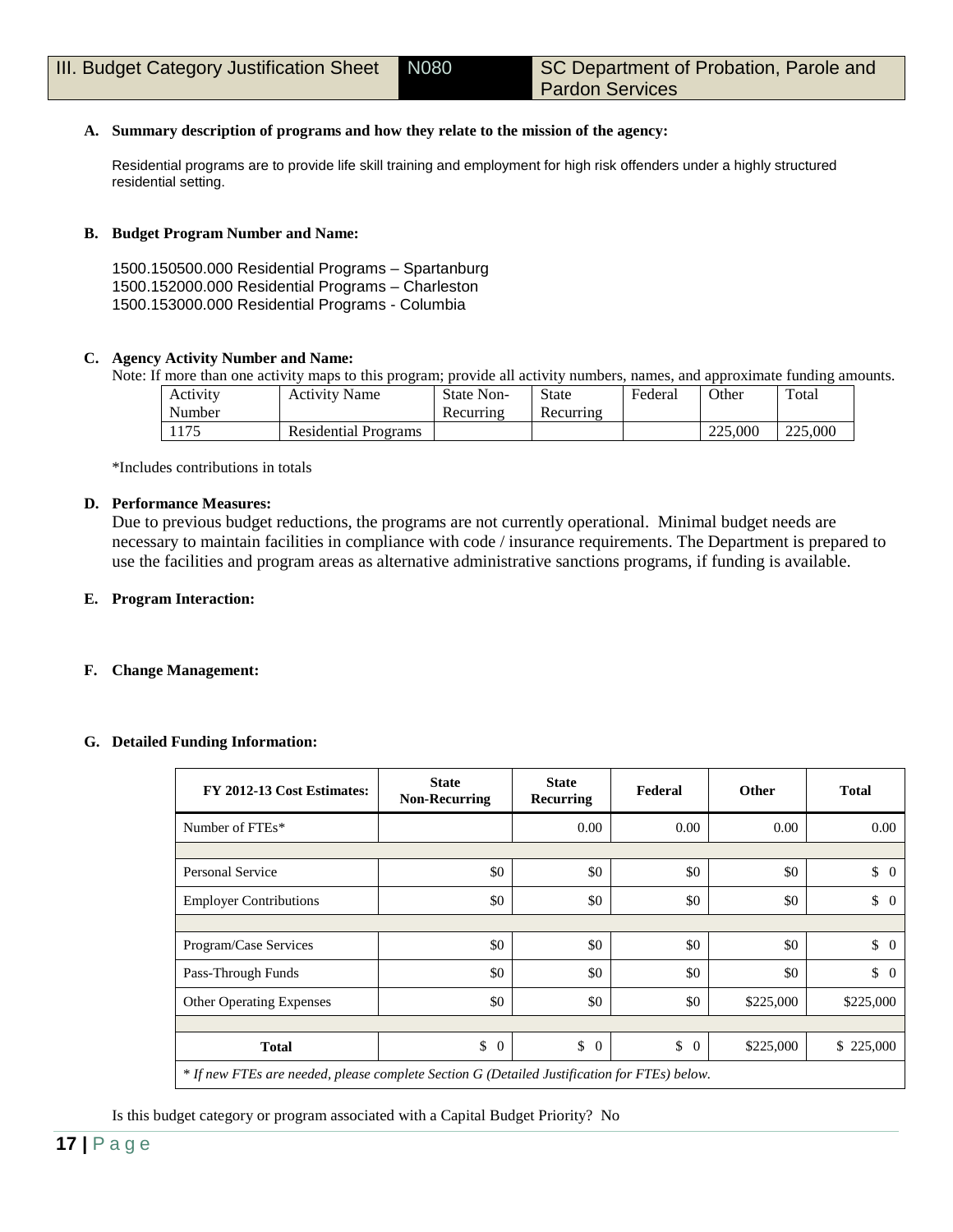If yes, state Capital Budget Priority Number and Project Name:

Please List proviso numbers that relate to this budget category or programs funded by this category.

### **H. Changes to the Appropriation:**

Please explain any changes, to include re-alignments and funding or FTE increases requested in this year's appropriation, as detailed below:

Funding:

| Year          | State Non-<br>Recurring | <b>State Recurring</b> | Federal | Other (Earmarked)<br>or Restricted) |
|---------------|-------------------------|------------------------|---------|-------------------------------------|
| 2011-2012 Act |                         |                        |         | \$225,000                           |
| 2012-2013 Act |                         |                        |         | \$225,000                           |
| Difference    |                         |                        |         | \$0                                 |
| % Difference  |                         |                        |         | 0%                                  |

Explanation of Changes: N/A

#### **I. Revenue Estimates:**

Please detail Sources of revenue for this program, identified by SAP fund number if a live SCEIS agency or the STARS number if a STARS agency. If several sources remit to a single subfund that cannot be split by source and appropriation or program, provide an estimate of the revenue dedicated to this program.

| SAP Fund<br>Number              | Source Name        | General<br>Fund | Other<br><b>State</b> | Earmarked | Restricted | Federal |
|---------------------------------|--------------------|-----------------|-----------------------|-----------|------------|---------|
| 39480000<br>Omnibus<br>Crim Act | <b>Court Fines</b> |                 |                       | \$225,000 |            |         |
| Total                           |                    |                 |                       | \$225,000 |            |         |

If expenditures for this program are greater than known or estimated revenues and the intent is to bridge part of this shortfall by drawing down balances in agency accounts or reserves, indicate the accounts and amount of the current reserve or balance that will likely be used below.

Please detail the long-term sustainability of this program if cash reserves are needed to operate.

If there is federal fund or other fund spending authority requested above the revenue streams detailed above, please indicate the amount and explanation for each.

## **J. FTE Positions:**

Please detail the number of FTE's filled (F) by the program as of June 30 of each fiscal year, and the number authorized (A) by the Appropriations Act.

| <b>Fiscal Year</b>      | <b>State</b> | Other-<br>Earmarked or<br><b>Restricted</b> | Federal | <b>Total</b> | Temporary,<br><b>Temporary Grant,</b><br><b>Time</b> -limited |
|-------------------------|--------------|---------------------------------------------|---------|--------------|---------------------------------------------------------------|
| 2012-2013<br>(A)        |              |                                             |         |              |                                                               |
| 2011-2012<br>(A)        |              |                                             |         |              |                                                               |
| 2010-2011<br>$(\bf{F})$ |              |                                             |         |              |                                                               |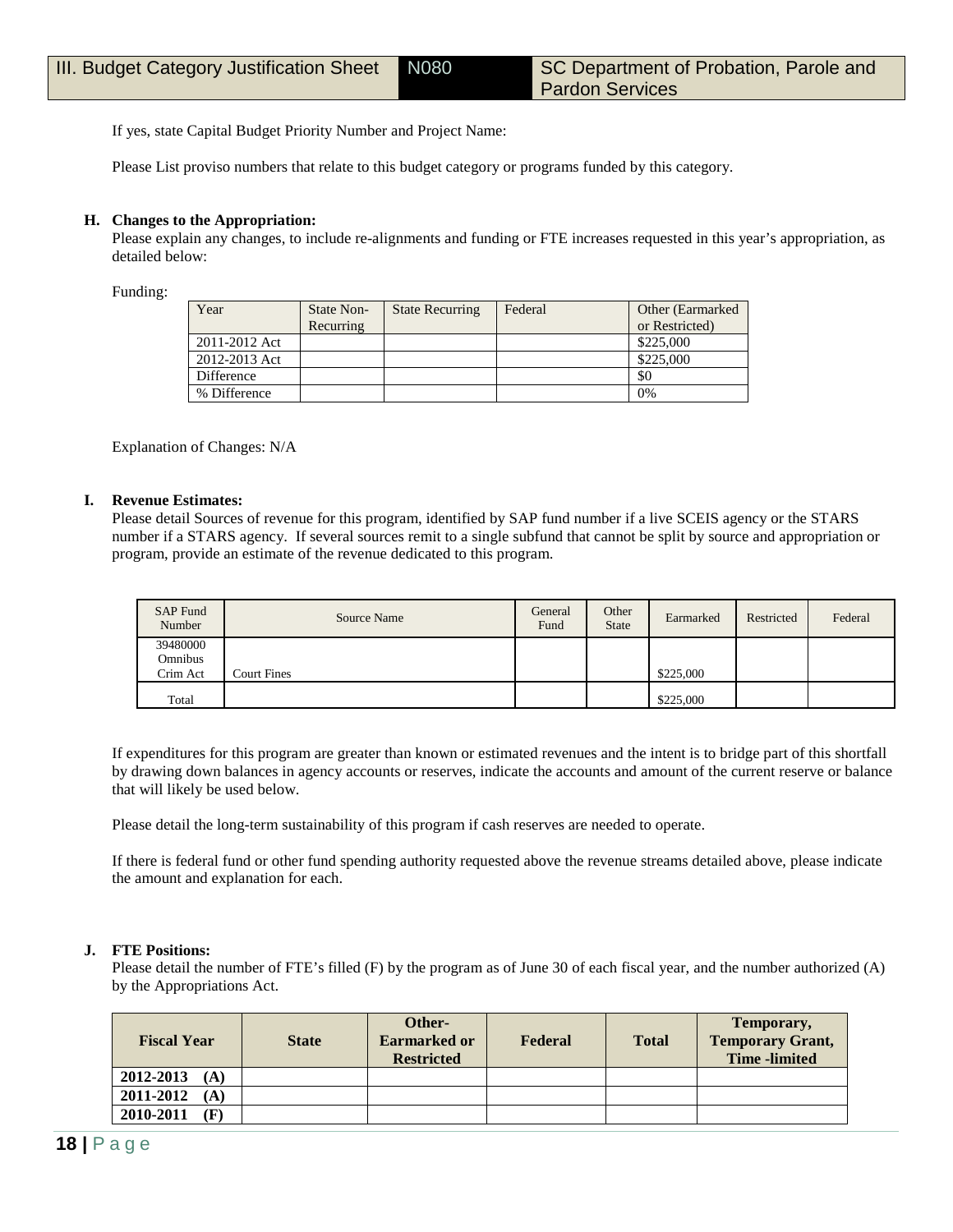| 2010-2011 | (A) |    |  |  |
|-----------|-----|----|--|--|
| 2009-2010 | (F) |    |  |  |
| 2009-2010 | (A) | 18 |  |  |
| 2008-2009 | (F) |    |  |  |
| 2008-2009 | (A) | 18 |  |  |
| 2007-2008 | (F) |    |  |  |
| 2007-2008 | (A) | 18 |  |  |
|           |     |    |  |  |

Note: (F) lines are not tracked nor reported by program

## **K. Detailed Justification for FTEs:** N/A

- (1) Justification for New FTEs
	- (a) Justification:
	- (b) Future Impact on Operating Expenses or Facility Requirements:

### (2) **Position Details:**

|                               | <b>State</b> | Federal  | <b>Earmarked</b> | <b>Restricted</b> | <b>Total</b>    |
|-------------------------------|--------------|----------|------------------|-------------------|-----------------|
| Position Title:               |              |          |                  |                   |                 |
| Number of FTEs                | 0.00         | $0.00\,$ | 0.00             | 0.00              | 0.00            |
| Personal Service              | \$0          | \$0      | \$0              | \$0               | $\sqrt{2}$<br>Φ |
| <b>Employer Contributions</b> | \$0          | \$0      | \$0              | \$0               | Φ               |

|                               | <b>State</b> | Federal | <b>Earmarked</b> | <b>Restricted</b> | <b>Total</b> |
|-------------------------------|--------------|---------|------------------|-------------------|--------------|
| <b>Position Title:</b>        |              |         |                  |                   |              |
| Number of FTEs                | 0.00         | 0.00    | 0.00             | 0.00              | 0.00         |
| Personal Service              | \$0          | \$0     | \$0              | \$0               | J            |
| <b>Employer Contributions</b> | \$0          | \$0     | \$0              | \$0               | ◡            |

|                               | <b>State</b> | Federal | <b>Earmarked</b> | <b>Restricted</b> | <b>Total</b>     |
|-------------------------------|--------------|---------|------------------|-------------------|------------------|
| Position Title:               |              |         |                  |                   |                  |
| Number of FTEs                | 0.00         | 0.00    | 0.00             | 0.00              | 0.00             |
| Personal Service              | \$0          | \$0     | \$0              | \$0               | $\sqrt{ }$<br>J. |
| <b>Employer Contributions</b> | \$0          | \$0     | \$0              | \$0               | $\sim$<br>◡      |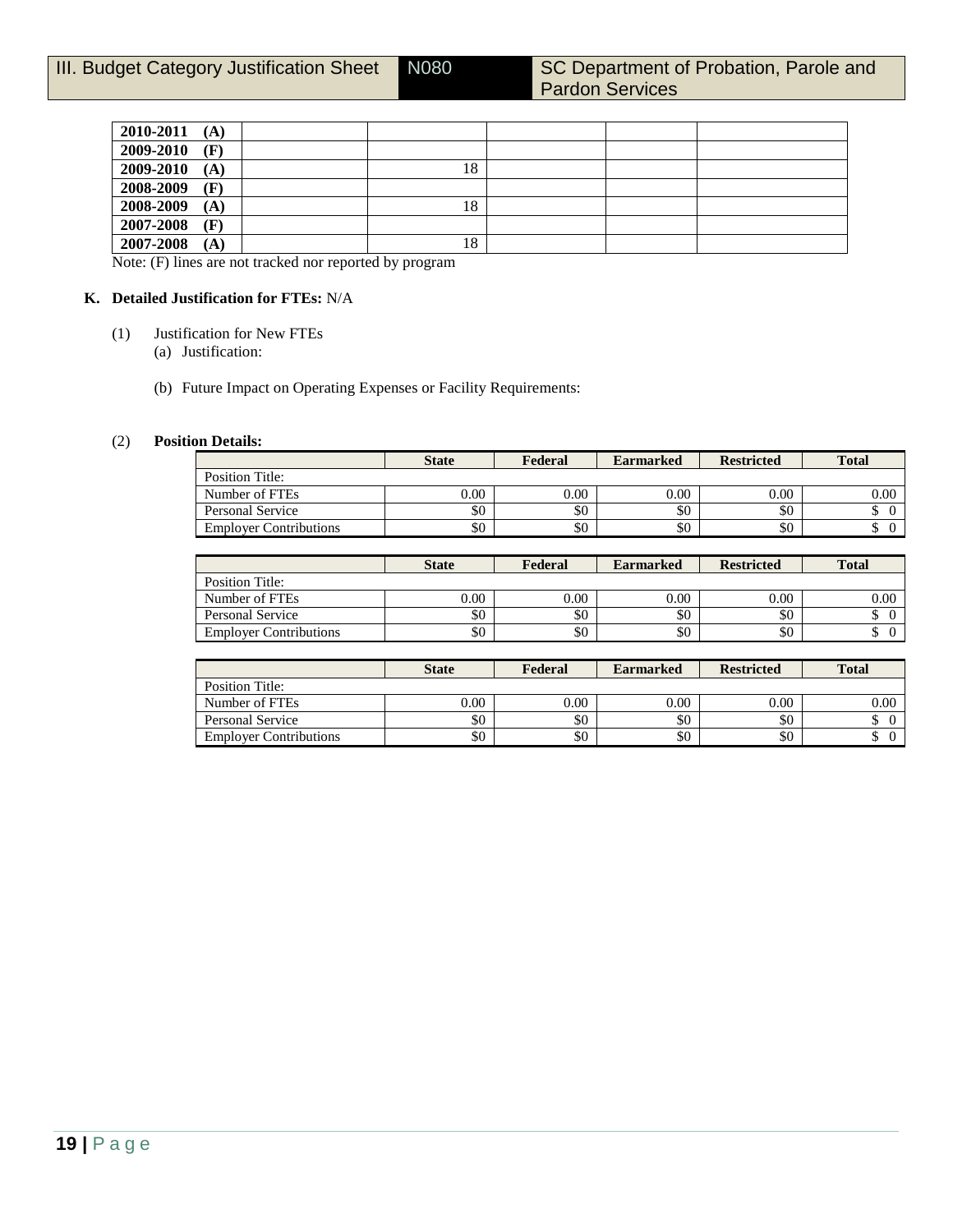### **A. Summary description of programs and how they relate to the mission of the agency:**

The Board has the sole responsibility for granting or denying parole and pardons, revoking, modifying, or rehearing paroles and making recommendations on petitions for reprieves and commutations referred by the Governor

#### **B. Budget Program Number and Name:**

1501.200000.000 Parole Board

#### **C. Agency Activity Number and Name:**

Note: If more than one activity maps to this program; provide all activity numbers, names, and approximate funding amounts.

| Activity | Activity Name        | <b>State Non-</b> | State     | Federal | Other     | Total     |
|----------|----------------------|-------------------|-----------|---------|-----------|-----------|
| Number   |                      | Recurring         | Recurring |         |           |           |
| 1177     | Parole Board Support |                   | \$549.238 |         | \$443.385 | \$992,623 |
| 1178     | Parole Board         |                   | \$155.230 |         | \$110,553 | \$265,783 |

\*Includes contributions in totals

#### **D. Performance Measures:**

The following statistical data is being provided if funding were to be distributed on outcome based performance metrics.

| Year<br>Cases Heard | Paroled | Rate |        |
|---------------------|---------|------|--------|
| 2008                | 4505    | 511  | 11.34% |
| 2009                | 4166    | 560  | 13.44% |
| 2010                | 3983    | 906  | 22.75% |

Parole Rate

*Please note the above information is based on the fiscal year*.

#### Pardon Rate

| Year<br><b>Applications Received</b> |     | Pardoned | Rate |        |
|--------------------------------------|-----|----------|------|--------|
| 2008                                 | 600 |          | 254  | 42.33% |
| 2009                                 | 568 |          | 310  | 54.58% |
| 2010                                 | 638 |          | 461  | 72.26% |

*Please note the above information is based on the calendar year.*

#### **E. Program Interaction:**

The Parole Board and the Parole Board Support staff have a wide range of interaction with various staffing levels within the Agency, supports and/or uses other programs and shares state resources through collaboration with other agencies. Parole Board and Parole Board Support continuously works with the ITS section to improve the flow of information to the Parole Board through the implementation of Tablet technology to disseminate the parole summaries to the Board members electronically. The Parole Board utilizes the Parole Employment Program (PEP), Self Paced In-Class Education Program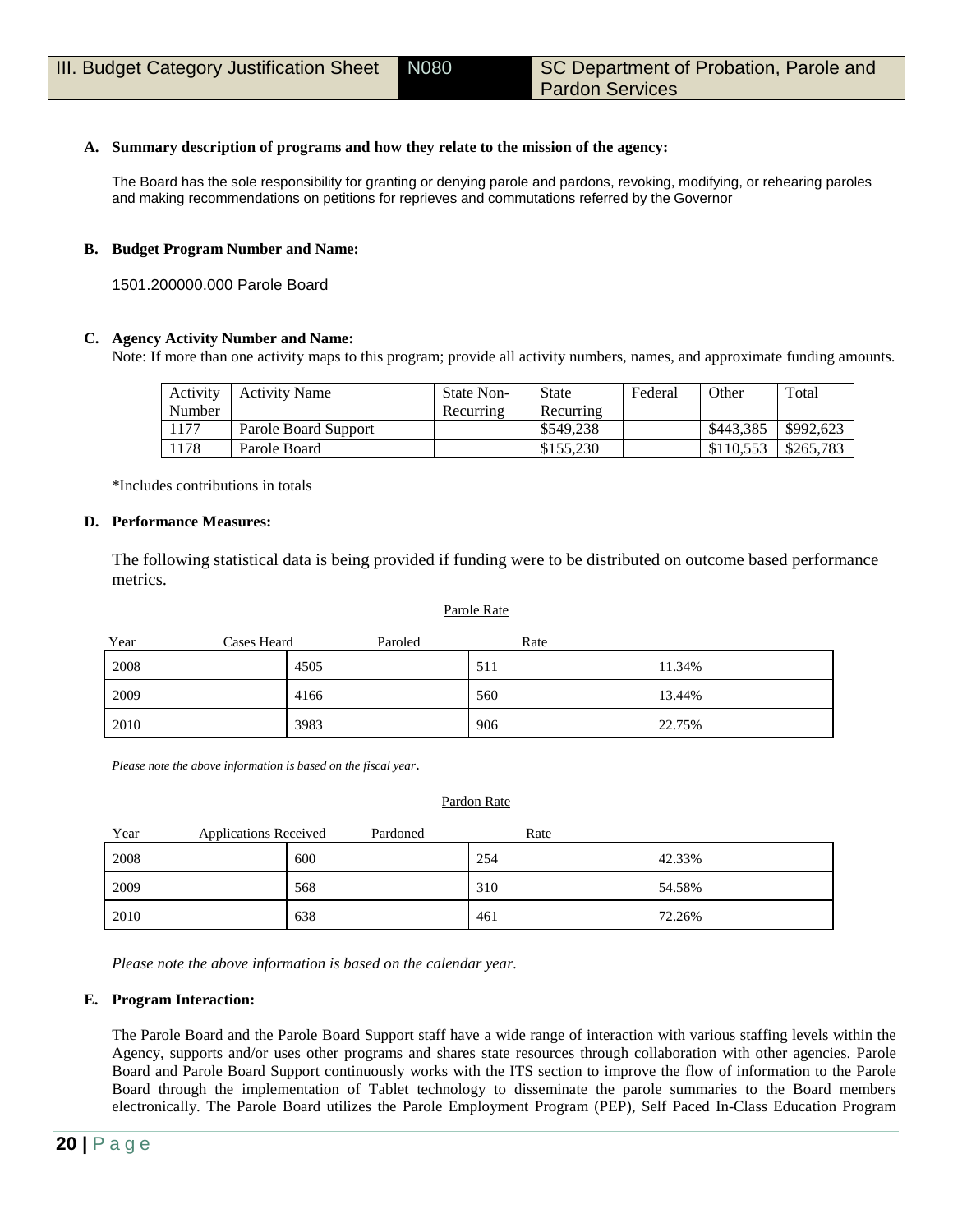(SPICE) and the Addictions Treatment Unit (ATU) to help improve the success rate of offenders that are released to supervision. The partnership between SCDC, SCDPPPS, and the Technical Colleges is an effective way to pool resources for the common good of the state. The Sentencing Reform Act through its mandate has provided the Parole Board and the Parole Board Support Staff the opportunity to attend and receive Evidenced-Based Practices (EBP) training where they acquired tools and techniques to use to achieve the desired outcome of successful community supervision for offenders released back into the public.

## **F. Change Management:**

The mission of the section to "provide public safety" through their decision making process remains paramount. The Sentencing Reform Act has mandated the use of Evidence-Based Practices (EBP). The Parole Board and the Parole Board Staff have embraced the philosophy and have been utilizing the skills they have gained from their training. They understand that resources are limited and are thinking and looking outside the box for the most effective ways to modify offender behavior for successful re-entry into the community while protecting public trust and safety.

#### **G. Detailed Funding Information:**

| FY 2012-13 Cost Estimates:                                                                   | <b>State</b><br><b>Non-Recurring</b> | <b>State</b><br>Recurring | Federal        | <b>Other</b> | <b>Total</b>     |
|----------------------------------------------------------------------------------------------|--------------------------------------|---------------------------|----------------|--------------|------------------|
| Number of FTEs*                                                                              |                                      | 11.00                     | 0.00           | 7.00         | 0.00             |
|                                                                                              |                                      |                           |                |              |                  |
| <b>Personal Service</b>                                                                      | \$0                                  | \$528,541                 | \$0            | \$339,442    | \$867,983        |
| <b>Employer Contributions</b>                                                                | \$0                                  | \$175,926                 |                | \$112,274    | \$288,200        |
|                                                                                              |                                      |                           |                |              |                  |
| Program/Case Services                                                                        | \$0                                  | \$0                       | \$0            | \$65,000     | \$65,000         |
| Pass-Through Funds                                                                           | \$0                                  | \$0                       | \$0            | \$0          | $\updownarrow$ 0 |
| <b>Other Operating Expenses</b>                                                              | \$0                                  | \$0                       | \$0            | \$47,132     | \$47,132         |
|                                                                                              |                                      |                           |                |              |                  |
| <b>Total</b>                                                                                 | \$<br>$\theta$                       | \$704,467                 | \$<br>$\Omega$ | \$563,848    | \$1,268,315      |
| * If new FTEs are needed, please complete Section G (Detailed Justification for FTEs) below. |                                      |                           |                |              |                  |

Is this budget category or program associated with a Capital Budget Priority? No If yes, state Capital Budget Priority Number and Project Name:

Please List proviso numbers that relate to this budget category or programs funded by this category.

#### **H. Changes to the Appropriation:**

Please explain any changes, to include re-alignments and funding or FTE increases requested in this year's appropriation, as detailed below:

Funding:

| Year          | State Non-<br>Recurring | <b>State Recurring</b> | Federal | Other (Earmarked)<br>or Restricted) |
|---------------|-------------------------|------------------------|---------|-------------------------------------|
| 2011-2012 Act |                         | \$704,468              |         | \$563,848                           |
| 2012-2013 Act |                         | \$704,468              |         | \$563,848                           |
| Difference    |                         | \$0                    |         | \$0                                 |
| % Difference  |                         | 0%                     |         | 0%                                  |

Totals include contributions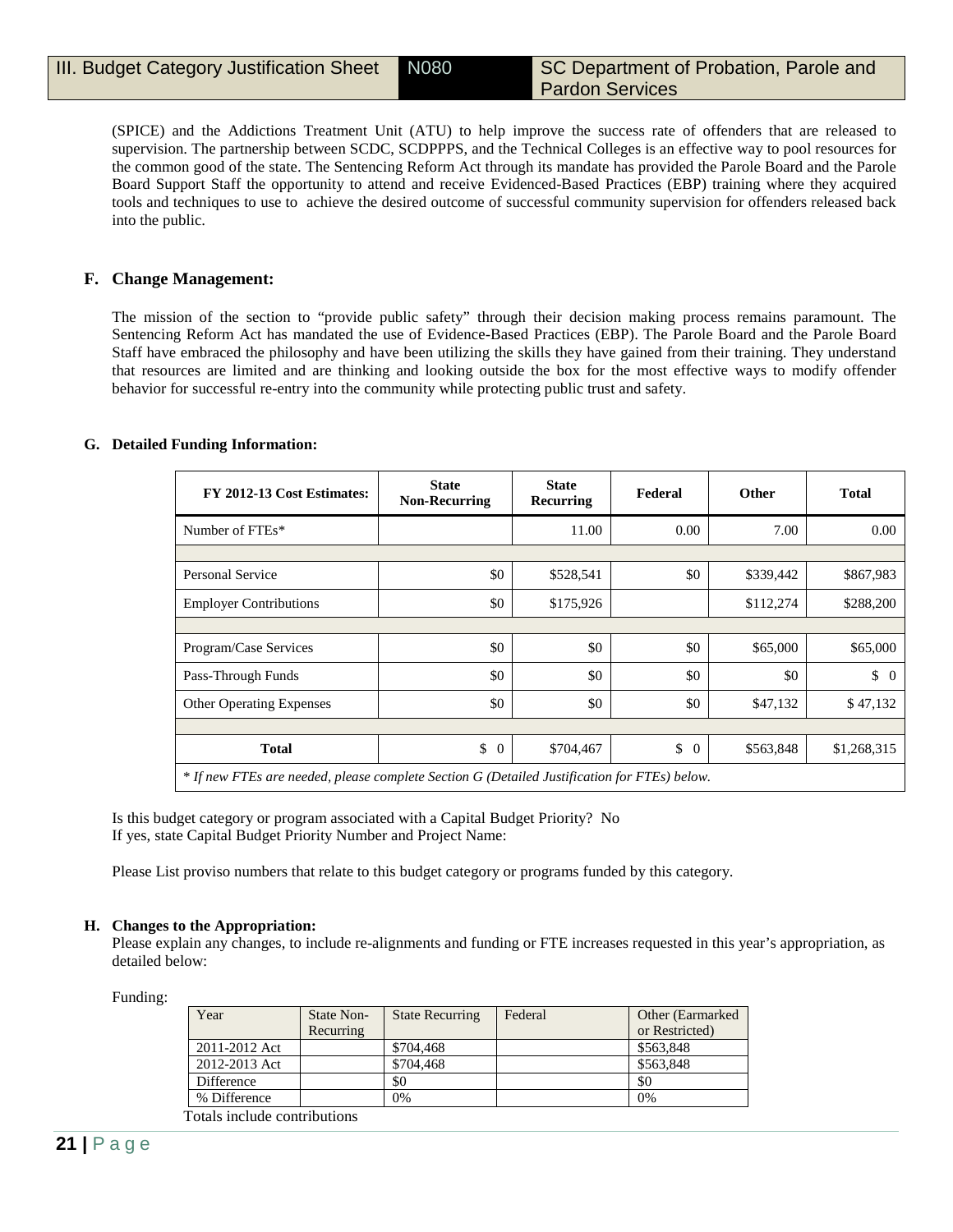Explanation of Changes: N/A

#### **I. Revenue Estimates:**

Please detail Sources of revenue for this program, identified by SAP fund number if a live SCEIS agency or the STARS number if a STARS agency. \*\*If several sources remit to a single subfund that cannot be split by source and appropriation or program, provide an estimate of the revenue dedicated to this program.

| <b>SAP Fund</b><br>Number                      | Source Name                                                                                                                                                                             | General<br>Fund | Other<br><b>State</b> | Earmarked | Restricted | Federal |
|------------------------------------------------|-----------------------------------------------------------------------------------------------------------------------------------------------------------------------------------------|-----------------|-----------------------|-----------|------------|---------|
| 10010000<br>General Fund                       | <b>State Appropriations</b>                                                                                                                                                             | \$704,468       |                       |           |            |         |
| 30350000<br>Operating<br>Revenue               | **Circuit Court Filing Fees, Pardon Applications<br>Fees, Electronic Monitoring, Extradition Fees, Traf<br>Ed Prog App Mag,, Probation & Parole Supervision<br>Fees, Interstate Compact |                 |                       | \$430,255 |            |         |
| 39480000<br><b>Omnibus</b><br>Crim Act<br>1985 | <b>Court Fines</b>                                                                                                                                                                      |                 |                       | \$133,593 |            |         |
| Total                                          |                                                                                                                                                                                         | \$704,468       |                       | \$553,938 |            |         |

If expenditures for this program are greater than known or estimated revenues and the intent is to bridge part of this shortfall by drawing down balances in agency accounts or reserves, indicate the accounts and amount of the current reserve or balance that will likely be used below.

Please detail the long-term sustainability of this program if cash reserves are needed to operate.

If there is federal fund or other fund spending authority requested above the revenue streams detailed above, please indicate the amount and explanation for each.

#### **J. FTE Positions:**

Please detail the number of FTE's filled (F) by the program as of June 30 of each fiscal year, and the number authorized (A) by the Appropriations Act.

| <b>Fiscal Year</b> | <b>State</b> | Other-<br><b>Earmarked or</b><br><b>Restricted</b> | Federal | <b>Total</b> | Temporary,<br><b>Temporary Grant,</b><br><b>Time</b> -limited |
|--------------------|--------------|----------------------------------------------------|---------|--------------|---------------------------------------------------------------|
| 2012-2013<br>(A)   | 11           | ⇁                                                  |         | 18           |                                                               |
| 2011-2012<br>(A)   | 11           | ⇁                                                  |         | 18           |                                                               |
| 2010-2011<br>(F)   |              |                                                    |         |              |                                                               |
| 2010-2011<br>(A)   | 11           | $\mathbf{r}$                                       |         | 18           |                                                               |
| 2009-2010<br>(F)   |              |                                                    |         |              |                                                               |
| 2009-2010<br>(A)   | 11           | $\mathbf{r}$                                       |         | 18           |                                                               |
| 2008-2009<br>(F)   |              |                                                    |         |              |                                                               |
| 2008-2009<br>(A)   | 11           | ⇁                                                  |         | 18           |                                                               |
| 2007-2008<br>(F)   |              |                                                    |         |              |                                                               |
| 2007-2008<br>(A)   | 11           | ⇁                                                  |         | 18           |                                                               |

Note: (F) lines are not tracked nor reported by program

#### **K. Detailed Justification for FTEs:** N/A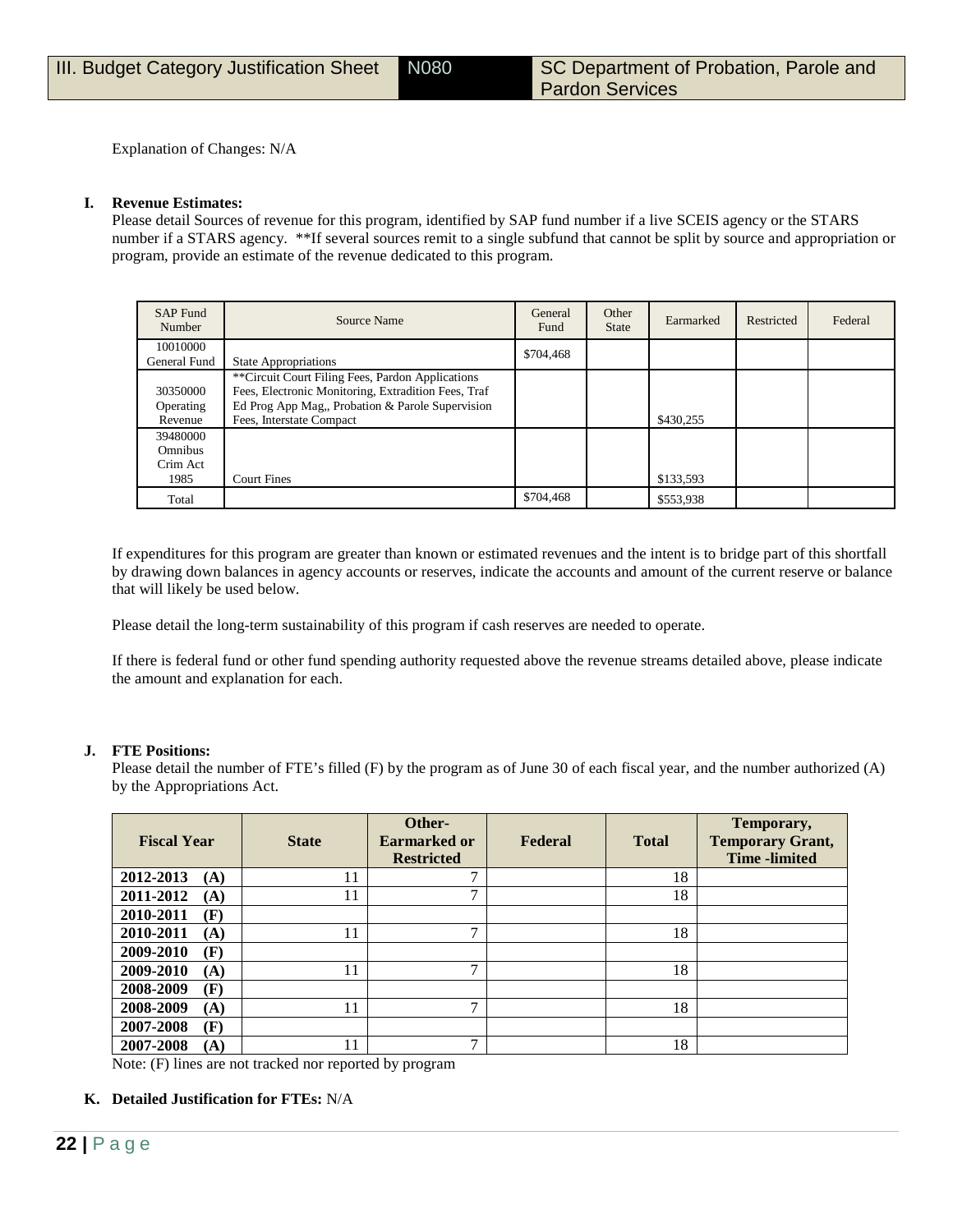## (1) Justification for New FTEs

- (a) Justification:
- (b) Future Impact on Operating Expenses or Facility Requirements:

## (2) **Position Details:**

|                               | <b>State</b> | Federal | <b>Earmarked</b> | <b>Restricted</b> | <b>Total</b> |
|-------------------------------|--------------|---------|------------------|-------------------|--------------|
| Position Title:               |              |         |                  |                   |              |
| Number of FTEs                | $0.00\,$     | 0.00    | 0.00             | 0.00              | $0.00\,$     |
| <b>Personal Service</b>       | \$0          | \$0     | \$0              | \$0               |              |
| <b>Employer Contributions</b> | \$0          | \$0     | \$0              | \$0               |              |

|                               | <b>State</b> | Federal | <b>Earmarked</b> | <b>Restricted</b> | <b>Total</b> |
|-------------------------------|--------------|---------|------------------|-------------------|--------------|
| Position Title:               |              |         |                  |                   |              |
| Number of FTEs                | 0.00         | 0.00    | 0.00             | 0.00              | 0.00         |
| Personal Service              | \$0          | \$0     | \$0              | \$0               |              |
| <b>Employer Contributions</b> | \$0          | \$0     | \$0              | \$0               |              |

|                               | <b>State</b> | Federal | <b>Earmarked</b> | <b>Restricted</b> | <b>Total</b>     |
|-------------------------------|--------------|---------|------------------|-------------------|------------------|
| Position Title:               |              |         |                  |                   |                  |
| Number of FTEs                | 0.00         | 0.00    | 0.00             | 0.00              | 0.00             |
| Personal Service              | \$0          | \$0     | \$0              | \$0               | $\sqrt{ }$<br>J. |
| <b>Employer Contributions</b> | \$0          | \$0     | \$0              | \$0               | Φ                |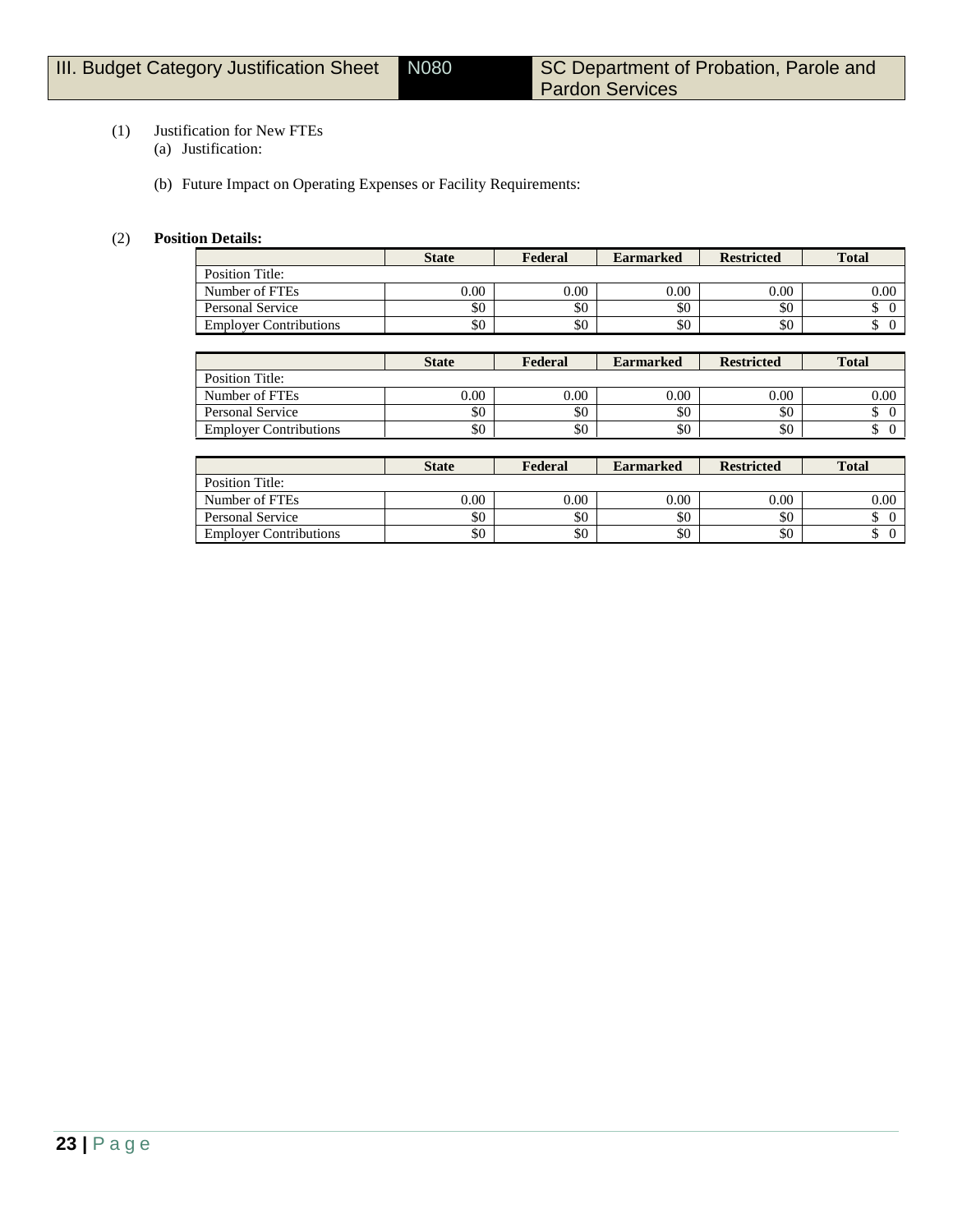## N080 does not have any Capital Projects to report.

- **A. Project Name:**
- **B. Project Approval:**
- **C. Statement of Need:**

#### **D. Agency Activity Number and Name:**

Note: If more than one activity maps to this project provide all activity numbers, names, and approximate funding amounts.

| Activity<br><b>Number</b> | <b>Activity Name</b> | <b>State Non-</b><br>Recurring<br><b>Funds</b> | <b>State</b><br>Recurring<br><b>Funds</b> | Federal<br><b>Funds</b> | Other<br>Funds | <b>Total Funds</b> |
|---------------------------|----------------------|------------------------------------------------|-------------------------------------------|-------------------------|----------------|--------------------|
|                           |                      |                                                |                                           |                         |                | \$0                |
|                           |                      |                                                |                                           |                         |                | \$0                |
|                           |                      |                                                |                                           |                         |                | \$0                |
|                           |                      |                                                |                                           |                         |                | \$0                |
|                           |                      |                                                |                                           |                         |                | \$0                |

#### **E. Project Description:**

Note: In addition to a basic description, include whether or not this is a capital or non-capital project. If non-capital, explain how this non-recurring appropriation will be spent on non-recurring activities.

### **F. Funding**

Total New Request: \_\_\_\_\_\_\_\_\_\_\_\_\_\_\_ Previously Approved Funds: \_\_\_\_\_\_\_\_\_\_\_\_\_ Expenditures to Date:

Identify the source(s) of funds for this appropriation (general fund, surplus, federal funding, local match, etc.):

#### **G. Justification for additional future operating costs:**

Will additional annual operating costs be absorbed into your existing budget? If so, what resources will lose funding to facilitate this?

If not, will additional funds be needed in the future?

Identify the source of additional funds:

Detail the lifecycle cost of the funded project below

| Year | Capital | Operating | Total | State;    | General;  | Federal | Other       | Use of             | Additional  |
|------|---------|-----------|-------|-----------|-----------|---------|-------------|--------------------|-------------|
|      |         |           |       | Non-      | Recurring |         | (Earmarked/ | <b>Current FTE</b> | <b>FTEs</b> |
|      |         |           |       | Recurring |           |         | Restricted) |                    | needed      |
|      |         |           |       |           |           |         |             |                    |             |
|      |         |           |       |           |           |         |             |                    |             |
|      |         |           |       |           |           |         |             |                    |             |
| 4    |         |           |       |           |           |         |             |                    |             |
|      |         |           |       |           |           |         |             |                    |             |
| $6+$ |         |           |       |           |           |         |             |                    |             |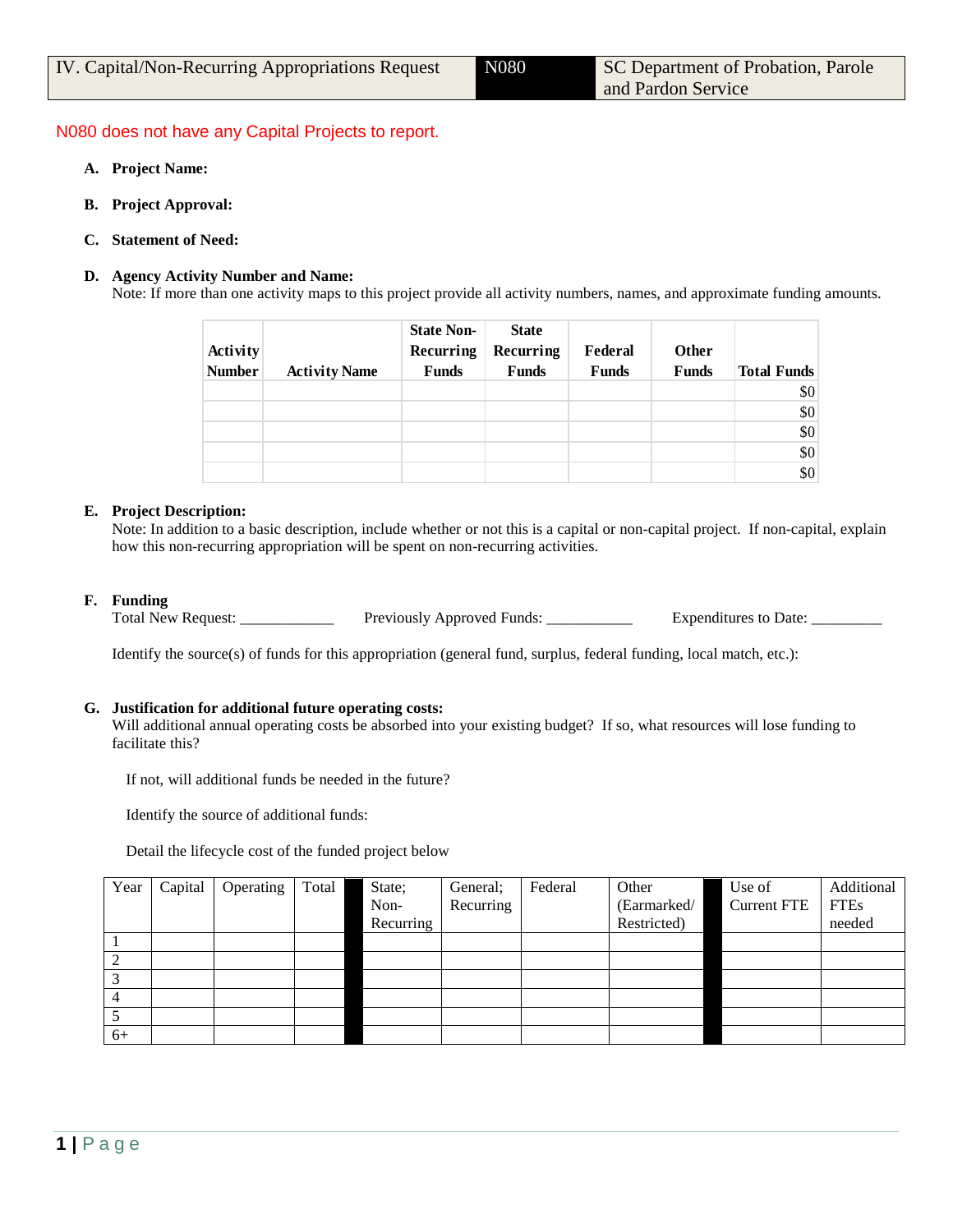### **A. Proviso Number**

Using the renumbered 2012-13 proviso base provided on the OSB website indicate the proviso number *(If new indicate "New #1","New #2", etc.)*:

## **N080 Agency Section-Specific Provisos:**

- **52.1** (DPPP: Sale of Equipment)
- **52.2** (DPPP: Interstate Compact Application Fee):
- **52.3** (DPPP: GED Learn and Earn Program)
- **52.4** (DPPP: Sex Offender Monitoring Carry Forward)
- **52.5** (DPPP: Offender Drug Testing Fee)
- **52.6** (DPPP: Public Service Employment Set-Up Fee)

## **Agency Section-Specific Provisos affecting N080:**

**51.27.** (CORR: Credited Jail Time; DNA Sample Collection)

## **General provisions and statewide revenue:**

**89.13.** (GP: SC Health & Human Services Data Warehouse) **89.121.** (GP: DOC & PPP Potential Consolidation Plan)

#### **B. Appropriation**

Related budget category, program, or non-recurring request (*Leave blank if not associated with funding priority)*:

**52.1** (DPPP: Sale of Equipment) Administration 0100.000000.000

**52.2** (DPPP: Interstate Compact Application Fee): Offender Supervision 1500.050100.000

**52.3** (DPPP: GED Learn and Earn Program)

**52.4** (DPPP: Sex Offender Monitoring Carry Forward): Sex Offender Monitoring 1500.051000.000

**52.5** (DPPP: Offender Drug Testing Fee) Offender Supervision 1500.050100.000

**52.6** (DPPP: Public Service Employment Set-Up Fee) Offender Supervision 1500.050100.000

## **C. Agency Interest**

Is this proviso agency-specific, a general proviso that affects the agency, or a proviso from another agency's section that has had consequences?

None known

#### **D. Action**

*(*Indicate Keep, Amend, Delete, or Add):

52.1 - Keep 52.2 - Keep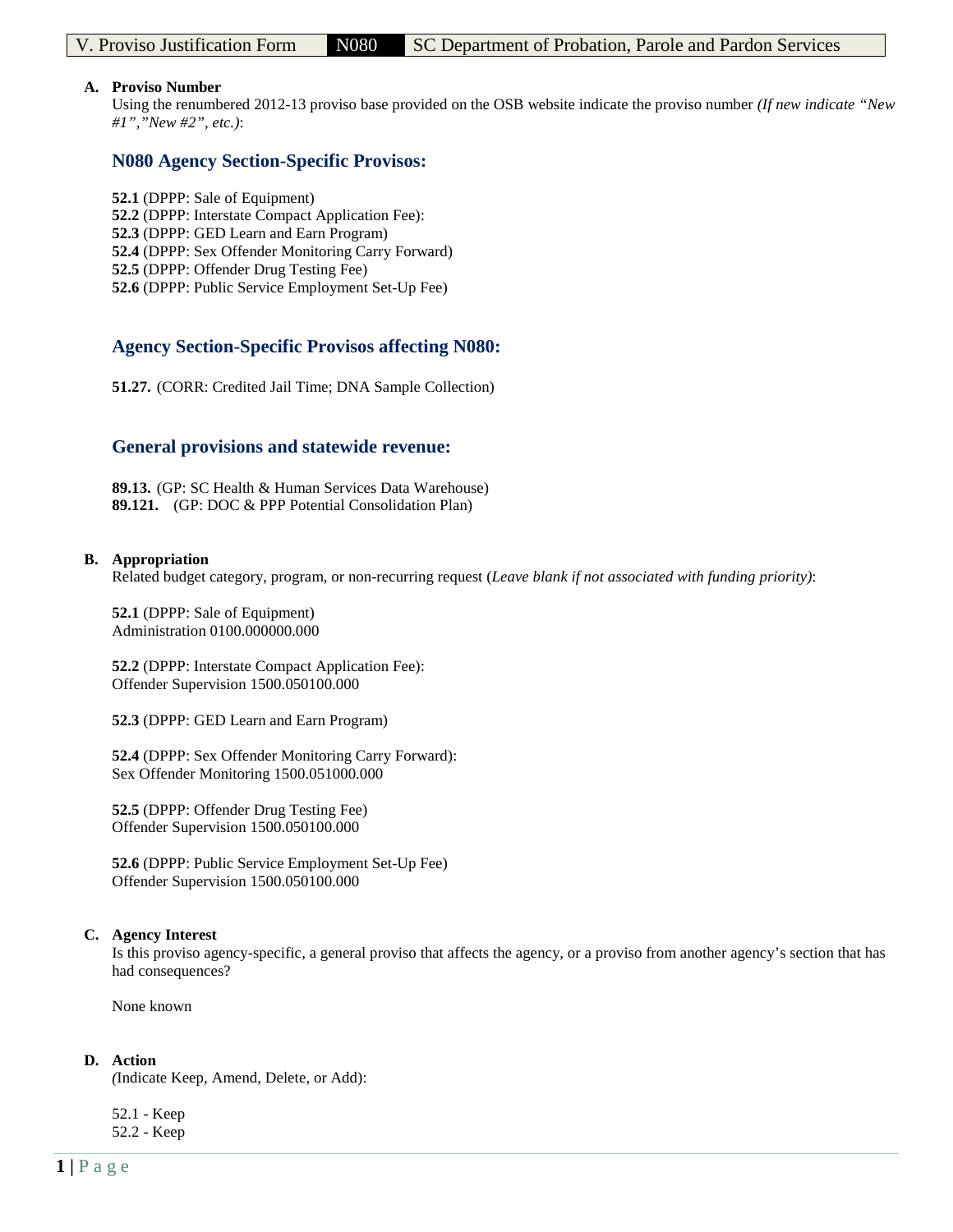52.3 - Keep 52.4 - Keep 52.5 - Keep 52.6 - Keep 51.27 - Keep

89.13 - Keep 89.121 - Keep

## **E. Title**

Descriptive Proviso Title:

**52.1** (DPPP: Sale of Equipment) **52.2** (DPPP: Interstate Compact Application Fee)

**52.3** (DPPP: GED Learn and Earn Program)

**52.4** (DPPP: Sex Offender Monitoring Carry Forward)

**52.5** (DPPP: Offender Drug Testing Fee)

**52.6** (DPPP: Public Service Employment Set-Up Fee)

## **F. Summary**

Summary of Existing or New Proviso:

## **N080 Agency Section-Specific Provisos:**

**52.1** (DPPP: Sale of Equipment) All revenue generated by the Department of Probation, Parole and Pardon Services from the sale of various equipment in excess of \$575, less the cost of disposition incurred by the Budget and Control Board, Division of Operations, may be retained and carried forward into the current fiscal year and expended for the purpose of purchasing like items.

**52.2** (DPPP: Interstate Compact Application Fee) The department may charge offenders an application fee set by the department, not to exceed \$100, to offenders applying for transfers out of or into the state under the Interstate Compact Act. The application fee shall be retained by the department to offset the cost of the Interstate Compact Act. All unexpended funds at year-end may be retained and carried forward by the department to be expended for the same purpose.

**52.3** (DPPP: GED Learn and Earn Program) From the funds appropriated in Part IA, the department may enter into agreements with statewide colleges, technical colleges, and school districts for the purpose of providing GED and GED Prep education to offenders. Offenders of the department enrolled in the program must repay the department the cost of the course and materials within six months of obtaining their GED.

**52.4** (DPPP: Sex Offender Monitoring Carry Forward) The Department of Probation, Parole and Pardon Services is authorized to carry forward any unexpended funds in the Sex Offender Monitoring program. These funds must be used for the sex offender monitoring program. For the purpose of calculating the amount of funds which may be carried forward by the department, Sex Offender Monitoring program funds carried forward by this provision shall be excluded from the calculation of the carry forward authorized by provision elsewhere in this Act.

**52.5** (DPPP: Offender Drug Testing Fee) The department may charge offenders a fee set by the department, not to exceed \$50, for the purpose of drug testing. If it is determined that the offender is indigent, this fee must be waived. The fee shall be retained by the department to offset the cost of drug testing. All unexpended funds at year-end may be retained and carried forward by the department to be expended for the same purpose.

**52.6** (DPPP: Public Service Employment Set-Up Fee) In addition to any other fee, the department may charge an adult offender placed under the jurisdiction of the department, who is ordered to public service employment by the court, a twentyfive dollar Public Service Employment set-up fee. The fee must be retained by the department and applied to the department's supervision process. The department shall submit a report to the Chairman of the Senate Finance Committee and the Chairman of the House Ways and Means Committee on the number of offenders who were assessed the set-up fee and the amount of funds collected.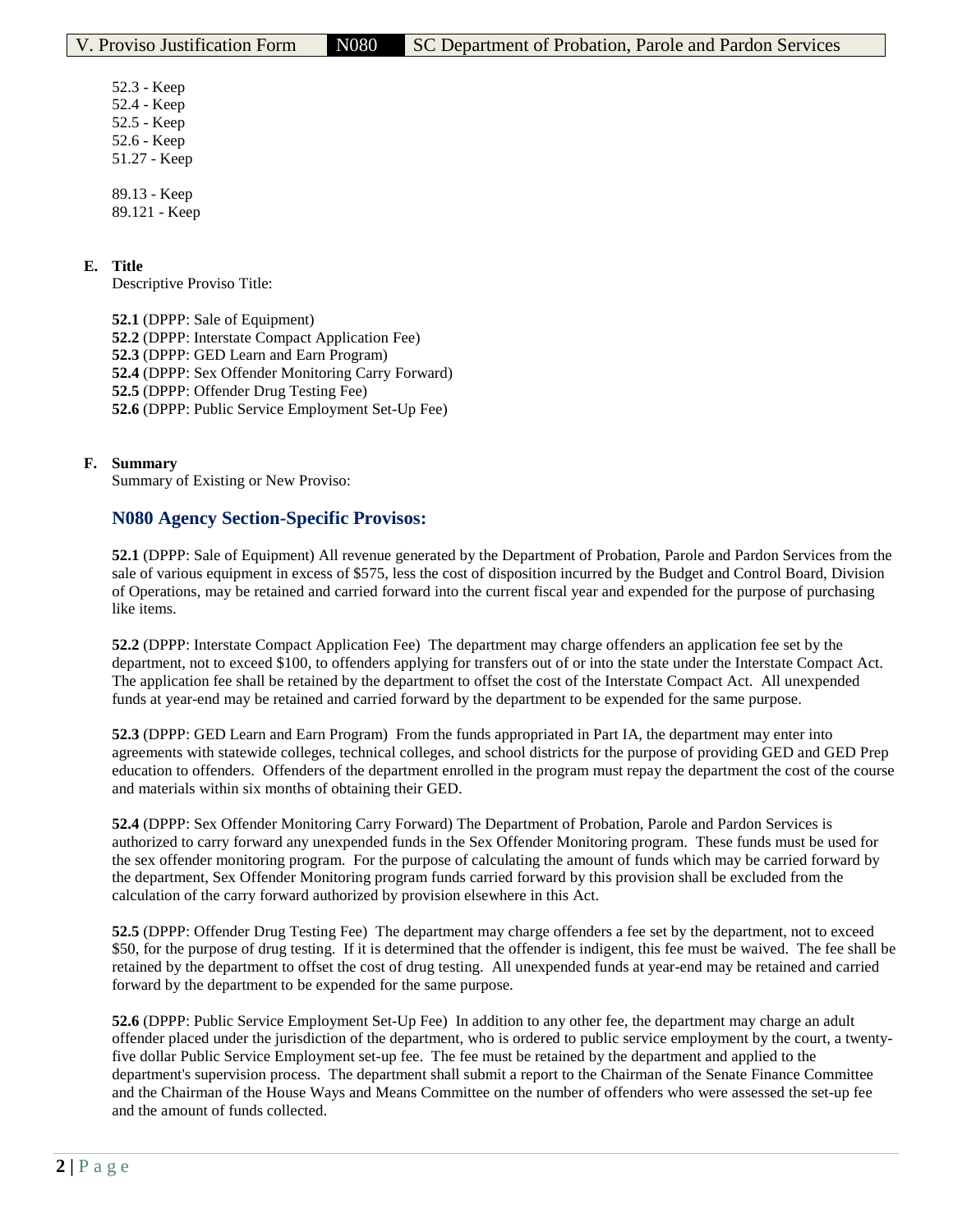## **Agency Section-Specific Provisos affecting N080:**

**51.27.** (CORR: Credited Jail Time; DNA Sample Collection) Inmates committed to the Department of Corrections for sentences greater than 90 days, but who have credit for jail time in excess of their sentence to incarceration are not required to be transported to the Reception and Evaluation Center of the Department of Corrections. Cities and counties housing inmates who have credit for jail time in excess of their sentence may, through written agreement with the Department of Corrections, transfer required commitment records to the department electronically or by other means. The Department of Corrections must establish reasonable documentation requirements to facilitate the implementation of this cost savings measure. Employees of the Department of Probation, Parole, and Pardon Services assigned to the court or employees of the Department of Corrections, as applicable, shall obtain DNA samples from the offenders who are required to submit DNA samples. This provision does not exempt the above referenced inmates from the \$250 DNA fee as required by Section 23-3- 670 of the 1976 Code. The \$250 fee shall be collected in the same manner as other fines and fees and submitted to the State Treasurer for remittance to SLED.

## **General provisions and statewide revenue:**

**89.13.** (GP: SC Health & Human Services Data Warehouse) There is hereby established within the Office of Research and Statistics, South Carolina Budget and Control Board, the South Carolina Health and Human Services Data Warehouse. The purpose of the Warehouse is to ensure that the operation of health and human services agencies may be enhanced by coordination and integration of client information. Client data is defined as person-level data that is created, received, and/or maintained by state agencies and other entities required to report client information to the Office of Research and Statistics under this provision. To integrate client information, client data from health and human services state agencies will be linked to improve client outcome measures, enabling state agencies to analyze coordination and continuity of care issues. The addition of these data will enhance existing agency systems by providing client data from other state agency programs to assist in the provision of client services. Certain client information shall be delivered to the Office of Research and Statistics in order to assist in the development and maintenance of this Warehouse. The following agencies shall report client information:

- Departments of
	- 1. Health and Human Services;
	- 2. Health and Environmental Control;<br>3. Mental Health:
	- Mental Health;
	- 4. Alcohol and Other Drug Abuse Services;
	- 5. Disabilities and Special Needs;
	- 6. Social Services;
	- 7. Vocational Rehabilitation;
	- 8. Education;
	- 9. Juvenile Justice;
	- 10. Corrections;
	- 11. Probation, Parole and Pardon Services;
	- Office of the Governor
		- 1. Children's Foster Care Review Board;
			- 2. Continuum of Care;
	- Office of the Lieutenant Governor, Division on Aging;
- South Carolina School for the Deaf and the Blind;
- Commission for the Blind, and
- Other entities as deemed necessary by the Office of Research and Statistics.

These agencies and departments shall collect and provide client data in formats and schedules to be specified by the Office of Research and Statistics (Office). The Office shall establish a Memorandum of Agreement with each agency, department or division. These Memorandums of Agreement shall specify, but are not limited to, the confidentiality of client information, the conditions for the release of data that may identify agencies, departments, divisions, programs and services, or clients, any restrictions on the release of data so as to be compliant with state and federal statutes and regulations on confidentiality of data, conditions under which the data may be used for research purposes, and any security measures to be taken to insure the confidentiality of client information.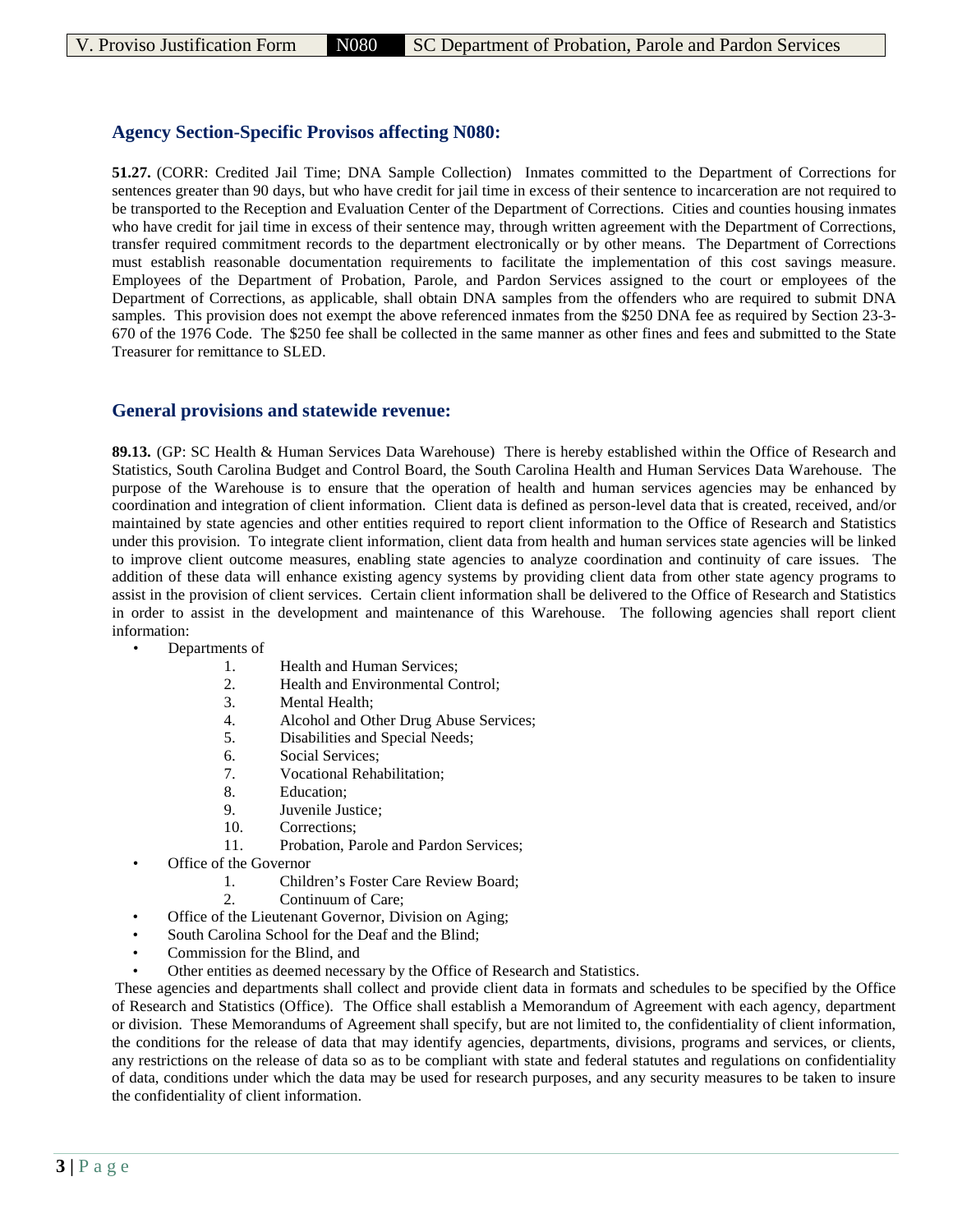To ensure accountability and the coordinated, efficient delivery of health and human services, the Office shall implement, in consultation with state health and human services agencies and other entities as deemed necessary by the Office, an integrated data system that includes client data from all participating agencies.

In order to provide for inclusion of other entities into the South Carolina Health and Human Services Data Warehouse and other research and analytic-oriented applications that will assist the state in the efficient and effective provision of services, the Office shall have the authority to enter into agreements or transactions with any federal, state or municipal agency or other public institution or with any private individual, partnership, firm, corporation, association or other entity to provide statistical, research and information dissemination services including, but not limited to, program and outcomes evaluation, program monitoring/surveillance, projects to determine the feasibility of data collection and/or analyses, information dissemination and research. The confidentiality of data collected under these initiatives shall comply with applicable state and federal laws governing the privacy of data.

The Office shall have the power to promulgate regulations, policies and procedures, in consultation with the participating agencies, for the development, protection and operation of the Data Warehouse, other research and analytic-oriented applications, and their underlying processes.

The Office shall develop internet-accessible secure analytic query tools (such as analytic cubes) using integrated client data from the Warehouse. All agencies shall cooperate with the Office in the development of these analytic tools. It is the intent of this provision that the analytic tools developed under this provision shall be made available to members of the South Carolina General Assembly and their research staff members, state agencies, and researchers. To that end, the Office shall, in consultation with the participating agencies, promulgate regulations addressing access to and use and release of information generated through use of the query tools.

All state agencies participating in the Warehouse shall utilize it and its associated software applications in the day-to-day operation of their programs and for coordination, collaboration, program evaluation and outcomes analysis. The Department of Health and Environmental Control shall be exempt from usage of the integrated client management system and the analytic query tools in the day-to-day operation of their Client Automated Record and Encounter System and their South Carolina Community Assessment Network, but shall provide the Warehouse with client data from the system and network. No state agency shall duplicate any of the responsibilities of this provision.

For purposes of this subsection, all state laws, regulations, or any rule of any state agency, department, board, or commission having the effect or force of law that prohibits or is inconsistent with any provision of this subsection is hereby declared inapplicable to this subsection.

**89.18.** (GP: Replacement of Personal Property) The Department of Juvenile Justice, Department of Corrections, Department of Probation, Parole and Pardon Services, Department of Mental Health, Department of Disabilities and Special Needs, Continuum of Care, Department of Social Services and School for the Deaf and the Blind may replace the personal property of an employee which has been damaged or destroyed by a client while in custody of the agency. The replacement of personal property may be made only if the loss has resulted from actions by the employee deemed to be appropriate and in the line of duty by the agency head and if the damaged or destroyed item is found by the agency head to be reasonable in value, and necessary for the employee to carry out the functions and duties of his employment. Replacement of damaged or destroyed items shall not exceed \$250 per item, per incident. Each agency must have guidelines to insure the reasonableness of the replacement payments.

**89.35.** (GP: State DNA Database) Funds collected by the South Carolina Department of Corrections, the Department of Probation, Parole and Pardon, and Department of Juvenile Justice to process DNA samples must be remitted to the State Law Enforcement Division to offset the expenses incurred to operate the State DNA Database program. SLED may retain, expend, and carry forward these funds. Any carry forward funds resulting from the DNA Database program must be used solely to operate the DNA Database program.

**89.68.** (GP: Sex Offender Monitoring and Supervision) The funds appropriated to the Department of Probation, Parole and Pardon Services in Part IA, Section 52, Program II.A.2. for the Sex Offender Monitoring Program and to the Department of Juvenile Justice in Part IA, Section 53, Program III.A., Special Item: Sex Offender Monitoring are to be used and expended only for GPS monitoring programs of the departments. In cases of limited funds, monitoring of "Jessie's Law" offenders shall take precedence over all other GPS programs of the departments. Funds appropriated for this program may not be used for any other purpose or transferred to any other program. Unexpended funds appropriated for Sex Offender Monitoring may be carried forward and used for the same purpose. The departments are directed to submit a report to the General Assembly by January fifteenth each year accounting for the expenditure of the funds including any carry-forward funding; the total costs and per-day costs for equipment, supervision, and monitoring; the total number of staff assigned to the activity and the average agent case loads; the amount of funds collected from sex offenders for both intensive supervision and electronic monitoring; and the anticipated fiscal needs for the upcoming fiscal year. The report shall also include, but not be limited to, data regarding the number of offenders sentenced to electronic monitoring, including the number sentenced for life; the number of alert notifications received, investigated, and prosecuted; and the number of offenders returned to prison as a result of electronic monitoring violations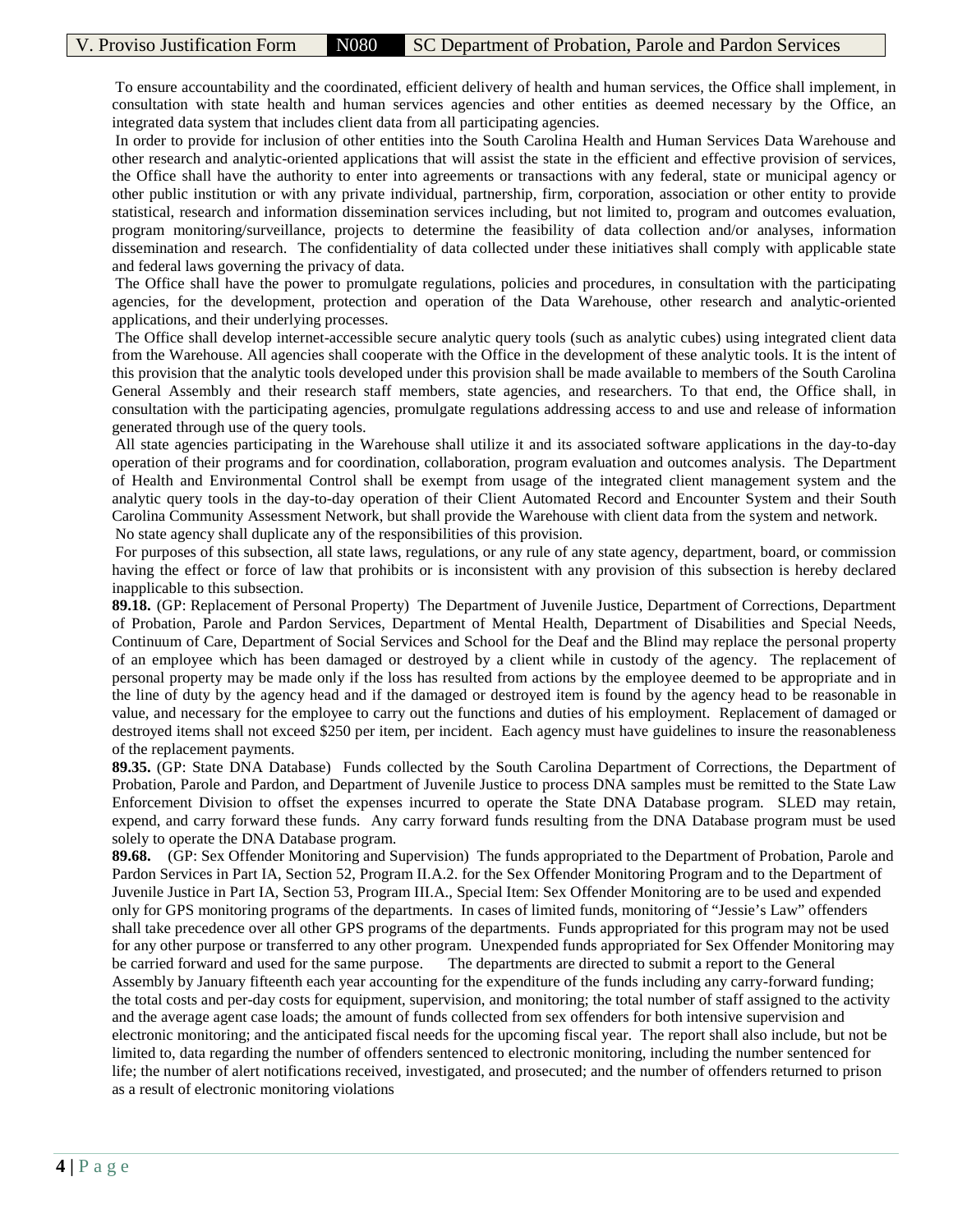**89.121.** (GP: DOC & PPP Potential Consolidation Plan) From the funds appropriated to the Department of Corrections and the Department of Probation, Parole and Pardon Services, the directors of the departments may collaborate and develop a plan to consolidate the functions of the departments.

## **G. Explanation of Amendment to/or Deletion of Existing Proviso**

(If request to delete proviso is due to codification, note the section of the Code of Laws where the language has been codified):

### **H. Explanation of how this proviso directs the expenditure or appropriation of funds, and why this direction is necessary**

**52.1** (DPPP: Sale of Equipment): This proviso would be utilized if the agency sold assets within the fiscal year and proceeds would be used to for offset the cost of the replacement.

**52.2** (DPPP: Interstate Compact Application Fee): This fee is used to offset the cost of the Interstate Compact Act.

**52.3** (DPPP: GED Learn and Earn Program) The agency enters into agreements with statewide colleges, technical colleges, and school districts for the purpose of providing GED and GED Prep education to offenders.

**52.4** (DPPP: Sex Offender Monitoring Carry Forward): Unexpended funds from one fiscal year to the next may be carried forward and must be used for the sex offender monitoring program to defray expenses.

**52.5** (DPPP: Offender Drug Testing Fee): The fee retained by the department is used to offset the cost of drug testing.

**52.6** (DPPP: Public Service Employment Set-Up Fee): The fee collected from an adult offender who is ordered to public service employment is used to offset the supervision process.

#### **I. Justification**

These provisos are recurring and have not been codified due to potential law changes.

## **J. Fiscal Impact (Include impact on each source of funds – state, federal, and other)**

52.1 (DPPP: Sale of Equipment): Earmarked revenue dollars are dependent on the quantity and items sold

52.2 (DPPP: Interstate Compact Application Fee): Earmarked revenue \$76,000

52.3 (DPPP: GED Learn and Earn Program): Earmarked revenue \$165

52.4 (DPPP: Sex Offender Monitoring Carry Forward): State appropriations

52.5 (DPPP: Offender Drug Testing Fee): Earmarked revenue \$210,316

52.6 (DPPP: Public Service Employment Set-Up Fee) Earmarked revenue \$34,608

## **K. Text of New Proviso with Underline or Entire Existing Proviso Text with Strikeover and Underline**

N/A

*(INSERT PROVISO FROM FY 2012-13 RENUMBERED PROVISO BASE HERE)*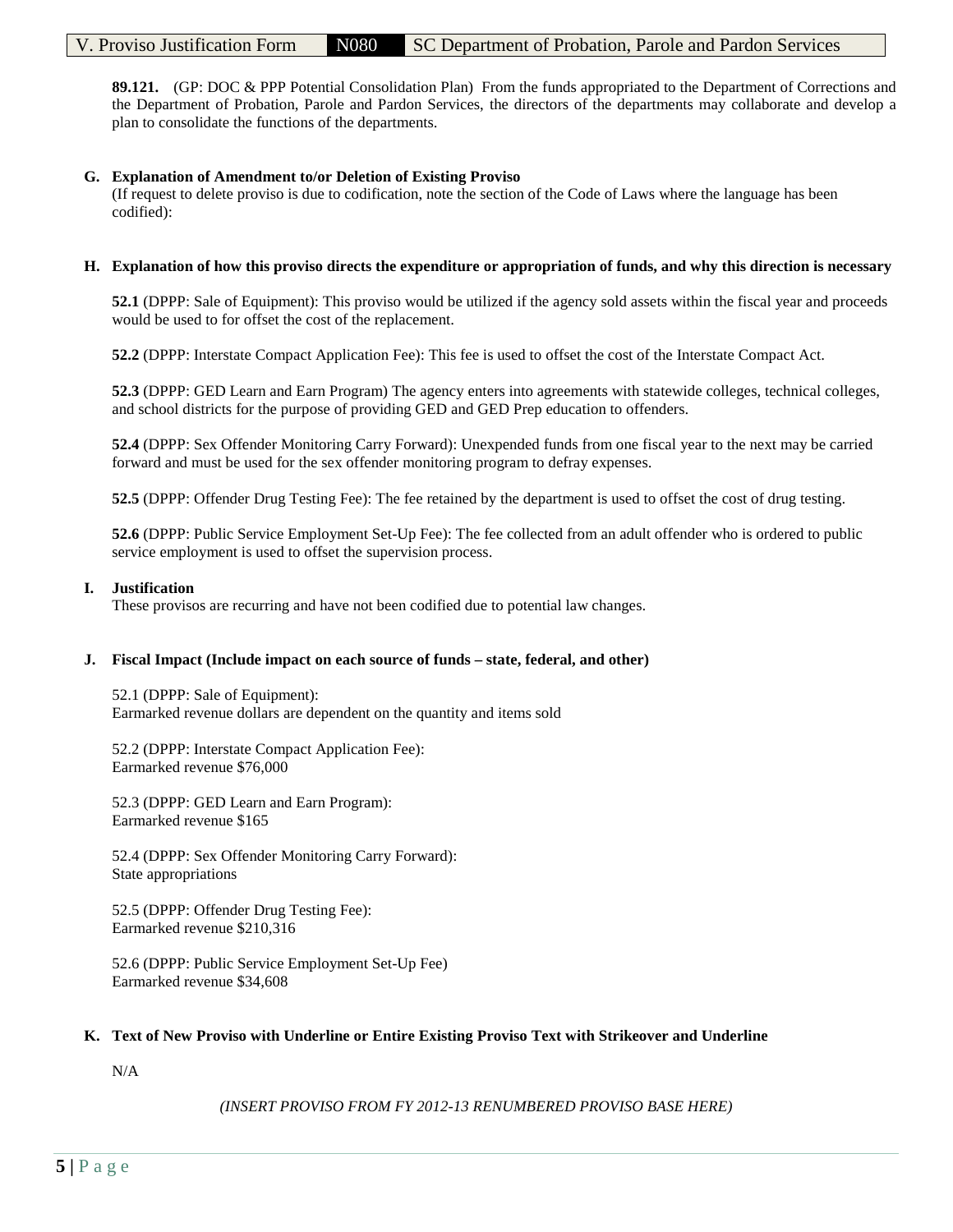| FY 2012-13 Agency Budget Request<br><b>N080</b> |                     |                   |          |                          | PROBATION, PAROLE AND PARDON SERVICES |
|-------------------------------------------------|---------------------|-------------------|----------|--------------------------|---------------------------------------|
|                                                 |                     |                   |          |                          |                                       |
| <b>Federal Aid Justification</b>                |                     |                   |          | 1V09108                  |                                       |
|                                                 |                     |                   |          |                          |                                       |
| Summary                                         |                     |                   |          |                          |                                       |
| Award Title                                     |                     |                   |          |                          |                                       |
| CFDA Number/Title                               | (XX.XXX) Other CFDA |                   |          | If "Other", identify:    | 16.575 / Crime Victim Assistance      |
| Award Number (Federal)                          | 1V09108             | <b>Start Date</b> | 07/01/11 | <b>Federal Agency</b>    | Department of Justice (15)            |
| Award Number (State)                            |                     | End Date          | 06/30/12 | <b>Federal Subagency</b> |                                       |
| Award Period                                    | One-Time            |                   |          | If "Other", explain:     |                                       |
|                                                 |                     |                   |          |                          |                                       |
|                                                 |                     |                   |          |                          |                                       |
|                                                 |                     |                   |          |                          |                                       |
| Financial                                       |                     |                   |          |                          |                                       |

| <b>Total Award Amount</b>                                                                                            | 6,800.00             |                     | Amount Available in FY 2012-13                                        |                |
|----------------------------------------------------------------------------------------------------------------------|----------------------|---------------------|-----------------------------------------------------------------------|----------------|
| State Match Required?                                                                                                | Yes                  |                     | If "Yes", describe, and provide SAP Fund Number(s) of funding sources | 80/20 32730000 |
| Local Match Required?                                                                                                |                      | If "Yes", describe  |                                                                       |                |
| Assistance Type                                                                                                      | <b>Project Grant</b> | If "Other", explain |                                                                       |                |
| Is administrative and/or indirect cost recovery permitted? If so, explain:                                           |                      |                     | No.                                                                   |                |
| Will funds be passed-through to other entities? If so, what types of<br>entities, and how will funds be distributed? |                      |                     | No.                                                                   |                |